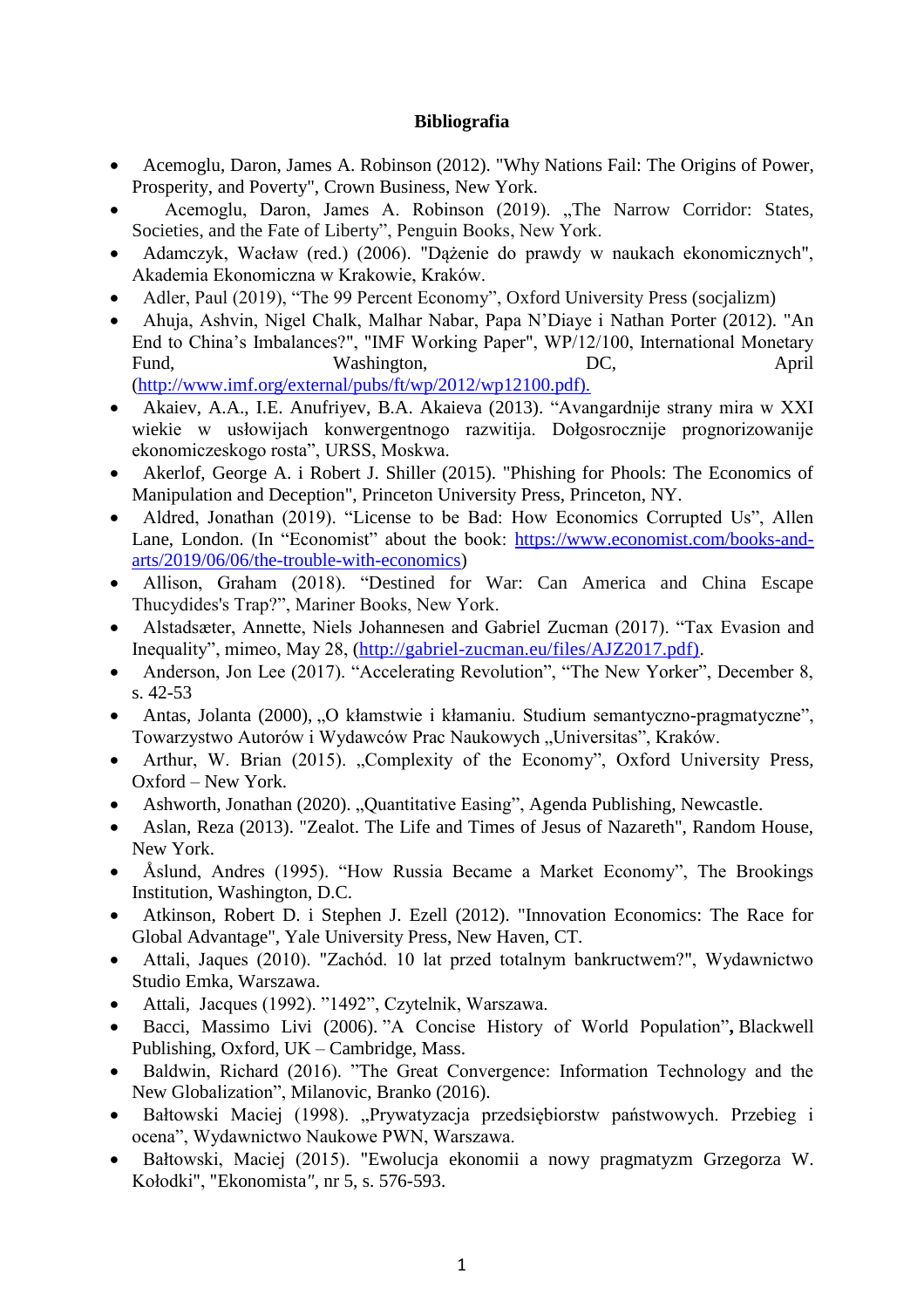- Bałtowski, Maciej (red.). (2016). "Ekonomia przyszłości: wokół nowego pragmatyzmu Grzegorza W. Kołodko", Wydawnictwo Naukowe PWN, Warszawa.
- Bałtowski, Maciej (2017). "Evolution of economics and the new pragmatism of Grzegorz W. Kolodko", "TIGER Working Paper Series", No. 136, Kozminski University, Warsaw [\(http://www.tiger.edu.pl/Baltowski\\_Evolution%20of%20economics%20and%20the%20ne](http://www.tiger.edu.pl/Baltowski_Evolution%20of%20economics%20and%20the%20new%20pragmatism%20of%20Grzegorz%20W.%20Kolodko_III%202017.pdf) [w%20pragmatism%20of%20Grzegorz%20W.%20Kolodko\\_III%202017.pdf\)](http://www.tiger.edu.pl/Baltowski_Evolution%20of%20economics%20and%20the%20new%20pragmatism%20of%20Grzegorz%20W.%20Kolodko_III%202017.pdf).
- Bałtowski, Maciej (2017). "Winni są także ekonomiści", "Rzeczpospolita", 27 lutego, s. B9.
- Bałtowski, Maciej i Kwiatkowski Grzegorz (2018). Przedsiębiorstwa państwowe we współczesnej gospodarce, Wydawnictwo Naukowe PWN, Warszawa.
- Baark, Erik, Bert Hofman, Jiwei Qian (2021). "Innovation and China's Global Emergence", National University of Singapore Press, Singapore.
- Basu, Parikshit K. (2002). "Financial Globalisation and National Economic Sustainability", "Global Economy Quarterly", vol. 3, no. 2, s. 145-162.
- Bauman, Zygmunt (2004)."Życie na przemiał", Wydawnictwo Literackie, Kraków.
- Bauman, Zygmunt (2007). "Szanse etyki w zglobalizowanym świecie", Wydawnictwo Znak, Kraków.
- Baun, Michael J. (2019). "An Imperfect Union: The Maastricht Treaty and the New Politics of European Integration", Routledge, New York.
- Bąk, Monika (2006). "Europa Środkowa i Wschodnia wobec wyzwania transformacyjnego", Wydawnictwo Uniwersytetu Gdańskiego, Gdańsk.
- Begg, D., Dornbusch, R., Fischer, S., Vernasca, G. (2014), *Makroekonomia*. Warszawa, Polskie Wydawnictwo Ekonomiczne.
- Bell, Daniel A. (2015). "The China Model: Political Meritocracy and the Limits of Democracy", Princeton University Press, Princeton, New Jersey.
- Belton, Catherine (2020). "Putin's People: How the KGB Took Back Russia and Then Took on the West", Farrar, Straus and Giroux, New York.
- Berend Ivan T. (2009). "From the Soviet Bloc to the European Union. The Economic and Social Transformation of Central and Eastern Europe since 1973", Cambridge University Press, Cambridge, UK.
- Berend, Ivan T. (2003). "History Derailed: Central and Eastern Europe in the 'Long' 19th Century", University of California Press, Berkeley – Los Angeles.
- Berend, Ivan T. (2006)."An Economic History of Twentieth-Century Europe: Economic Regimes from Laissez-faire to Globalization", Cambridge University Press, Cambridge, U.K.
- Berend, Ivan T. (2011). "Od bloku sowieckiego do Unii Europejskiej. Transformacja ekonomiczna i społeczna Europy Środkowo-Wschodniej od 1973 roku", Wydawnictwo Uniwersytetu Jagiellońskiego, Kraków.
- Berend, Ivan T. (2021), "The Economics and Politics of European Integration: Populism, Nationalism and the History of the EU", Routledge, London and New York.
- Berg, Andrew G. i Jonathan D. Ostry (2011). "Inequality and Unsustainable Growth: Two Sides of the Same Coin?", "IMF Staff Discussion Note", SDN/11/08, International Monetary Fund, Washington, DC, April 8 [\(http://www.imf.org/external/pubs/ft/sdn/2011/sdn1108.pdf\).](http://www.imf.org/external/pubs/ft/sdn/2011/sdn1108.pdf))
- Berger, Ron, Chong Ju Cho i Ram Herstein (2013). "China's Social Market Economy: The Leverage of Economic Growth", ["International Journal of Asian Business and](https://www.igi-global.com/journal/international-journal-asian-business-information/1137)  [Information Management", V](https://www.igi-global.com/journal/international-journal-asian-business-information/1137)ol. 4, Issue 1, s. 21-30.
- Bergsten, C. Fred (2022). "The United States vs. China: The Quest for Global Economic Leadership", Polity.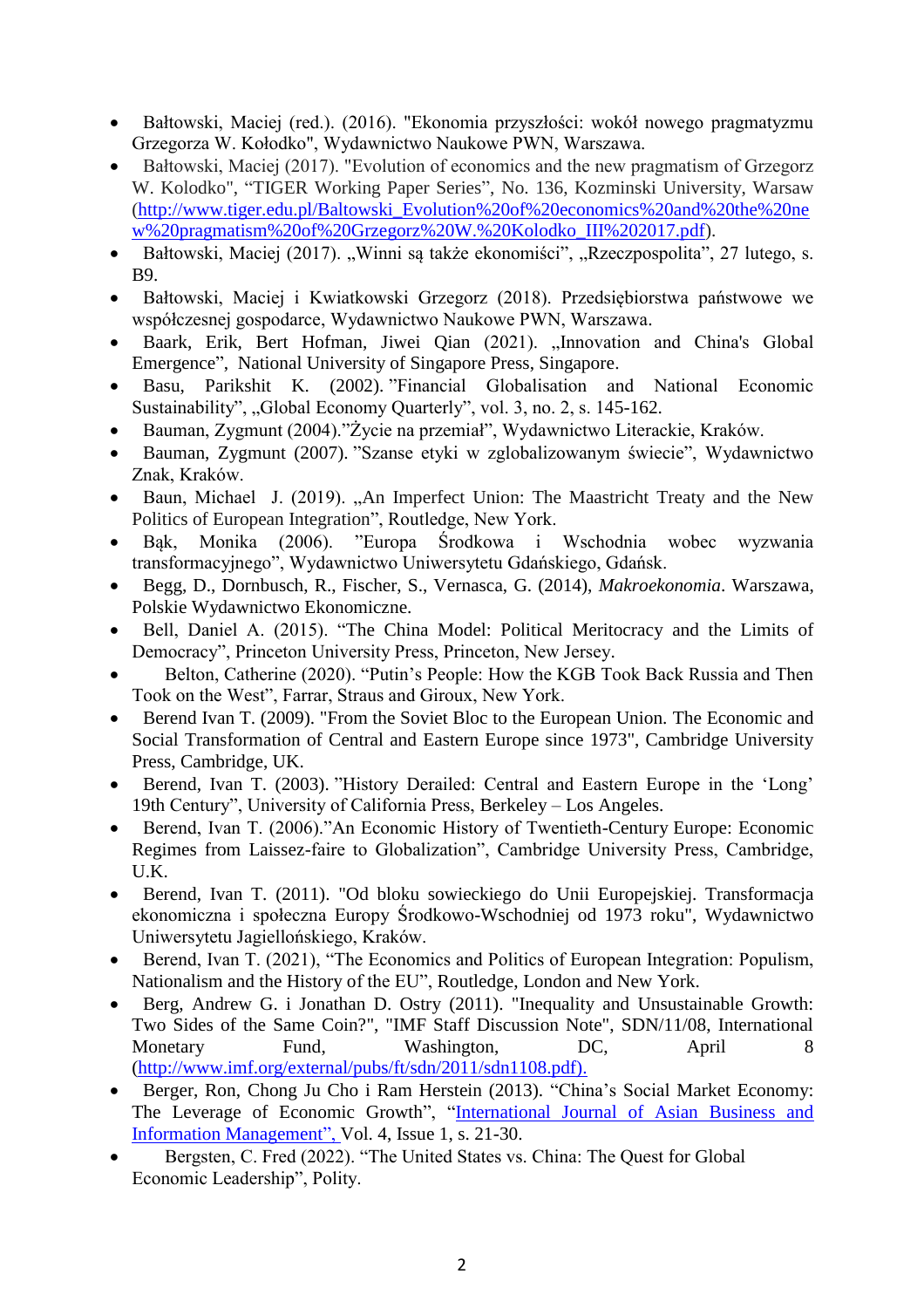- Berry, Christine and Joe Guinan (2019), "People Get Ready! Preparing for a Corbyn Government", OR Books.
- Bernanke, Ben S. (2006)."Global Economic Integration: What's New and What's Not? ", The Federal Reserve Bank of Kansas City's Thirtieth Annual Economic Symposium, Jackson Hole, Wyoming, August 25, [\(www.federalreserve.gov/boarddocs/speeches/2006/20060825/default.htm\).](http://www.federalreserve.gov/boarddocs/speeches/2006/20060825/default.htm))
- **Berthold, Rolf (2017).** "About the  $19<sup>th</sup>$  National Congress of the CPC", "China Today", November, s. 30-31.
- Bhagwati, Jagdish (2004)."In Defense of Globalization", Oxford University Press, New York.
- "Biologia molekularna w internecie". Podręcznik, (2007) [\(http://zguw.ibb.waw.pl/~knbm/bmwi/podrek/pod\\_main.html\).](http://zguw.ibb.waw.pl/~knbm/bmwi/podrek/pod_main.html))
- Blanchard, Olivier (1997). "The Economics of Post-Communist Transition", Oxford University Press, New York.
- Blanchard, Olivier (2012). "Global Economy: Some Bad News and Some Hope", "iMFdirect. The International Monetary Fund's global economy forum", Washington, DC, October 8, 2012 [\(http://blog-imfdirect.imf.org/2012/10/08/global-economy-some-bad](http://blog-imfdirect.imf.org/2012/10/08/global-economy-some-bad-news-and-some-hope/))[news-and-some-hope/\).](http://blog-imfdirect.imf.org/2012/10/08/global-economy-some-bad-news-and-some-hope/))
- Block*,* Fred*. (*1994) "The Roles of the State in the Economy*",* w: Smelser, Niel J. i Richard Swedberg (red.), "The Handbook of Economic Sociology", Princeton University Press, Princeton, New Jersey.
- Bok, Derek (2010)."The Politics of Happiness: What Government Can Learn from the New Research on Well Being", Princeton University Press, Princeton, NJ.
- Bolesta, Andrzej (2006). "Chiny w okresie transformacji. Reformy systemowe, polityka rozwojowa i państwowe przedsiębiorstwa", Wydawnictwo Akademickie Dialog, Warszawa.
- Bolt, Andrew (2017). "Turkey Threatens to Drown Europe in Muslisms", "Herald Sun", March 17 [\(http://www.heraldsun.com.au/blogs/andrew-bolt/turkey-threatens-to-drown](http://www.heraldsun.com.au/blogs/andrew-bolt/turkey-threatens-to-drown-europe-in-muslims/news-story/909cba32fe5e8e1b029eac518fd3d71a)[europe-in-muslims/news-story/909cba32fe5e8e1b029eac518fd3d71a\)](http://www.heraldsun.com.au/blogs/andrew-bolt/turkey-threatens-to-drown-europe-in-muslims/news-story/909cba32fe5e8e1b029eac518fd3d71a).
- Boston Consulting (2012). "The Connected World. The Internet Economy In the G-20. The 4.2 Trillion Growth Opportunity", Boston Consulting Group, Boston [\(https://www.bcgperspectives.com/Images/Internet\\_Economy\\_G20\\_tcm80-100409.pdf\).](https://www.bcgperspectives.com/Images/Internet_Economy_G20_tcm80-100409.pdf))
- Boulainvilliers, Henri de (1727). "Historie de l'ancien gouvernement de la France avec XIV Lettres Historiques sur les Parlamanets ou Etats Generaux", Haga.
- Bowden, Elbert V. i Judith H. Bowden (2002)."Ekonomia. Nauka zdrowego rozsądku" (współautorzy części polskiej, s. 614-739: Mieczysław Kabaj, Tadeusz Kowalik, Adam Noga i Jerzy Wilkin), Fundacja Innowacja, Warszawa.
- Bratsberg ,Bernt, Knut Roed, Oddbjorn Raaum, Robin Naylor, Markus Jantti, Tor Eriksson, Eva Osterbacka i Anders Bjorklund (2006). "American Exceptionalism in a New Light", Institute for the Study of Labour, Bonn.
- Bratsberg, Bernt, Knut Roed, Oddbjorn Raaum, Robin Naylor, Markus Jantti, Tor Eriksson, Eva Osterbacka i Anders Bjorklund (2006)."Non-linearities in Inter-generational Earnings Mobility", Royal Economics Society, London.
- Bremmer, Ian (2010). "The End of the Free Market: Who Wins the War Between States and Corporations?", Portfolio, New York.
- Brown, Kerry (2019). "What Does China Want? China's World", I.B. Tauris, London New York.
- Brunnermeier, Markus K., Harold James and Jean-Pierre Landau (2016). "The Euro and the Battles of Ideas", Princeton University Press, Princeton and Oxford.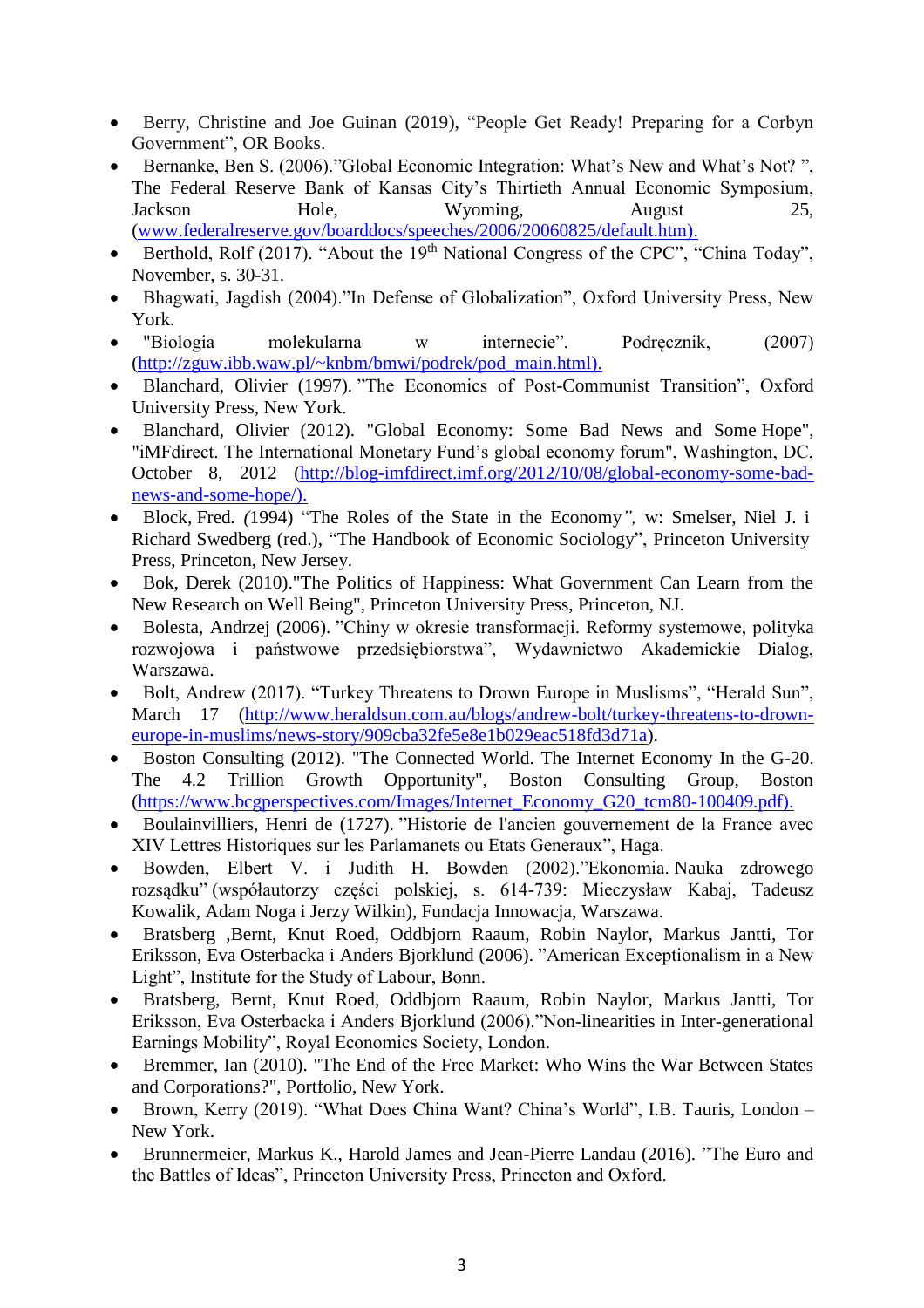- Brus, Włodzimierz i Kazimierz Łaski (1992). "Od Marksa do rynku", Wydawnictwo Naukowe PWN, Warszawa.
- Brzezinski, Zbigniew (2007). "Second Chance: Three Presidents and the Crisis of American Superpower", Basic Books, New York.
- Buck, Tobias (2007). "Unia jest 20 lat w tyle za USA", "Financial Times", 6 marca (edycja polska on-line).
- Buel, Samuel (2016). "Capital Offenses: Business Crime and Punishment in America's Corporate Age", W. W. Nortopn & Company, Inc., New York.
- Bullough, Oliver (2018). "Moneyland: Why Thieves And Crooks Now Rule The World And How To Take It Back", Profile Books, London. (John LeCarré: "Every politician and moneyman on the planet should read it, but they won't because it is actually about them."
- Bullough, Oliver (2022). "Butler to the World: How Britain become the servant of oligarchs, tax dodgers, kleptocrats and criminals", Profile Books, London.
- Burgis, Tom (2021). "Kleptopia: How Dirty Money is Conquering the World", William Collins, London.
- Burrows, Mathew i Aleksander Dynkin (red.) (2016). "Global System on the Brink: Pathways Toward a New Normal", Magistr, Moscow.
- Burrows, Mathew i Aleksander Dynkin (red.) (2016). "Głobalnaja sistema na pierełomie. Puti k nowoj normalnosti", Magistr, Moskwa.
- Cable, Vincent (1999). "Globalization and Global Governance", Chatham House Papers, Royal Institute of International Affairs, London.
- Carreyrou, John (2018). "Bad Blood: Secrets and Lies in a Silicon Valley Startup", Picador, London.
- Cassidy, John (2009). "How Markets Fail: The Logic of Economic Calamities", Farrar, Straus and Giroux, New York.
- Cassidy, John (2010). "What Good Is Wall Street?", "The New Yorker", November 29.
- Cassidy, John (2011). "Prophet Motive. The economies of the Arab world lag behind the West. Is Islam to blame?", "The New Yorker", February 28.
- Cha, Victor (2012). "The Impossible State. North Korea, Past and Future", Ecco HarperCollins Publishers, New York.
- Chang, Gordon G. (2001). "The Coming Collapse of China", Random House, New York
- Chang, Ha-Joon (2013). "23 rzeczy, których nie mówią ci o kapitalizmie", Wydawnictwo Krytyki Politycznej, Warszawa.
- Chang, Jung i John Halliday (2005). "Mao. The Unknown Story", Jonathan Cape, London.
- Charlesworth, H.K. (2003). "The Economics of Repressed Inflation", Routledge, Abigdon, Oxon.
- [Cheremukhin,](http://www.nber.org/people/anton_cheremukhin) Anton, [Mikhail Golosov,](http://www.nber.org/people/mikhail_golosov) [Sergei Guriev](http://www.nber.org/people/sergei_guriev) i [Aleh Tsyvinski](http://www.nber.org/people/aleh_tsyvinski) (2015). "The Economy of People's Republic of China from 1953", NBER Working Paper, No. 21397, July
- China Daily (2017a). "China's private sector regains strength on optimistic economic outlook", "China Daily", August 2, [\(http://www.chinadaily.com.cn/business/2017-](http://www.chinadaily.com.cn/business/2017-08/02/content_30328022.htm)) [08/02/content\\_30328022.htm\).](http://www.chinadaily.com.cn/business/2017-08/02/content_30328022.htm))
- China Daily (2017b). "Xi Jinping and His Era", "China Daily", November 18-19, s. 5-8
- Chłoń-Domińczak A., Strzałecki P., (2013), *The minimum pension as an instrument of poverty protection in the defined contribution pension system – an example of Poland*, "Journal of Pension Economics and Finance", Vol. 13(3), s. 326-250.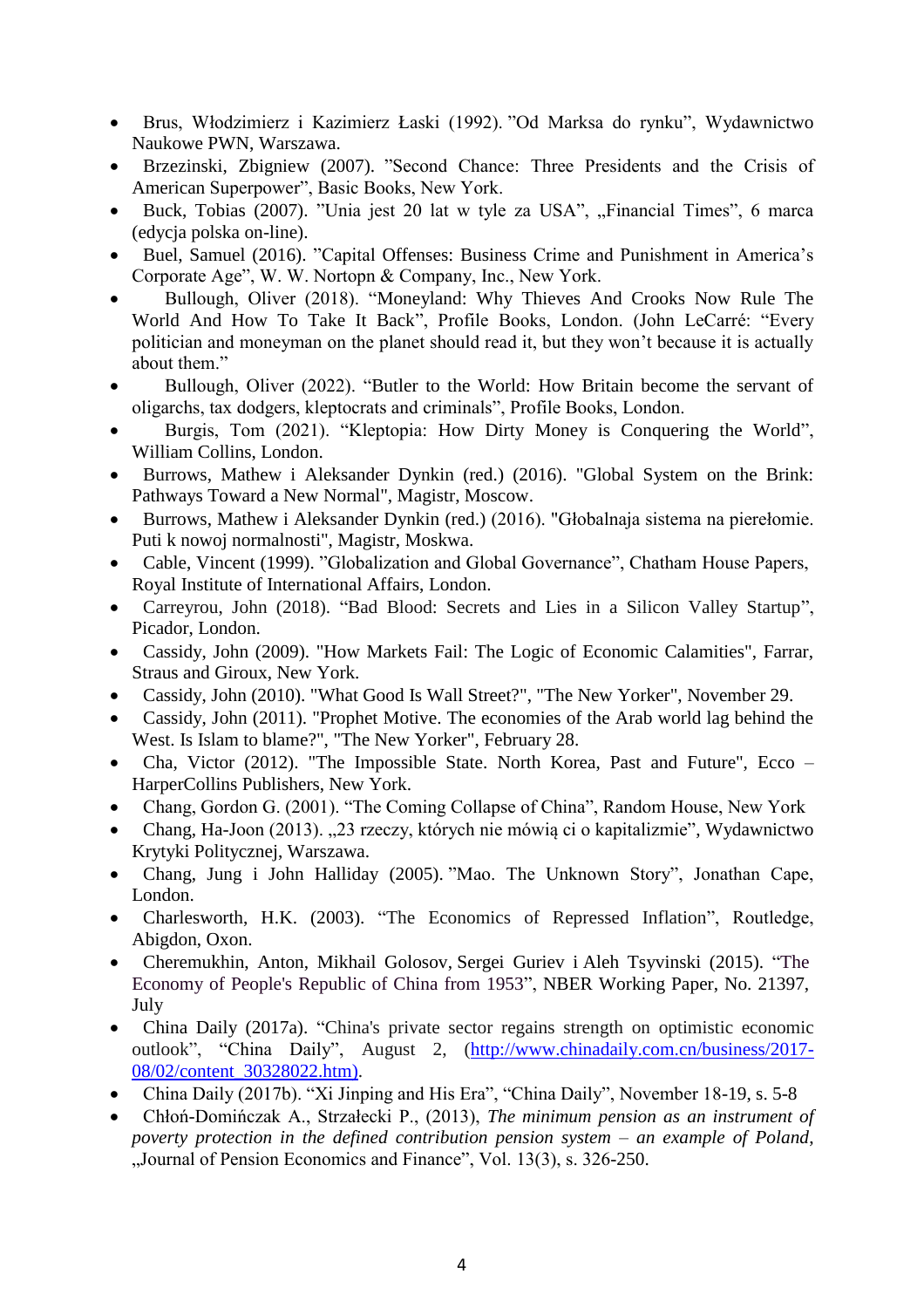- Chołaj, Henryk (1998). "Transformacja systemowa w Polsce szkice teoretyczne", UMCS, Lublin.
- Chołaj, Henryk (2003)."Ekonomia polityczna globalizacji. Wprowadzenie", Fundacja Innowacja i Wyższa Szkoła Społeczno-Ekonomiczna, Warszawa.
- Chołaj, Henryk (2011). "Powrót olbrzyma w zglobalizowanym świecie", Oficyna Wydawnicza Szkoła Główna Handlowa w Warszawie, Warszawa.
- Chołaj, Henryk (2014). "Kapitalizm konfucjański. Chińskie reformy ekonomiczne a globalizacja", Poltext, Warszawa.
- Chołaj, Henryk (2014). "Chiny a świat. Współczesny chiński model ekonomiczny", Oficyna Wydawnicza Szkoła Główna Handlowa, Warszawa.
- Chołaj, Henryk (2016). "Chiński wariant społecznej gospodarki rynkowej", Wydawnictwo "Kto jest Kim", Warszawa.
- Christopher Andrew i Mitrokhin Vasili (2005), "The World Was Going Our Way. The KGB and the Battle for the Third World, Basic Books, New York.
- Chu, Yun-han, Yongnian Zheng (red.) (2021). "The Decline of the Western-Centric World and the Emerging New Global Order", Routledge, New York.
- CIA (2004). "Mapping the Global Future. Report of the National Intelligence Council's 2020 Project. Based on consultations with nongovernmental experts around the world", National Intelligence Council (NIC), Washington, D.C., November [\(www.foia.cia.gov/2020/2020.pdf\).](http://www.foia.cia.gov/2020/2020.pdf))
- CIA (2007). "The World Factbook 2008, Central Intelligence Agency", Washington, D.C., [\(www.cia.gov/cia/publications/factbook/geos/xx.html#Econ\).](http://www.cia.gov/cia/publications/factbook/geos/xx.html#Econ))
- Cieślik, Jerzy (2015). "Przedsiębiorczość polityka rozwój", Wydawnictwo Akademickie Sedno, Warszawa.
- Cieślik, Jerzy (2016). "Entrepreneurship in Emerging Economies: Enhancing its Contribution to Socio-Economic Development", Palgrave MacMillan, Houndmills, Basingstoke, Hampshire
- [Cline,](https://www.amazon.com/Eric-H.-Cline/e/B001HCVOR8/ref=dp_byline_cont_book_1) Eric H. (2015). "1177 B.C.: The Year Civilization Collapsed", Princeton University Press, Princeton.
- Coates, Joseph F. i Jennifer Jarratt (1989). "What Futurists Believe", World Future Society, Bethesda, Maryland.
- Collier, Paul (2007). "The Bottom Billion: Why the Poorest Countries Are Failing and What Can Be Done About It", Oxford University Press, Oxford – New York.
- Congdon, William J., Jeffrey R. King, Sendhil Mullainathan (2011). "Policy and Choice: Public Finance Through the Lens of Behavioral Economics", Brookings Institution Press, Washington, D.C.
- Cowley, Robert (2001)."What If? Eminent Historians Imagine What Might Have Been", Putnam, New York.
- Coyle, Diane (1997). "The Weightless World. Strategies for Managing the Digital Economy", Capstone, Oxford.
- Crace, Jim (2007)."The Pesthouse", Picador, London.
- Csaba, Laszlo (1996). "The Political Economy of the Reform Strategy: China and Eastern Europe Compared", "Communist and Post-Communist Studies", No. 8, No. 1, s. 61- .
- Csaba, László (2009). "Crisis in Economics?", Akadémiai Kiadó, Budapest.
- Csaba, László (2019). "Unorthodoxy in Hungary: an illiberal success story?", "Post-Communist Economies", DOI: 10.1080/14631377.2019.1641949
- Csaba, László (2021). "Institutions and Change: New Horizons in Economic Theory", in: Ricz, Judit and Gerocs Tamas. (eds.), "The Post-Crisis Developmental State: Perspective form the Global Periphery". Cham, Switzerland: Palgrave Macmillan, p. 13-31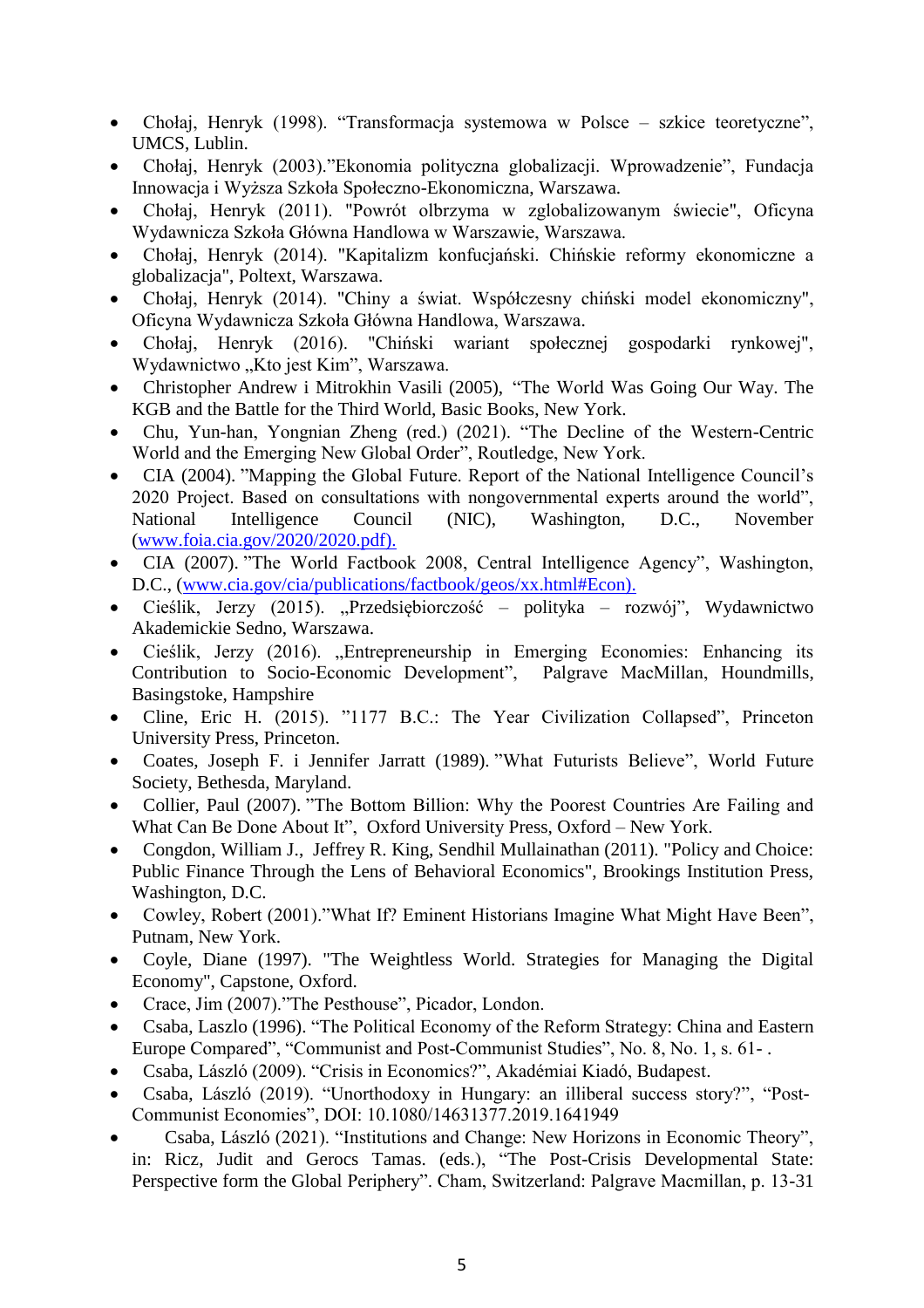[\(https://ceuedu-](https://ceuedu-my.sharepoint.com/:w:/r/personal/csabal_ceu_edu/_layouts/15/Doc.aspx?sourcedoc=%7B7f4ce80c-cf07-4311-8aa8-13719f699e9e%7D&action=default&cid=8e2cacd6-e893-4356-bcf7-63123884d6db)

[my.sharepoint.com/:w:/r/personal/csabal\\_ceu\\_edu/\\_layouts/15/Doc.aspx?sourcedoc=%7B](https://ceuedu-my.sharepoint.com/:w:/r/personal/csabal_ceu_edu/_layouts/15/Doc.aspx?sourcedoc=%7B7f4ce80c-cf07-4311-8aa8-13719f699e9e%7D&action=default&cid=8e2cacd6-e893-4356-bcf7-63123884d6db) [7f4ce80c-cf07-4311-8aa8-13719f699e9e%7D&action=default&cid=8e2cacd6-e893-4356](https://ceuedu-my.sharepoint.com/:w:/r/personal/csabal_ceu_edu/_layouts/15/Doc.aspx?sourcedoc=%7B7f4ce80c-cf07-4311-8aa8-13719f699e9e%7D&action=default&cid=8e2cacd6-e893-4356-bcf7-63123884d6db) [bcf7-63123884d6db\)](https://ceuedu-my.sharepoint.com/:w:/r/personal/csabal_ceu_edu/_layouts/15/Doc.aspx?sourcedoc=%7B7f4ce80c-cf07-4311-8aa8-13719f699e9e%7D&action=default&cid=8e2cacd6-e893-4356-bcf7-63123884d6db).

- Cypher, James M., James L. Dietz (2004). "The Process of Economic Development", Routledge, London and New York.
- Czarny, Bogusław (2004). "Pozytywizm i falsyfikacjonizm a sądy wartościujące w ekonomii", Szkoła Główna Handlowa w Warszawie – Oficyna Wydawnicza, Warszawa.
- Czarny, Bogusław (2016). "Szkice o ekonomii w Polsce w latach 1949-1989 (ekonomia w państwie totalitarnym)", Oficyna Wydawnicza Szkoła Główna Handlowa w Warszawie, Warszawa.
- Dale, Gareth (2010). "Karl Polanyi. The Limits of the Market", Polity Press, Cambridge, UK.
- Dasgupta, Dipak, Marc Uzan i Dominic Wilson (red.) (2001). "Capital Flows Without Crisis? Reconciling Capital Mobility and Economic Stability", Routledge, London – New York.
- Dasgupta, Partha (2021). "The Economics of Biodiversity: The Dasgupta Review. Abridged Version", London: HM Treasury.
- [https://assets.publishing.service.gov.uk/government/uploads/system/uploads/attachment\\_data/](https://assets.publishing.service.gov.uk/government/uploads/system/uploads/attachment_data/file/957292/Dasgupta_Review_-_Abridged_Version.pdf) [file/957292/Dasgupta\\_Review\\_-\\_Abridged\\_Version.pdf](https://assets.publishing.service.gov.uk/government/uploads/system/uploads/attachment_data/file/957292/Dasgupta_Review_-_Abridged_Version.pdf)
- Dawisha, Karen (2014). "Putin's Kleptocracy: Who Owns Russia?", Simon and Shuster, New York – London.
- Deloitte (2012). "Wpływ przyspieszonego rozwoju szerokopasmowego dostępu do Internetu na polską gospodarkę. Raport", Deloitte, Warszawa [\(http://www.deloitte.com/view/pl\\_PL/pl/branze/tmt/23becd31afd98310VgnVCM1000001](http://www.deloitte.com/view/pl_PL/pl/branze/tmt/23becd31afd98310VgnVCM1000001956f00aRCRD.htm)) [956f00aRCRD.htm\).](http://www.deloitte.com/view/pl_PL/pl/branze/tmt/23becd31afd98310VgnVCM1000001956f00aRCRD.htm))
- Deneen, Patrick J. (2018). "Why Liberalism Failed", Yale University Press, New Haven and London.
- Dembinski, Paul H. (2011). "Finanse po zawale. Od euforii finansowej do gospodarczego ładu", Studio Emka, Warszawa.
- Dewey, John (1950). "Reconstruction in Philosophy", New American Library, New York (pierwsze wydanie: 1921, University of London Press, London).
- Diamond, Jared (2019). "Upheaval. Turning Points for Nations in Crisis", Little Brown, New York – Boston – London.
- Dickens, Charles (2005)."Oliver Twist", Wydawnictwo Zielona Sowa, Warszawa.
- Dikotter, Frank (2019). "How to Be a Dictator: The Cult of Personality in the Twentieth Century", Bloomsbury Publishing, New York.
- Doliński, Dariusz (2001). "Cała prawda o kłamstwie", "Charaktery", styczeń.
- Duhigg, Charles (2019). "The Unstoppable Machine", "The New Yorker", Octber 21, s. 42-59.
- Durand, John D. (1974). "Historical Estimates of World Population: An Evaluation", University of Pennsylvania, Population Studies Center, Philadelphia [\(http://www.indianngos.com/issue/population/statistics/statistics9.htm\).](http://www.indianngos.com/issue/population/statistics/statistics9.htm))
- Eagleton, Terry (2011). "Why Marx Was Right", Yale University Press, New Haven & London.
- Easterly, William (2002). "The Elusive Quest for Growth. Economists' Adventures and Misadventures in the Tropics", MIT Press, Cambridge, Mass. – London.
- Easterly, William (2006). "White Man's Burden: Why the West's Efforts to Aid the Rest Have Done So Much Ill and So Little Good", The Penguin Press, New York.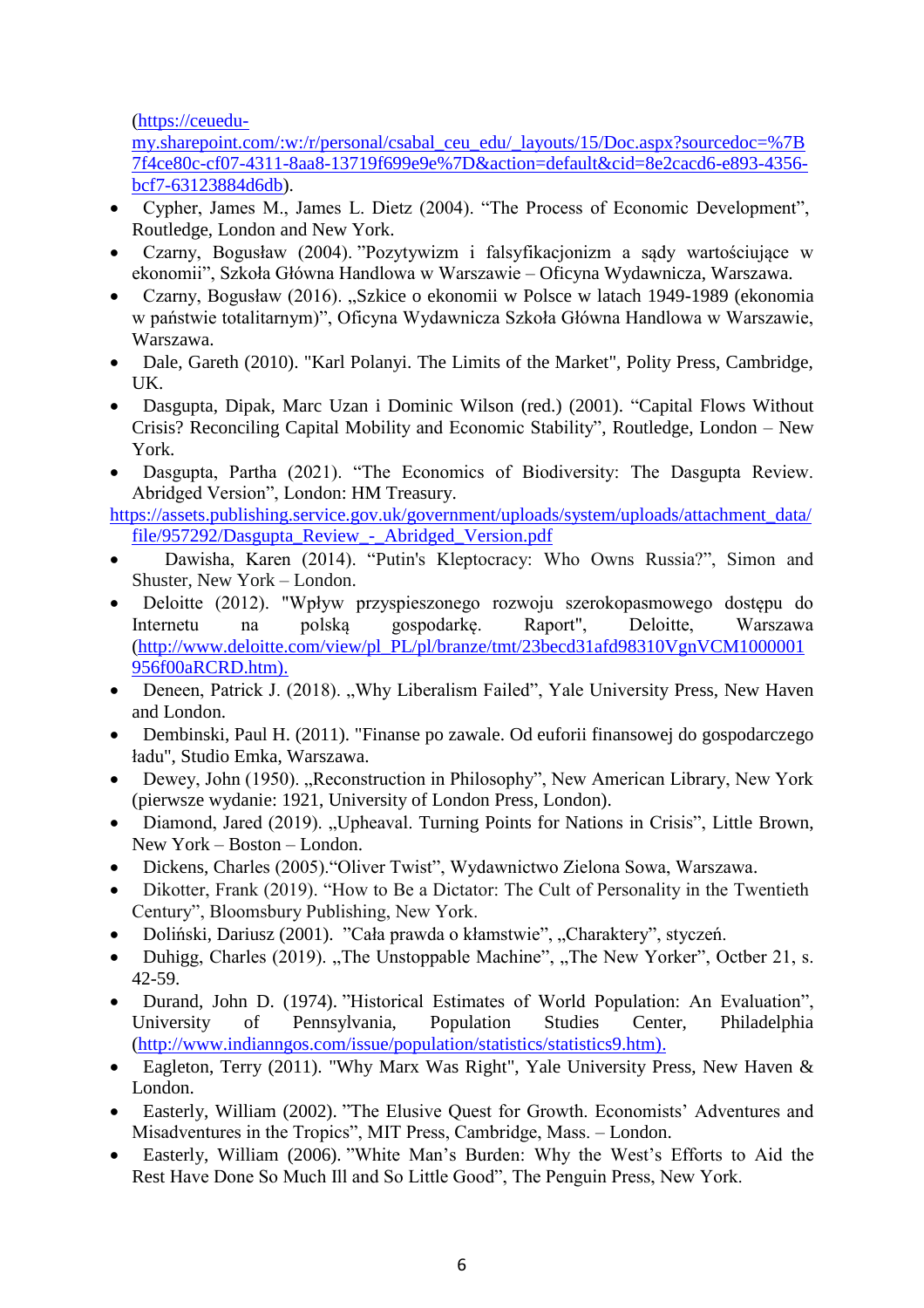- EBRD (2004), *Transition Report: Infrastructure*, London, EBRD [\(https://www.ebrd.com/downloads/research/transition/TR04.pdf;](https://www.ebrd.com/downloads/research/transition/TR04.pdf) dostęp 1.XII.2019).
- EBRD (2019), *Transition Report: Better Governance, Better Economies*, London, EBRD, [\(https://www.ebrd.com/news/publications/transition-report/transition-report-201920](https://www.ebrd.com/news/publications/transition-report/transition-report-201920-better-governance-better-economies.html) [better-governance-better-economies.html](https://www.ebrd.com/news/publications/transition-report/transition-report-201920-better-governance-better-economies.html) ; dostęp 1.XII.2019).
- Economist (2004). "The challenger", "The Economist", December  $11<sup>th</sup>$ .
- Economist (2005). "Caught in the middle, as usual", "The Economist", November 12<sup>th</sup>.
- Economist (2007). "A world of connections. A special report on telecoms", "The Economist", April 28<sup>th</sup>.
- Economist (2007). "Fit at 50? A special report on the European Union",  $n$ , The Economist", March 17<sup>th</sup>.
- Economist (2007) ."Latin America and the United States. Spring Break", "The Economist", March 3rd.
- Economist (2010a). "A special Report on managing information", "The Economist", March  $27<sup>th</sup>$ .
- Economist (2010b). "Parallel economies What the North and South Koreans can learn from the reunification of Germany", "The Economist", December 29<sup>th</sup>.
- Economist (2012a). "The visible hand", "The Economist", January  $21^{st}$ .
- Economist (2012b). "Bombing Iran", "The Economist", February 25<sup>th</sup>.
- Economist (2012c). "A third industrial revolution", "The Economist", April 21<sup>st</sup>.
- Economist (2012d). "The attraction of solitude", "The Economist", August  $25<sup>th</sup>$ .
- Economist (2012e)."Arrested development. America and Europe are relying on private firms in the global R&D race", "The Economist", August  $25<sup>th</sup>$ .
- Economist (2012f). "Teenage angst", "The Economist", August  $25<sup>th</sup>$ .
- Economist (2012g). "For richer, for poorer. Special Report World Economy", "The Economist", October 13<sup>th</sup>.
- Economist (2016a). "A less dismal science", July  $16<sup>th</sup>$ [\(http://worldif.economist.com/article/12134/less-dismal-science\)](http://worldif.economist.com/article/12134/less-dismal-science))
- Economist (2016b). "The new nationalism", "The Economist", November  $19<sup>th</sup>$ .
- Economist (2017). "The super-rich are different: they pay less tax", June 1<sup>st</sup>.
- Economist (2020). *Everything's under control. The state in the time of covid-19*, "The Economist", March 26<sup>th</sup>.
- Economy, Elizabeth C. (2018). "The Third World Revolution: Xi Jinping and the New Chinese State", Oxford University Press, New York.
- Edgerton, David (2006). "The Shock of the Old: Technology and Global History Since 1900", Profile Books, London.
- Eisinger, Jessie (2017)."The Chickenshit Club: Why the Justice Department Fails to Prosecute Executives", Simon & Schuster, New York.
- Ekman, Paul (1985). "Telling Lies: Clues to Deceit in the Marketplace, Marriage and Politics", Norton, New York.
- Emerging Europe (2017), "Poland to switch from emerging to developed market", October 16 [\(http://emerging-europe.com/regions/poland/poland-switch-emerging](http://emerging-europe.com/regions/poland/poland-switch-emerging-developed-market-september-2018/)[developed-market-september-2018/\)](http://emerging-europe.com/regions/poland/poland-switch-emerging-developed-market-september-2018/)
- Estrin, Saul, Kolodko Grzegorz W. i Uvalic Milica (red.) (2007)."Transition and Beyond" , Palgrave Macmillan, New York.
- EU (2020). "European Economic Forecast", Institutional Paper 125, May 2020, European Commission, Brussels [\(https://ec.europa.eu/info/sites/info/files/economy](https://ec.europa.eu/info/sites/info/files/economy-finance/ip125_en.pdf)[finance/ip125\\_en.pdf;](https://ec.europa.eu/info/sites/info/files/economy-finance/ip125_en.pdf) dostęp 08.05.2020).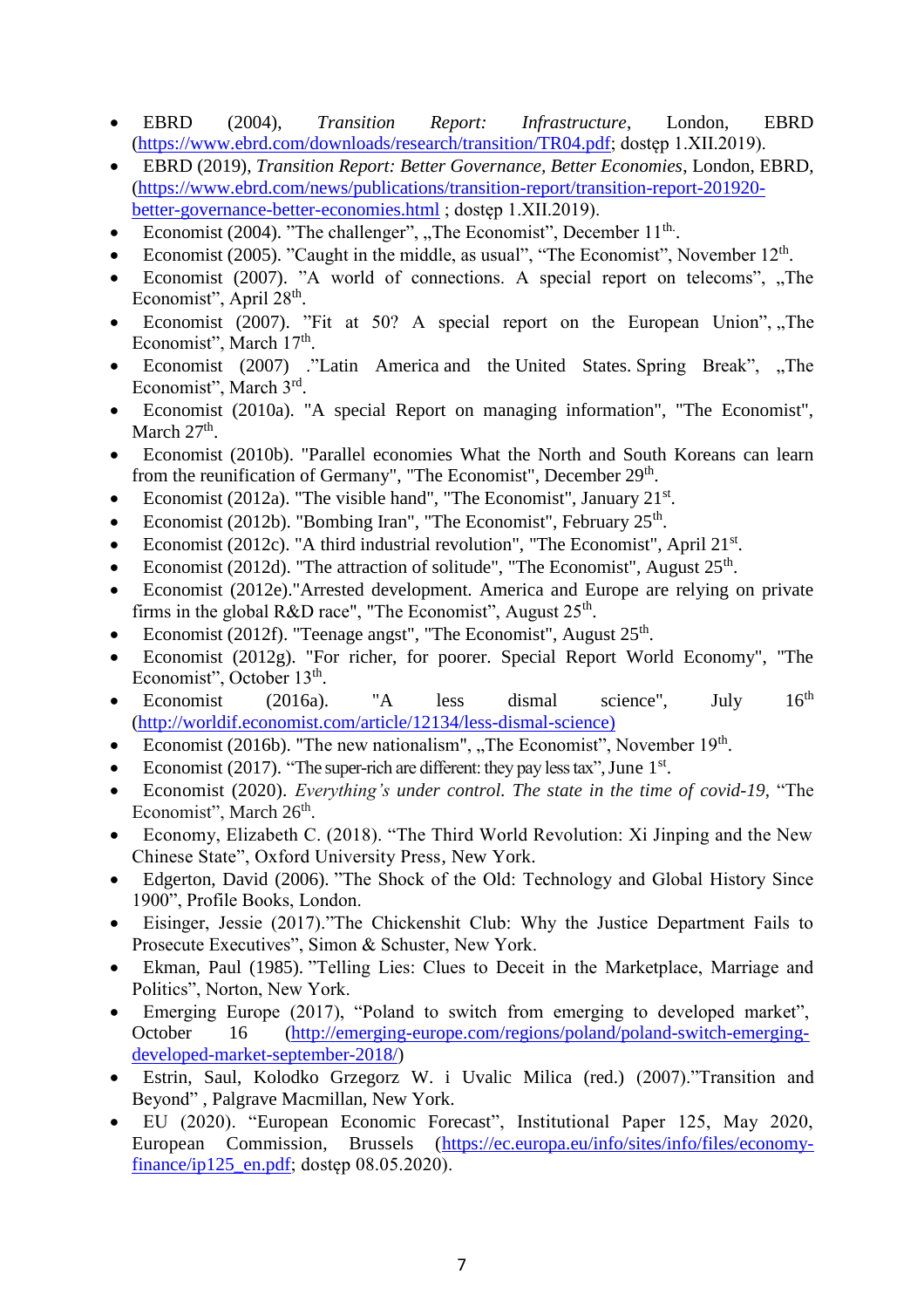- Everitt, Anthony (2017). "Chwała Aten. Dzieje najwspanialszej cywilizacji na świecie", Dom Wydawniczy Rebis, Poznań.
- Everitt, Anthony (2020). "Chwała Rzymu. Jak tworzyło się imperium", Dom Wydawniczy Rebis, Poznań.
- Ewing, Jack (2017). "Faster, Higher, Farther: The Volkswagen Scandal", W. W. Norton, New York
- Falciani, Hervé (2015). "Séisme sur la planète finance: Au coeur du scandale HSBC", **(**"Earthquake on Planet Finance"), La Découverte, Paris
- Faulkner, William (1951). "Requiem for a Nun", Vintage Books, Westminster, Maryland (wyd. pol. "Requiem dla zakonnicy", Państwowy Instytut Wydawniczy, Warszawa 1980).
- Fiedor, Bogusław i Karol Kociszewski (red.) (2010 ). "Ekonomia rozwoju", Wydawnictwo Uniwersytetu Ekonomicznego we Wrocławiu, Wrocław.
- Fischer, S. (1999), *A View from the IMF*, *w*: Tanzi, V., Chu, K., Gupta, S. (red.), *Economic Policy and Equity*, Washington, DC, International Monetary Fund, s. 13-18.
- Fisher, Irving (1973). "I Discovered the Phillips Curve: 'A Statistical Relation between Unemployment and Price Changes'", "Journal of Political Economy", Vol. 81, No. 2, p. 496–502.
- Flejterski, Stanisław i Piotr T. Wahl (2003). "Ekonomia globalna. Synteza", Difin, Warszawa.
- Fortune Global 500 (kolejne lata). "CNN Money" [\(http://fortune.com/global500\)](http://fortune.com/global500)
- Foster, John Bellamy i Robert W. McCheseny (2012). "Kryzys bez końca. Jak kapitał monopolistyczno-finansowy wywołuje stagnację i wstrząsy od Stanów Zjednoczonych po Chiny", Instytut Wydawniczy Książka i Prasa, Warszawa.
- Foster, John Bellamy i Robert W. McCheseny (2014). "The Endless Crisis. How Monopoly-Finance Capital Produces Stagnation and Upheaval from the USA to China", Monthly Review Press, New York.
- Foster, John Bellamy, Robert McChesney (2014). "Kryzys bez końca", Książka i Prasa, Warszawa 2014.
- Frank, Robert H. (2007). "Falling Behind: How Rising Inequality Harms the Middle Class", University of California Press, Berkeley.
- Frankopan, Peter (2012). "The First Crusade: The Call from the East", The Belknap Press for Harvard University Press, Cambridge, Massachusetts and London.
- Frankopan, Peter (2018). "Jedwabne szlaki. Nowa historia świata", Grupa Wydawnicza Foksal, Warszawa.
- Frankopan, Peter (2018). "The New Silk Road: The Present and Future of the World", Bloomsbury Publishing, New York.
- Frankopan, Peter (2021). "Nowe jedwabne szlaki. Teraźniejszość i przyszłość świata", Wydawnictwo WAB, Warszawa.
- Frase, Peter (1018). "Cztery przyszłości. Wizje świata po kapitalizmie", Wydawnictwo Naukowe PWN.
- Freedman, David. H. (2010). "Wrong: Why Experts Keep Failing Us And How to Know When Not to Trust Them", Little, Brown and Company, New York-Boston-London.
- Freedom House (2010). "Freedom in the World 2010: Global Erosion of Freedom", Freedom House, Washington, DC.
- Friedberg, Aaron (2022). "Getting China Wrong", Polity.
- Frieden, Jeffry (2006). "Will Global Capitalism Fall Again?", "Bruegel Essay and Lecture Series", czerwiec.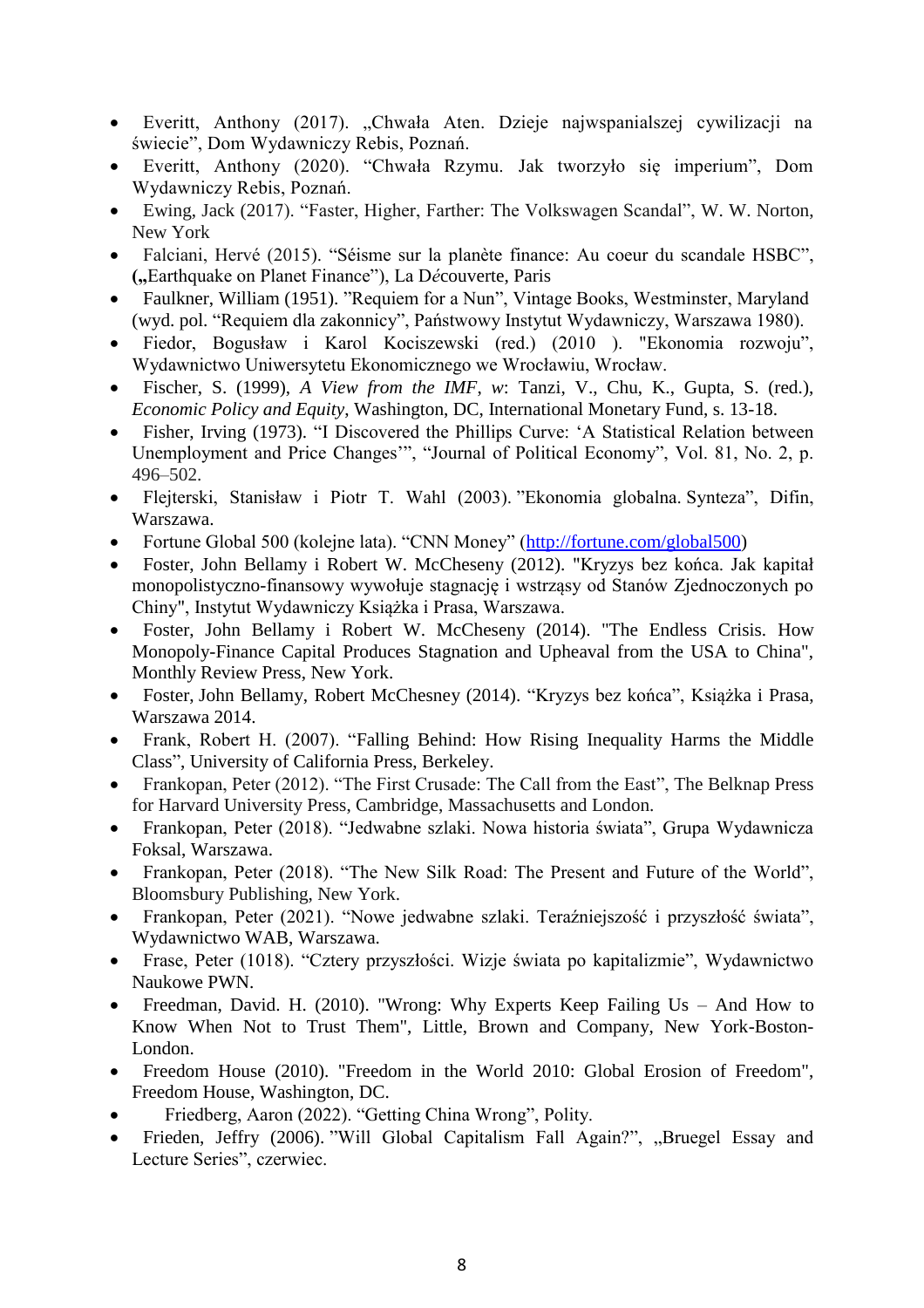- Friedman, Thomas L. (2006). "Świat jest płaski. Krótka historia XXI wieku", Wydawnictwo Rebis, Warszawa.
- Frydman, Roman, Grzegorz W. Kolodko i Stanislaw Wellisz (1991). "Stabilization Policies in Poland: A Progress Report", w: Emil-Maria Claassen (red.), "Exchange Rate Policies in Developing and Post-Socialist Countries", An International Center for Economic Growth Publication, ICS Press, San Francisco, s. 89-115.
- Fukuyama, Francis (1989). "The End of History", "The National Interest", Summer [\(http://www.wesjones.com/eoh.htm\)](http://www.wesjones.com/eoh.htm).
- Fukuyama, Francis (1998)., "Koniec historii", Rytm, Warszawa.
- Fukuyama, Francis (2004). "Koniec człowieka. Konsekwencje rewolucji biotechnologicznej", Wydawnictwo Znak, Kraków.
- Fukuyama, Francis (2004). "State-Building. Governance and World Order in the 21st Century", Cornell University Press, Ithaca, NY.
- Fukuyama, Francis (2006). "America at the Crossroads. Democracy, Power and the Neoconservative Legacy", Yale University Press, New Haven and London.
- Fukuyama, Francis (2011). "The Origins of Political Order. From Prehuman Times to the French Revolution", Farrar, Straus and Giroux, New York.
- Fukuyama, Francis (2011). "Political Order and Political Decay: From the Industrial Revolution to the Globalization of Democracy", Farrar, Straus and Giroux, New York.
- Fukuyama Francis [2020], *What Kind of Regime Does China Have?*, "The American Interest", May 18th [\(https://www.the-american-interest.com/2020/05/18/what-kind-of](https://www.the-american-interest.com/2020/05/18/what-kind-of-regime-does-china-have/)[regime-does-china-have/;](https://www.the-american-interest.com/2020/05/18/what-kind-of-regime-does-china-have/) dostęp 26.05.2020).
- Gaidar, Yegor (2007), *Collapse of an Empire: Lessons for Modern Russia*, The Brooking Institutions, Washington, D.C.
- Galbraith, John Kenneth (1958)."The Affluent Society", Houghton Mifflin, Boston.
- Galbraith, James K. (2008). "The Predator State", Free Press, New York.
- Galbraith, James K. (2014). "The End of Normal: The Great Crisis and the Future of Growth", Simon and Schuster, New York.
- Galbraith, James K. (2016). "Inequality: What Everyone Needs to Know", Oxford University Press, Oxfrod-New York.
- Galbraith, James K. (2016). "Welcome to the Poisoned Chalice: The Destruction of Greece and the Future of Europe", Yale University Press, New Haven and London.
- Galbraith, James K. (2016). "Witamy w zatrutym kielichu. Grecki kryzys a przyszłość Europy", Wydawnictwo Naukowe PWN, Warszawa.
- Galbraith, James K. (2018). "Backwater Economics and New Pragmatism: Institutions and Evolution in the Search for a Sustainable Economics", "TIGER Working Papers Series", No. 138, Kozminski University, Warsaw [\(http://www.tiger.edu.pl/TWP%20No.%20138%20--%20Galbraith.pdf\)](http://www.tiger.edu.pl/TWP%20No.%20138%20--%20Galbraith.pdf).
- Galbraith, James K. (2019a). "The Pragmatism of John Kenneth Galbraith", "Acta Oeconomica", Vol. 69, Special Issue 1.
- Galbraith, James K. (2019b), "Old and New Pragmatism: Challenges and Opportunities for Economics". Lecture presented at the inauguration of academic year 2019-2020, Department of Economics, Gdansk University, September 30 [\(https://www.youtube.com/watch?reload=9&v=YwMbra5XWIk&feature=youtu.be;](https://www.youtube.com/watch?reload=9&v=YwMbra5XWIk&feature=youtu.be) access 29/12/2020).
- Galbraith, James K. (2019c). "Klucz do stworzenia egalitarnego społeczeństwa" ["The key to creating an egalitarian society"], "Rzeczpospolita. Plus Minus", November 23-24, p. 14-16 (in Polish).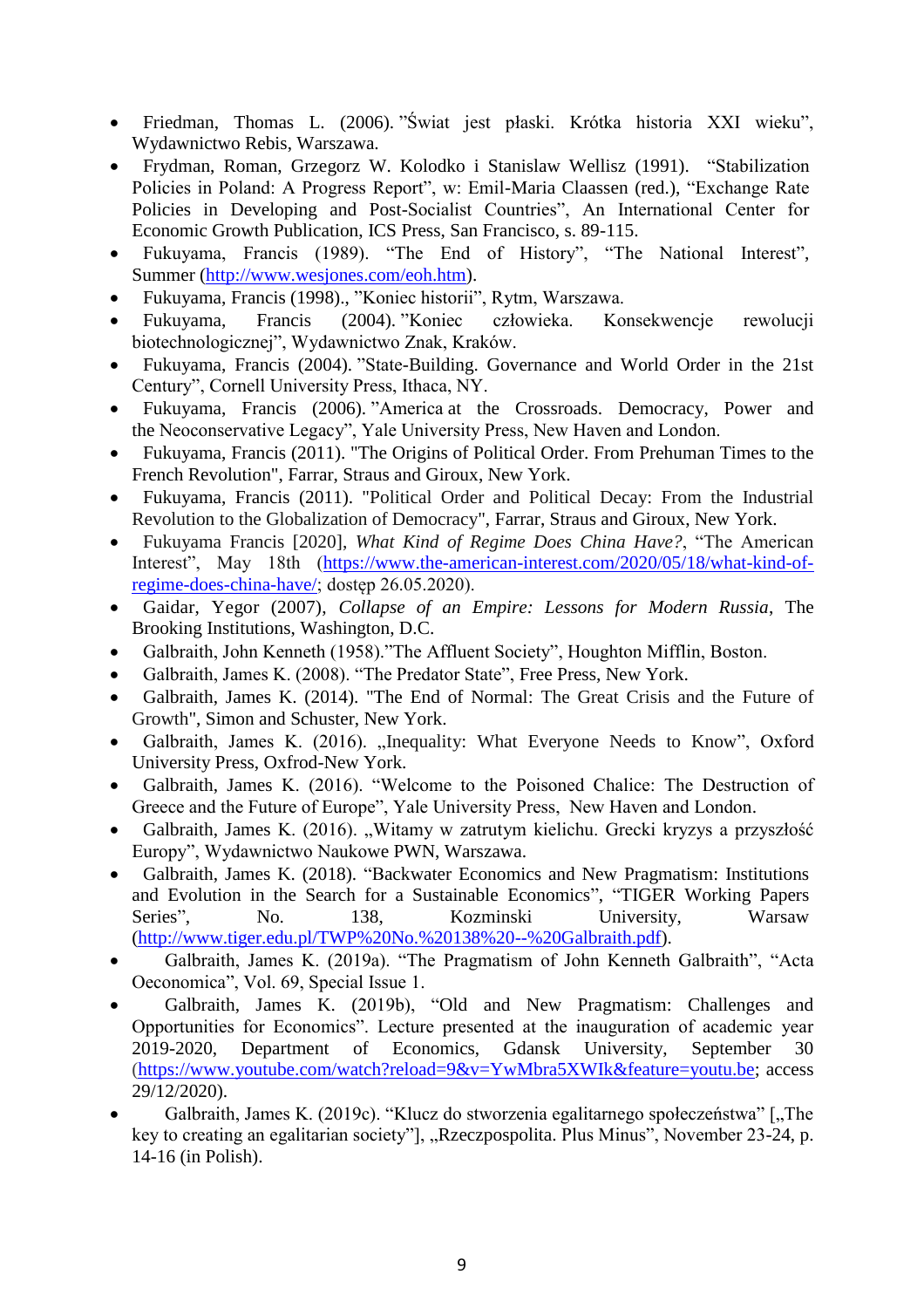- Galbraith, James K. (2021). "The Death of Neoliberalism Is Greatly Exaggerated", "Foreign Policy", April 6 [\(https://foreignpolicy.com/2021/04/06/death-neoliberalism-larry](https://foreignpolicy.com/2021/04/06/death-neoliberalism-larry-summers-biden-pandemic/)[summers-biden-pandemic/\)](https://foreignpolicy.com/2021/04/06/death-neoliberalism-larry-summers-biden-pandemic/).
- Galbraith, James K. (2022). "How the Left Should Think About Inflation", "The Nation", March 7/14, 2022 [\(https://www.thenation.com/article/economy/inflation-federal](https://www.thenation.com/article/economy/inflation-federal-reserve/)[reserve/\)](https://www.thenation.com/article/economy/inflation-federal-reserve/).
- Gasparski, Wojciech (red.) (2012). "Biznes, etyka, odpowiedzialność", Wydawnictwo Naukowe PWN, Warszawa.
- Getz, Isaac i Alan G. Robinson (2003). "Innovate or Die: Is that a Fact? ", "Creativity and Innovation Management", Vol. 12 (September), p. 130-136.
- Ghodsee, Kristen, [Mitchell A. Orenstein](https://www.amazon.com/s/ref=dp_byline_sr_book_2?ie=UTF8&field-author=Mitchell+Orenstein&text=Mitchell+Orenstein&sort=relevancerank&search-alias=books) (2021). "Taking Stock of Shock: Social Consequences of the 1989 Revolutions", Oxford University Press, New York.
- Ghemawat, Pankaj (2011). "World 3.0: Global Prosperity and How to Achieve It", Harvard Business Review Press, Cambridge, Mass.
- Głąbiński, Stanisław (2006)."Wiek XXI. Jaki będzie i co nam przyniesie", Wydawnictwo Placet, Warszawa.
- Główczyk Jan, (2003). "Szalbierczy urok transformacji", Fundacja Innowacja, Wyższa Szkoła Społeczno-Ekonomiczna, Warszawa.
- Goban-Klas, Tomasz (2004). "Media i komunikowanie masowe. Teorie i analizy prasy, radia, telewizji i Internetu", Wydawnictwo Naukowe PWN, Warszawa.
- [Gopinath,](https://blogs.imf.org/bloggers/gita-gopinath/) Gita (2020). "The Great Lockdown: Worst Economic Downturn Since the Great Depression", "IMFBlog. Insights and Analysis on Economics and Finance", International Monetary Fund, Washington DC, April 14<sup>th</sup> [\(https://blogs.imf.org/2020/04/14/the-great](https://blogs.imf.org/2020/04/14/the-great-lockdown-worst-economic-downturn-since-the-great-depression/)[lockdown-worst-economic-downturn-since-the-great-depression/;](https://blogs.imf.org/2020/04/14/the-great-lockdown-worst-economic-downturn-since-the-great-depression/) accessed 14.04.2020)
- Goldin, Ian, Geoffrey Cameron, and Meera Balarajan (2011). "Exceptional People: How Migration Shaped Our World and Will Define Our Future", Princeton University Press, Princeton.
- Gołata, Krzysztof (1999). "Drugi plan Balcerowicza", "Wprost", nr 17 [\(http://www.wprost.pl/ar/?O=3843&C=57\).](http://www.wprost.pl/ar/?O=3843&C=57))
- Gombrich, E. H. (2008). "A Little History of the World", Yale University Press, New Haven and London.
- Gomułka, Stanisław (1990). "Stabilizacja i wzrost: Polska 1989-2000", w: Grzegorz W. Kołodko (red.), "Polityka finansowa – nierównowaga – stabilizacja (II)", Ministerstwo Finansów i Instytut Finansów, Warszawa, s. 303-321.
- Gopnik, Adam (2010). "Market Man. What did Adam Smith really believe?", "The New Yorker", October 18.
- Gorbaczow, Michaił S. (2021). *Perestroika and New Thinking: A retrospective*, Moscow: "Russia in Global Affairs" [\(https://eng.globalaffairs.ru/articles/perestroika-and](https://eng.globalaffairs.ru/articles/perestroika-and-new-thinking/)[new-thinking/;](https://eng.globalaffairs.ru/articles/perestroika-and-new-thinking/) dostęp 21.09.2021).
- Gordon, Robert (2016). **"**The Rise and Fall of American Growth: The US Standard of Living since the Civil War**"**, Princeton *University Press, Princeton and Oxford.*
- Gorman, Jack i Sara Gorman (2017*).* "Denying to the Grave: Why We Ignore the Facts That Will Save Us", Oxford University Press, New York.
- Gorynia, Marian (2017). "Nowy pragmatyzm, Jak jest z nim naprawdę?", "Rzeczpospolita", 22 lutego, s. A9.
- Gorynia, Marian (2021). "Dokąd zmierzają nauki ekonomiczne", "Rzeczpospolita", 5 sierpnia 2021, s. A19.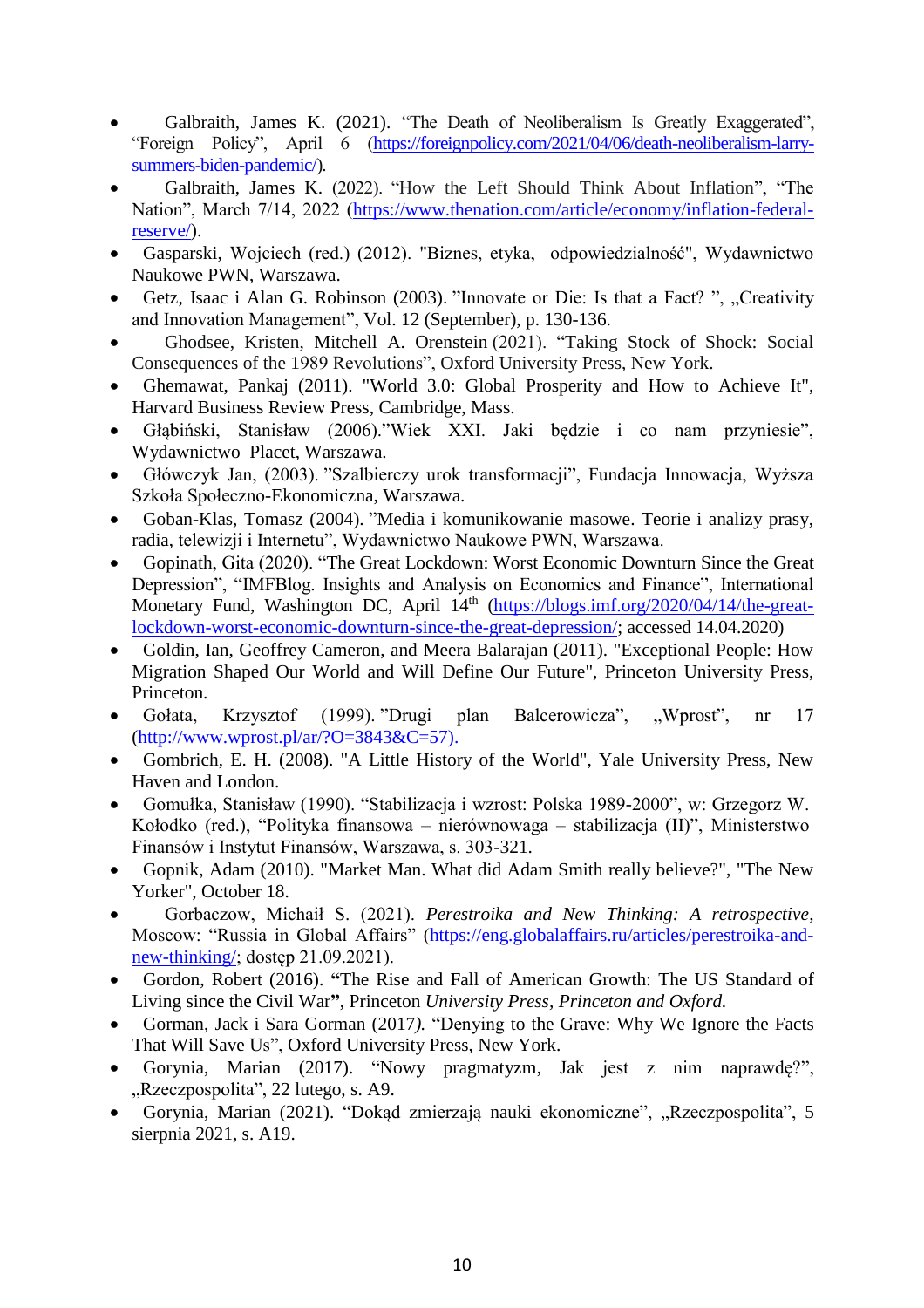- Góra, Marek (2001), *Nowy system emerytalny w Polsce – wpływ na krótko- i długoterminowe perspektywy gospodarki i rynków finansowych*, "Zeszyty BRE Bank-Case", Nr 57, Centrum Analiz Społeczno-Ekonomicznych CASE.
- Góra, Marek (2003), *System emerytalny*, Warszawa, Polskie Wydawnictwo Ekonomiczne.
- Góralczyk. Bogdan (2018), *Wielki renesans. Chińska transformacja i jej konsekwencje*, Dialog, Warszawa.
- Graham, Carol (2009)."Happiness Around the World: The Paradox of Happy Peasants and Miserable Millionaires", Oxford University Press, Oxford.
- Grinberg, Rusłan S. i Aleksander J. Rubinsztejn (2017). "Individuum i Gosudarstvo: Ekonomicheskaia Dilemma", Wies' Mir, Moskwa.
- Grinberg, Rusłan J. (2017). "W poiskach rawnowjesija", Magistr, Moskwa.
- Grinberg, Rusłan J. (red). (2021). "Gorbaczew. Urok swobody", Izdatielstwo Wies Mira, Moskwa.
- Gwiazdowski, Robert (2006). "Stiglitz: fałszywy prorok", "Forbes", grudzień.
- Haberler, Gottfried (1974). "Economic Growth and Stability: An Analysis of Economic Change and Policies", Nash Publishing, Los Angeles.
- Haberler, Gottfried (1985). "The Problem of Stagflation: Reflection on the Microfoundation of Macroeconomic Theory and Policy", American Enterprise Institute for Public Policy Research, Washington, D.C.
- Haberler, Gottfried (1977). "Stagflation: An Analysis of Its Causes and Cures", American Enterprise Institute for Public Policy Research, No. 329, Washington, DC.
- Halper, Stefan (2010). "The Beijing Consensus: How China's Authoritarian Model Will Dominate the Twenty-First Century", Basic Books, New York.
- Hancock, Graham (2004). "Lords of Poverty", Camerapix Publishers International, Nairobi.
- Hann, Chris i Keith Hart (2011). "Economic Anthropology. History, Ethnography, Critique", Polity Press, Malden, MA.
- Harari, Yuval Noah (2014). "Sapiens: A Brief History of Humankind", Harvil Secker, London.
- Harari, Yuval Noah (2016). "Homo Deus: A Brief History of Tomorrow", Harvil Secker, London.
- Hardt, Lukasz (2016). **"**The Recent Critique of Theoretical Economics: A Methodologically Informed Investigation", "Journal of Economic Issues", Vol. L No. 1 (March).
- Hardt Łukasz (2019), "Utylitaryzm, deontologia i etyka cnót: zbieżne czy przeciwstawne fundamenty etyczne ekonomii?", *Biule tyn PTE*, nr 4/2019, s. 60–68 [\(http://pte.pl/pliki/1/68/Biuletyn\\_4\\_2019.pdf\)](http://pte.pl/pliki/1/68/Biuletyn_4_2019.pdf).
- Hardt Łukasz (2020), "Jedna teoria czy wiele teorii ekonomii?", "Wszystko co najważniejsze", [\(https://wszystkoconajwazniejsze.pl/prof-lukasz-hardt-jedna-teoria-czy](https://wszystkoconajwazniejsze.pl/prof-lukasz-hardt-jedna-teoria-czy-wiele-teorii-ekonomii/)[wiele-teorii-ekonomii/\)](https://wszystkoconajwazniejsze.pl/prof-lukasz-hardt-jedna-teoria-czy-wiele-teorii-ekonomii/).
- Harvey, David (2005). "A Brief History of Neoliberalism", Oxford University Press, Oxford – New York.
- Hatemi, Peter K. and Rose McDermott (2012). "The Genetics of Politics: Discovery, Challenges and Progress", "Trends in Genetics", Volume 28, Issue 9 (September).
- Hawking, Stephen i Leonard Mlodinow (2005). "A Briefer History of Time", Bantam Books, New York.
- Hawksley, Humphrey (2009). "Democracy Kills: What's So Good About the Vote?", Macmillan, London.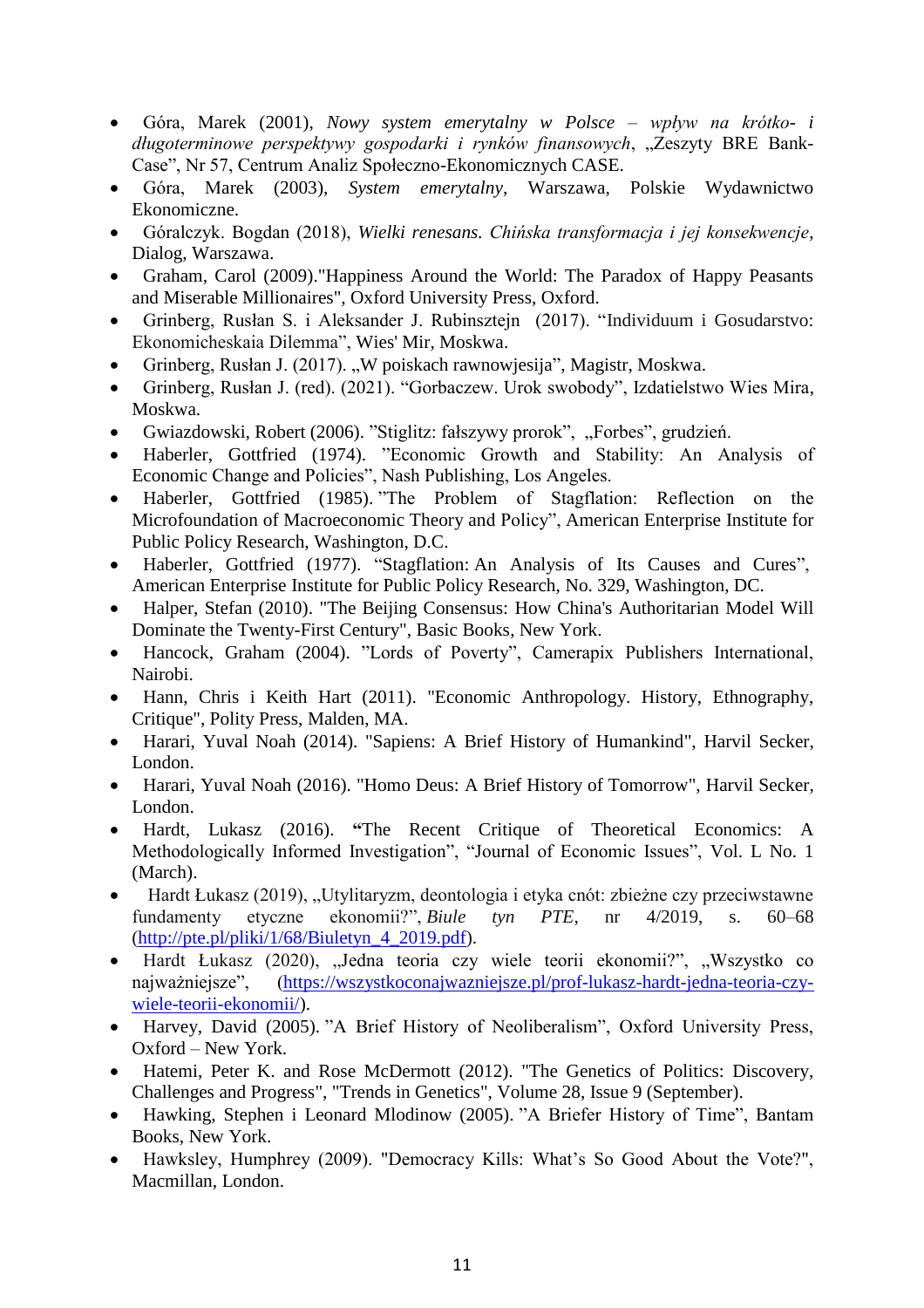- Hegel, Georg Friedrich Wilhelm (1952). "Philosophy of Right*"*, Clarendon, Oxford.
- Heilbroner Robert and William Milberg (1995). "The Crisis of Vision in Modern Economic Thought", Cambridge University Press, New York.
- Helperin, Morton H., Jospeh T. Siegle i Michael M. Weinstein (2005). "The Democracy Advantage: How Democracies Promote Prosperity and Peace", Routledge, New York.
- Helpman, Elhanan (2004). "The Mystery of Economic Growth", Harvard University Press, Cambridge, Mass . – London.
- Hessler, Peter (2021). "Manufacturing Diplomacy", "The New Yorker", March 15, 2021, p. 50-59.
- Hofman, Bert (2018). "Reflections on forty years of China's reforms", "East Asia & Pacific on the Rise", The World Bank, February 2 [\(https://blogs.worldbank.org/eastasiapacific/reflections-on-forty-years-of-china-reforms\)](https://blogs.worldbank.org/eastasiapacific/reflections-on-forty-years-of-china-reforms).
- Hirshleifer Jack, (1987). "Economic Behaviour in Adversity", Wheatsheaf Books, Brighton.
- Hołub, Adam (2006). "Radykalizm polityczny zagrożenia dla globalizacji", "Transformacje", nr 1-4 (47-50), s. 367-375.
- Huang, Yukon (2017). "Cracking the China Conundrum: Why Conventional Economic Wisdom Is Wrong", Oxford University Press, New York
- Huntington, Samuel P. (2005). "Zderzenie cywilizacji", Muza, Warszawa.
- Huxley, Aldous (1952). "The Devils of Loudun", Chatto and Windus, London.
- Hübner, Wojciech (2018), "Szlak Jedwabny i Chiny: historia i dzień dzisiejszy", Monografie, AFiB, Vistula, Warszawa.
- Hübner, Wojciech (2020). Świat, *Chiny i globalizacja: bieżące tendencje i szok epidemii*, "Kwartalnik Nauk o Przedsiębiorstwie", Nr 1 (54); 5-19.
- Hwang, Eui-Gak (1993). "The Korean economies: A comparison of North and South", Clarendon Press, Oxford.
- IMF (2000). "World Economic Outlook. Asset Prices and the Business Cycle", International Monetary Fund, Washington, D.C., May.
- IMF (2007). "Financial Globalization. The Impact on Trade, Policy, Labor, and Capital Flows", International Monetary Fund, Washington, D.C., April.
- IMF (2007). "World Economic Outlook. Spillovers and Cycles in the Global Economy", International Monetary Fund, Washington, D.C., April .
- IMF (2012). "World Economic Outlook. Coping with High Debt and Sluggish Growth", International Monetary Fund, Washington, DC, October.
- IMF (2016). "The IMF and the Crisis in Greece, Ireland, and Portugal: An Evaluation by the Independent Evaluation Office", Independent Evaluation Office of the International Monetary Fund, Washington, DC, July 8<sup>th</sup>
- Isaacson, Walter (2007). "Einstein: His Life and Universe", Simon & Schuster, New York.
- Island Press (2005). "Ecosystems and Human Well-Being: Current State and Trends", Chicago [\(http://www.millenniumassessment.org/en/Condition.aspx\).](http://www.millenniumassessment.org/en/Condition.aspx))
- Island Press (2005). "Ecosystems and Human Well-Being: Scenarios", Chicago [\(http://www.millenniumassessment.org/en/Scenarios.aspx\).](http://www.millenniumassessment.org/en/Scenarios.aspx))
- Iversen, Torben and David Soskice (2019). "Democracy and Prosperit. Reinventing Capitalism through a Turbulent Century", Princeton Universoty Press, Pinceton and Oxford.
- Jabłońska-Bonca, Jolanta (2002). "Prawnik a sztuka retoryki i negocjacji, " LexisNexis, Warszawa.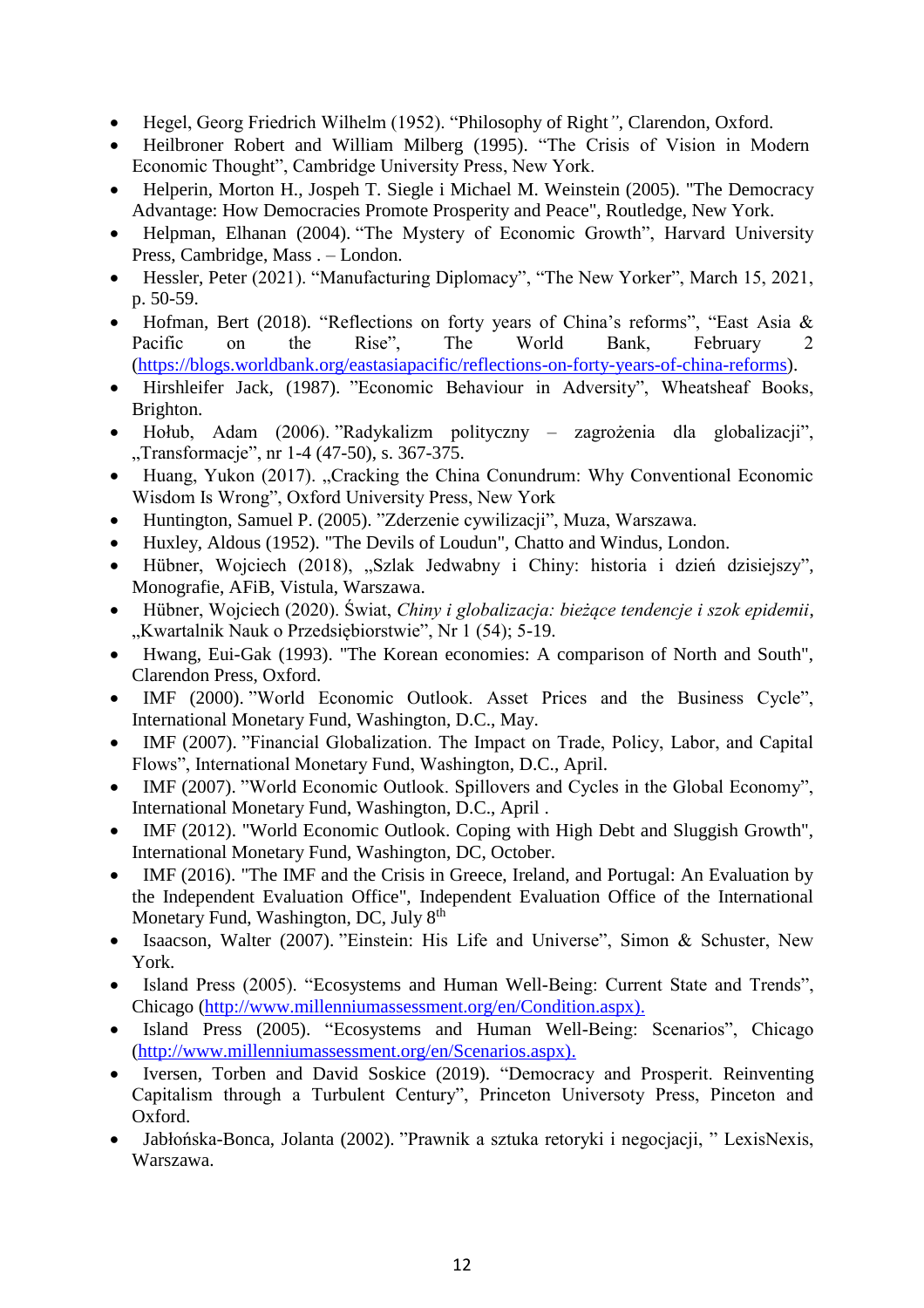- Jackson, Tim (2009). "Prosperity without Growth: Economics for a Finite Planet", Earthscan, London.
- Jacques, Martin (2012a). "When China Rules The World: The End of the Western World and the Birth of a New Global Order", Penguin Books, London.
- Jacques, Martin (2012b). "A Point Of View: What kind of superpower could China be?", BBC, 19 October [\(http://www.bbc.co.uk/news/magazine-19995218\).](http://www.bbc.co.uk/news/magazine-19995218))
- Jakimowicz, Aleksander (2012). "Podstawy interwencjonizmu państwowego. Historiozofia ekonomii", Wydawnictwo Naukowe PWN.
- Jakubowicz, Andrzej (2020). "Spadek i wzrost gospodarczy w okresie transformacji polskiej gospodarki", "Biuletyn PTE", Nr 1 (88), s. 49-57 [\(http://www.pte.pl/pliki/1/68/Biuletyn\\_PTE\\_2020\\_01.pdf;](http://www.pte.pl/pliki/1/68/Biuletyn_PTE_2020_01.pdf) dostęp 9.05.2021).
- James, Martin (2006). "The Meaning of the 21st Century", Riverhead Books, New York.
- Janis, I. L. (1982). "Groupthink", 2nd rev. ed., Houghton Mifflin, Boston.
- Jarosz, Maria (2004). "Samobójstwo: ucieczka przegranych", Wydawnictwo PWN, Warszawa.
- Johnson, Paul (2006). "Creators", Harper Collins, New York.
- Johnson, Neil F. (2017). "Simply Complexity. A Clear Guide to Complexity Theory", Oneworld Publications, London.
- Jones, Daniel Stedman (2012). "Masters of the Universe: Hayek, Friedman, and the Birth of Neoliberal Politics", Princeton University Press, Princeton, NJ.
- Jones, Gareth Stedman (2016). "Karl Marx: Greatness and Illusion", Allen Lane, Cambridge, Mass.
- Jones, Garett (2020). "10% Less Democracy: Why You Should Trust Elites A Little More and the Masses A Little Less", Stanford University Press, Stanford.
- Kahneman, Daniel (2011). "Thinking, fast and slow", Farrar, Strauss and Giroux, New York.
- Kalff, Donald (2005). "An UnAmerican Business: The Rise of the New European Enterprise Model", Kogan Page, London.
- Karpiński, Andrzej, Tadeusz Kowalik, Paweł Kozłowski, Kazimierz Łaski, Stanisław Paradysz (2011). "Dwudziestolecie polskich przemian", Instytut Nauk Ekonomicznych Polskiej Akademii Nauk, Warszawa.
- Karpiński, Andrzej, Stanisław Paradysz, Paweł Soroka, Wiesław Żółtkowski (2013). "Jak powstawały i jak upadały zakłady przemysłowe w Polsce", Muza S.A., Warszawa.
- Karpiński, Andrzej (2020), "Polska droga do roku 2050. Jak działać racjonalnie w coraz bardziej nieracjonalnym świecie", Dom Wydawniczy ELIPSA, Warszawa.
- Kawalec, Stefan i Ernest Pytlarczyl (2016). "Paradoks euro. Jak wyjść z pułapki wspólnej waluty", Wydawnictwo Poltext, Warszawa.
- Keefe, Patrick Radden (2016). "The Bank Robber. The computer technician who exposed a Swiss bank's darkest secrets", "The New Yorker", May 30.
- Kessler, Sarah (2018), "Gigged: The Gig Economy, the End of the Job and the Future of Work", St. Martin Press, New York.
- Keynes, John M. (1936). "The general theory of employment, interest and money", Macmillan, London.
- Kharas, Homi i Andrew Rogerson (2012). "Horizon 2025. Creative destruction in the aid industry", Overseas Development Institute, London (July) [\(http://www.odi.org.uk/resources/docs/7723.pdf\).](http://www.odi.org.uk/resources/docs/7723.pdf))
- Khun, Thomas S. (2009). "Struktura rewolucji naukowych", Wydawnictwo Naukowe PWN, Warszawa.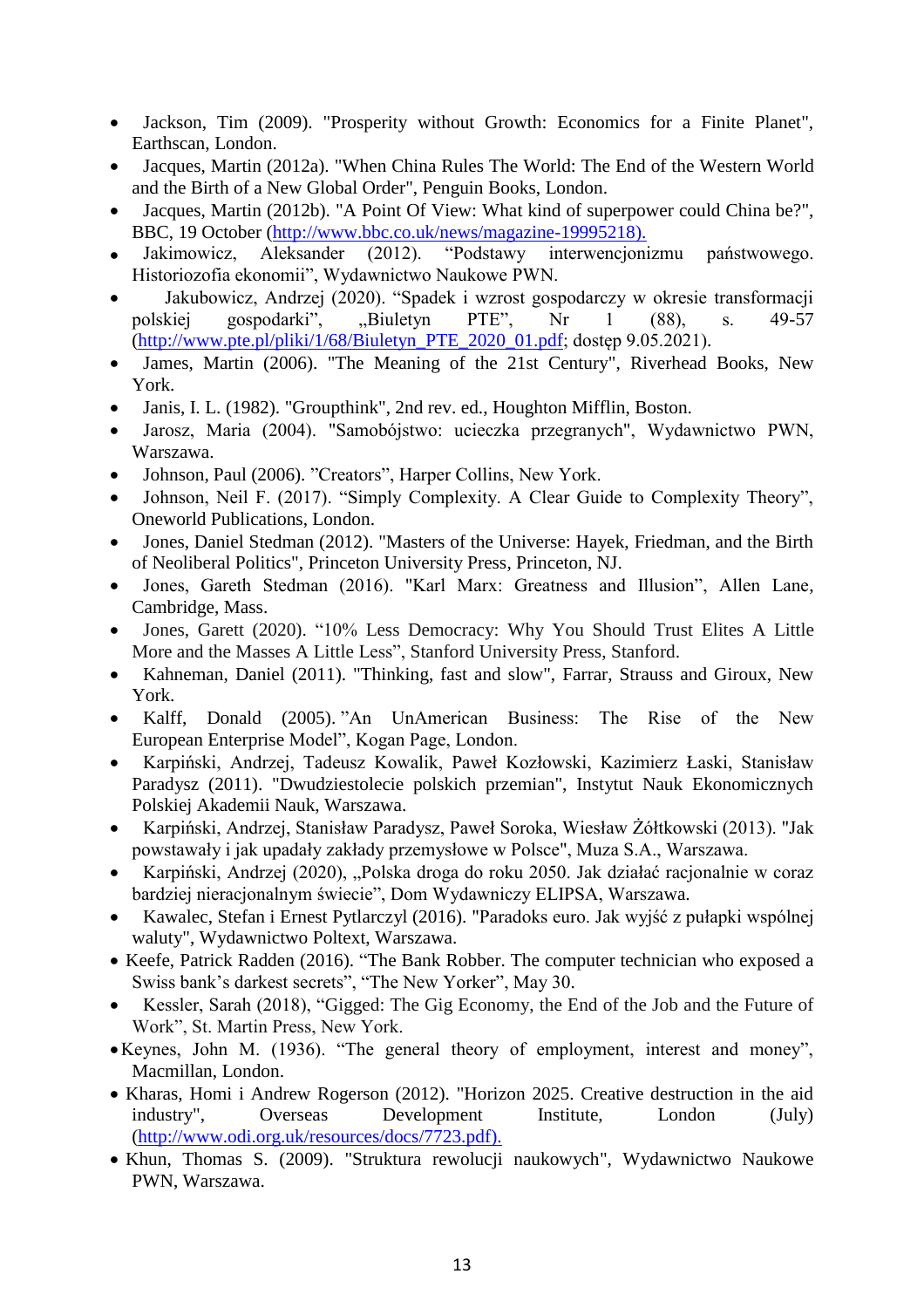- Kieżun, Witold (2012). "Patologia transformacji", Wydawnictwo Poltext, Warszawa.
- Kindleberger, Charles P. (1978). "Manias, Panics, and Crashes. A History of Financial Crises", Basic Books, New York.
- King, Stephen D. (2010). "Losing Control: The Emerging Threats to Western Prosperity", Yale University Press, New Haven and London.
- King, Stephen D. (2013). "When the Money Runs Out. The End of Western Affluence", Yale University Press, New Haven and London.
- Kissinger, Henry (2011). "On China", Penguin Press, New York.
- Kissinger, Henry, "World Order", Penguin Press, New York 2014
- Kleer, Jerzy (2006). "Globalizacja a państwo narodowe i usługi publiczne", Polska Akademia Nauk – Komitet Prognoz "Polska 2000 Plus", Warszawa.
- Kleer, Jerzy (2020). "Zmierzch Europy", Wydawnictwo Naukowe PWN, Warszawa.
- Klein, Naomi (2001). "No Logo. Taking Aim at the Brand Bullies", Harper Collins, London.
- [Klein,](https://www.amazon.com/Matthew-C-Klein/e/B07X2V1KDR/ref=dp_byline_cont_book_1) Matthew C. and [Michael Pettis](https://www.amazon.com/s/ref=dp_byline_sr_book_2?ie=UTF8&field-author=Michael+Pettis&text=Michael+Pettis&sort=relevancerank&search-alias=books) (2020). *Trade Wars Are Class Wars: How Rising Inequality Distorts the Global Economy and Threatens International Peace*, Yale University Press, New Haven.
- Kołodko, Grzegorz W. (1986). "Cele rozwoju a makroproporcje gospodarcze", Państwowe Wydawnictwo Naukowe, Warszawa (wyd. I, Wydawnictwo Szkoły Głównej Planowania i Statystyki, Warszawa 1984) [\(http://www.tiger.edu.pl/kolodko/ksiazki/GWK-](http://www.tiger.edu.pl/kolodko/ksiazki/GWK-Cele_rozwoju_a_makroproporcje_gosp.pdf))[Cele\\_rozwoju\\_a\\_makroproporcje\\_gosp.pdf\).](http://www.tiger.edu.pl/kolodko/ksiazki/GWK-Cele_rozwoju_a_makroproporcje_gosp.pdf))
- Kolodko, Grzegorz W. (1986). "The Repressed Inflation and Inflationary Overhang under Socialism", "Faculty Working Paper", No. 1228, Bureau of Economic and Business Research, University of Illinois, Urbana-Champaign.
- Kolodko, Grzegorz W. i Walter McMahon (1987). "Stagflation and Shortageflation: A Comparative Approach", "Kyklos", vol. 40, no. 2, s. 176-197 [\(http://tiger.edu.pl/kolodko/artykuly/Stagflation\\_and\\_Shortageflation.pdf\).](http://tiger.edu.pl/kolodko/artykuly/Stagflation_and_Shortageflation.pdf))
- Kołodko, Grzegorz W. (1987). "Polska w świecie inflacji", Książka i Wiedza, Warszawa [\(http://www.tiger.edu.pl/kolodko/ksiazki/Kolodko-Polska\\_w\\_swiecie\\_inflacji.pdf\)](http://www.tiger.edu.pl/kolodko/ksiazki/Kolodko-Polska_w_swiecie_inflacji.pdf))
- Kołodko, Grzegorz W. (1989). "Kryzys, dostosowanie i rozwój w gospodarce socjalistycznej. Wyzwania polityki a dylematy nauk ekonomicznych", "Wektory Gospodarki", nr 11-12, s. 19-27.
- Kołodko, Grzegorz W. (1989). "Wprowadzenie do dyskusji, w: Założenia Programu Gospodarczego na lata 1989-1992", Ministerstwo Finansów i Instytut Finansów, Warszawa, 13 lipca, s. 3-9.
- Kolodko, Grzegorz W. (1989). "Patient is ready (discussion with Jeffrey Sachs)", "The Warsaw Voice", 4 grudnia.
- Kołodko, Grzegorz W., Danuta Gotz-Kozierkiewicz i Elżbieta Skrzeszewska-Paczek (1991). "Hiperinflacja i stabilizacja w gospodarce postsocjalistycznej", Państwowe Wydawnictwo Ekonomiczne, Warszawa [\(www.tiger.edu.pl/kolodko/ksiazki/Kolodko-](http://www.tiger.edu.pl/kolodko/ksiazki/Kolodko-HiperinflacjaStabilizacjaWgospodarce.pdf))[HiperinflacjaStabilizacjaWgospodarce.pdf\).](http://www.tiger.edu.pl/kolodko/ksiazki/Kolodko-HiperinflacjaStabilizacjaWgospodarce.pdf))
- Kolodko, Grzegorz W. and Michal Rutkowski (1991), "The Problem of Transition from a Socialist to a Free Market Economy: The Case of Poland", "The Journal of Social, Political and Economic Studies", Vol. 16, No. 2, s. 159-179.
- Kołodko, Grzegorz W. (1992). "Transformacja polskiej gospodarki. Sukces czy porażka?", Polska Oficyna Wydawnicza BGW, Warszawa [\(http://www.tiger.edu.pl/kolodko/ksiazki/GWK-Transformacja\\_polskiej\\_gospodarki.pdf\).](http://www.tiger.edu.pl/kolodko/ksiazki/GWK-Transformacja_polskiej_gospodarki.pdf))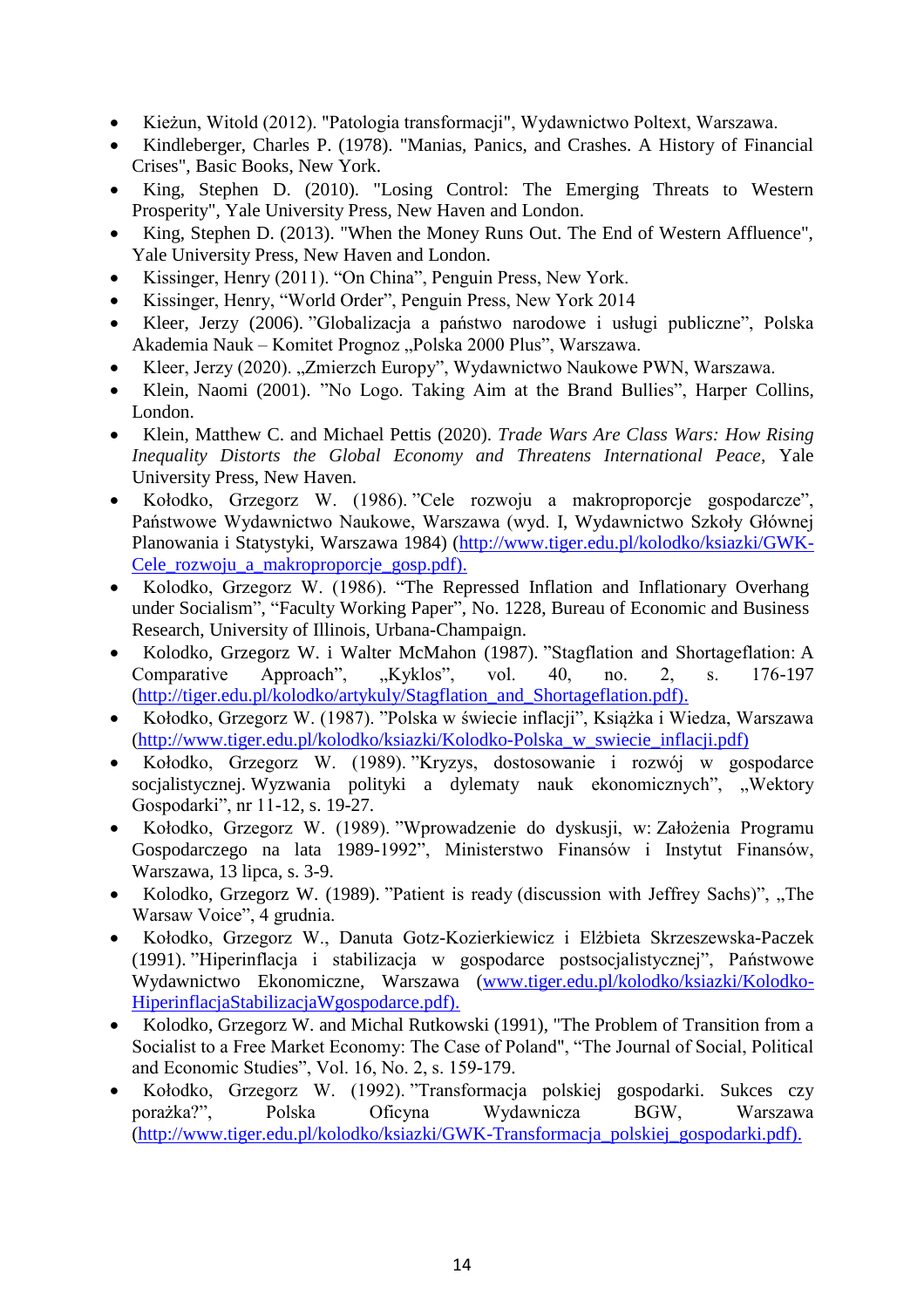- Kołodko, Grzegorz W. i Mario D. Nuti (1997). "Polska alternatywa. Stare mity, twarde fakty, nowe strategie", Poltext, Warszawa [\(http://tiger.edu.pl/ksiazki/polska\\_alternatywa.pdf\).](http://tiger.edu.pl/ksiazki/polska_alternatywa.pdf))
- Kolodko, Grzegorz W. and Mario D. Nuti (1997). "The Polish Alternative. Old Myths, Hard Facts and New Strategies in the Successful Transformation of the Polish Economy", "Research for Action", 33, Helsinki: The United Nations University World Institute for Development Economics Research, WIDER [\(https://www.wider.unu.edu/sites/default/files/RFA33.pdf\)](https://www.wider.unu.edu/sites/default/files/RFA33.pdf)
- Kolodko, Grzegorz W. (1998). "Russia Should Put Its People First", "New York Times", 7 lipca [\(http://tiger.edu.pl/kolodko/artykuly/NYT\\_98.pdf\).](http://tiger.edu.pl/kolodko/artykuly/NYT_98.pdf))
- Kolodko, Grzegorz W. (1999). "Don't abandon Russia", "The Economist", 27 lutego [\(http://tiger.edu.pl/kolodko/artykuly/Economist\\_99.pdf\).](http://tiger.edu.pl/kolodko/artykuly/Economist_99.pdf))
- Kołodko, Grzegorz W. (1999). "Od szoku do terapii. Ekonomia i polityka transformacji", Poltext, Warszawa [\(http://tiger.edu.pl/ksiazki/ekonomiapolitykatrans.pdf\).](http://tiger.edu.pl/ksiazki/ekonomiapolitykatrans.pdf))
- Kolodko Grzegorz W. (1999). "Ten Years of Postsocialist Transition: the Lessons for Policy Reforms", "Policy Research Working Paper", No. 2095, April Policy Reforms", "Policy Research Working Paper", No. 2095, April [\(http://www.tiger.edu.pl/kolodko/working/world/WorldBank\\_1999.pdf\).](http://www.tiger.edu.pl/kolodko/working/world/WorldBank_1999.pdf))
- Kolodko, Grzegorz W. (2000). "From Shock to Therapy: The Political Economy of Postsocialist Transformation", Oxford University Press, Oxford and New York.
- Kołodko, Grzegorz W. (2001)."Globalizacja a perspektywy rozwoju krajów posocjalistycznych", Towarzystwo Naukowe Organizacji i Kierownictwa, Toruń [\(http://www.tiger.edu.pl/kolodko/ksiazki/Globalizacja\\_a\\_perspektywy\\_rozwoju.pdf\).](http://www.tiger.edu.pl/kolodko/ksiazki/Globalizacja_a_perspektywy_rozwoju.pdf))
- Kolodko, Grzegorz W. (2000b). "Post-Communist Transition: The Thorny Road", University of Rochester Press, Rochester, NY, USA, and Woodbridge, Suffolk, UK.
- Kołodko, Grzegorz W. (2001). "Moja globalizacja, czyli dookoła świata i z powrotem", Towarzystwo Naukowe Organizacji i Kierownictwa, Toruń [\(http://www.tiger.edu.pl/kolodko/ksiazki/Moja\\_Globalizacja.pdf\).](http://www.tiger.edu.pl/kolodko/ksiazki/Moja_Globalizacja.pdf))
- Kołodko, Grzegorz W. (red.) (2001). "Nowa gospodarka" i jej implikacje dla długookresowego wzrostu w krajach posocjalistycznych", Wydawnictwo Wyższej Szkoły Przedsiębiorczości i Zarządzania im. Leona Koźmińskiego, Warszawa [\(http://tiger.edu.pl/kolodko/ksiazki/Kolodko-Nowa\\_gospodarka.pdf\).](http://tiger.edu.pl/kolodko/ksiazki/Kolodko-Nowa_gospodarka.pdf))
- Kolodko, Grzegorz W. (2001). "Post-Communist Transition and Post-Washington Consensus. The Lessons for Policy Reforms, w: Transition. The First Decade" (red. Mario I. Blejer i Marko Skreb), The MIT Press, Cambridge, Mass. – London, s. 45-83.
- Kolodko, Grzegorz W. (2002). "Globalization and Catching-up In Transition Economies", University of Rochester Press, Rochester, NY and Woodbridge, Suffolk, UK.
- Kołodko, Grzegorz W. (red.) (2002). "Rozwój polskiej gospodarki. Perspektywy i uwarunkowania" , Wydawnictwo Wyższej Szkoły Przedsiębiorczości i Zarządzania im. Leona Koźmińskiego, Warszawa [\(http://tiger.edu.pl/kolodko/ksiazki/Kolodko-](http://tiger.edu.pl/kolodko/ksiazki/Kolodko-Rozwoj_polskiej_gospodarki.pdf))[Rozwoj\\_polskiej\\_gospodarki.pdf\).](http://tiger.edu.pl/kolodko/ksiazki/Kolodko-Rozwoj_polskiej_gospodarki.pdf))
- Kołodko, Grzegorz W. i Piątkowski Marcin (red.) (2002). "Nowa gospodarka" i stare problemy", Wydawnictwo Wyższej Szkoły Przedsiębiorczości i Zarządzania im. Leona Koźmińskiego, Warszawa

[\(http://tiger.edu.pl/kolodko/ksiazki/Nowa\\_gospodarka\\_stare\\_problemy.pdf\).](http://tiger.edu.pl/kolodko/ksiazki/Nowa_gospodarka_stare_problemy.pdf))

- Kolodko, Grzegorz W. (red) (2003)."Emerging Market Economies. Globalization and Development" , Ashgate, Aldershot, England – Burlington, VT.
- Kolodko, Grzegorz W. (2004). "Institutions, Policies and Growth", "Rivista di Politica Economica", Maggio-Giugno (May-June), s. 45-79.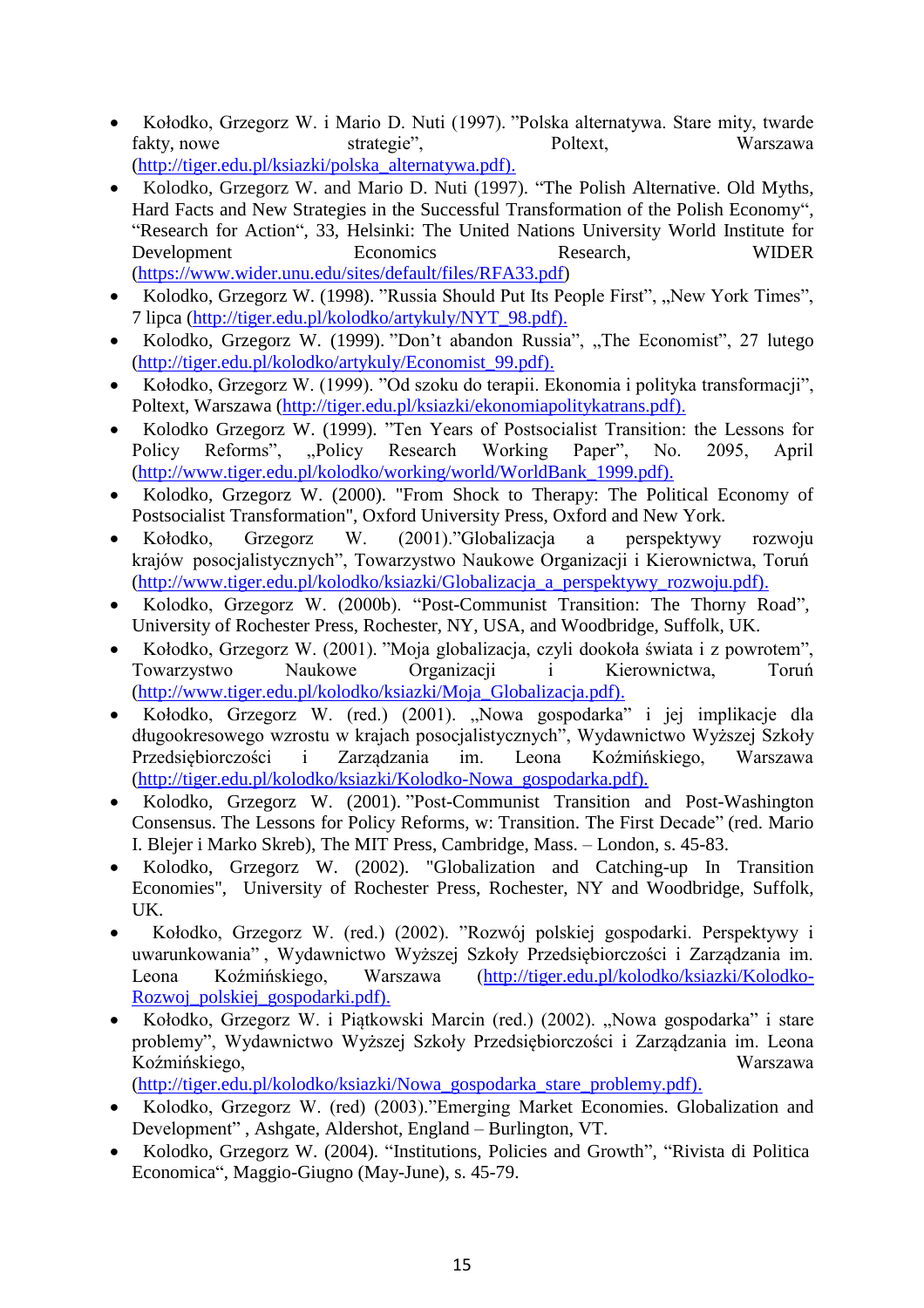- Kołodko, Grzegorz W. (red.) (2004). "Strategia szybkiego wzrostu gospodarczego w Polsce", Wydawnictwo Wyższej Szkoły Przedsiębiorczości i Zarządzania im. Leona Koźmińskiego, Warszawa [\(http://tiger.edu.pl/kolodko/ksiazki/Kolodko-](http://tiger.edu.pl/kolodko/ksiazki/Kolodko-Strategia_szybkiego_wzrostu.pdf))[Strategia\\_szybkiego\\_wzrostu.pdf\).](http://tiger.edu.pl/kolodko/ksiazki/Kolodko-Strategia_szybkiego_wzrostu.pdf))
- Kołodko, Grzegorz W. (2005). "Blaski i cienie globalizacji", "Dziś", nr 7, s. 36-53.
- Kolodko, Grzegorz W. (red.) (2005). "Globalization and Social Stress" , Nova Science Publishers, New York.
- Kolodko, Grzegorz W. (red.) (2005). "The Polish Miracle. Lessons for the Emerging Markets", Ashgate, Aldershot – Burlington, VT.
- Kolodko, Grzegorz W. (2006), "The World Economy and Great Post-Communist Change", Nova Science Publishers, New York.
- Kolodko, Grzegorz W. (2007). "Triggering the Next Iranian Revolution", "The Globalist", Part I, March 14 [\(http://www.theglobalist.com/storyId.aspx?StoryId=6041\)](http://www.theglobalist.com/storyId.aspx?StoryId=6041))
- Part II, March 15 [\(http://www.theglobalist.com/printStoryId.aspx?StoryId=6041\).](http://www.theglobalist.com/printStoryId.aspx?StoryId=6041))
- Kolodko, Grzegorz W. (2007). "Institutions, Policies and Economic Development, w: Advancing Development: Core Themes in Global Economics" (red.George Mavrotas i Anthony Shorrocks), Palgrave Macmillan, New York, s. 531-554.
- Kołodko, Grzegorz W. 2007. "Polska z globalizacją w tle. Instytucjonalne i polityczne aspekty rozwoju gospodarczego", Towarzystwo Naukowe Organizacji i Kierownictwa, Toruń a March 2008 a March 2008 a Toruń a Toruń a Toruń a Toruń a Toruń

[\(http://www.tiger.edu.pl/aktualnosci/Polska\\_z\\_globalizacja\\_w\\_tle.pdf\).](http://www.tiger.edu.pl/aktualnosci/Polska_z_globalizacja_w_tle.pdf))

- Kołodko, Grzegorz W. (2008). "Wędrujący świat", Prószyński i S-ka, Warszawa.
- Kolodko, Grzegorz W. (2011). "Truth, Errors and Lies: Politics and Economics in a Volatile World", Columbia University Press, New York.
- Kolodko, Grzegorz W. (2011). "New Pragmatism Versus Failing Neoliberalism", Roubini's EconoMonitor", April 26th [\(http://www.economonitor.com/blog/2011/04/new](http://www.economonitor.com/blog/2011/04/new-pragmatism-versus-failing-neoliberalism/))[pragmatism-versus-failing-neoliberalism/\)](http://www.economonitor.com/blog/2011/04/new-pragmatism-versus-failing-neoliberalism/))
- Kolodko, Grzegorz W. (2012). "Neither Washington, Nor Beijing Consensus, But the New Pragmatism", Roubini's EconoMonitor", January 24th [\(http://www.economonitor.com/blog/2012/01/neither-washington-nor-beijing](http://www.economonitor.com/blog/2012/01/neither-washington-nor-beijing-consensus-but-the-new-pragmatism/))[consensus-but-the-new-pragmatism/\)](http://www.economonitor.com/blog/2012/01/neither-washington-nor-beijing-consensus-but-the-new-pragmatism/))
- Kołodko, Grzegorz W. (2013). "Dokąd zmierza świat. Ekonomia polityczna przyszłości", Wydawnictwo Prószyński i S-ka, Warszawa.
- Kolodko, Grzegorz W. (2013). "The New Pragmatism and the Future of World Economy", "Roubini's EconoMonitor", January 25th [\(http://www.economonitor.com/blog/2013/01/the-new-pragmatism-and-the-future-of](http://www.economonitor.com/blog/2013/01/the-new-pragmatism-and-the-future-of-world-economy/))[world-economy/\)](http://www.economonitor.com/blog/2013/01/the-new-pragmatism-and-the-future-of-world-economy/))
- Kolodko, Grzegorz W. (2014a). "The New Pragmatism, or economics and policy for the future", "Acta Oeconomica", Vol. 64 (2), s. 139-160.
- Kolodko, Grzegorz W. (2014b). "Whither the World: The Political Economy of the Future", vol. I & vol. II, Palgrave-Macmillan, Houndmills, Basingstoke, Hampshire
- Kolodko, Grzegorz W. (2016). "How to Destroy a Country.<sup>[17]</sup>The Economics and Politics of the Greek Crisis", "Rivista di Politica Economica", Vol. IV-VI, s. 37-61.
- Kołodko, Grzegorz W. (2016). "Jak zniszczyć kraj, przedmowa w: James K. Galbraith, "Witamy w zatrutym kielichu: Grecki kryzys a przyszłość Europy", PWN, Warszawa.
- Kołodko, Grzegorz W. (2017). "Ekonomia i polityka konwersji złotego na euro", "Kwartalnik Nauk o Przedsiębiorstwie", nr 1 (42), s. 16-23.
- Kołodko, Grzegorz W. (2017). "Czy Polska zbawi Europę?", "Rzeczpospolita", 3 stycznia, s. A9.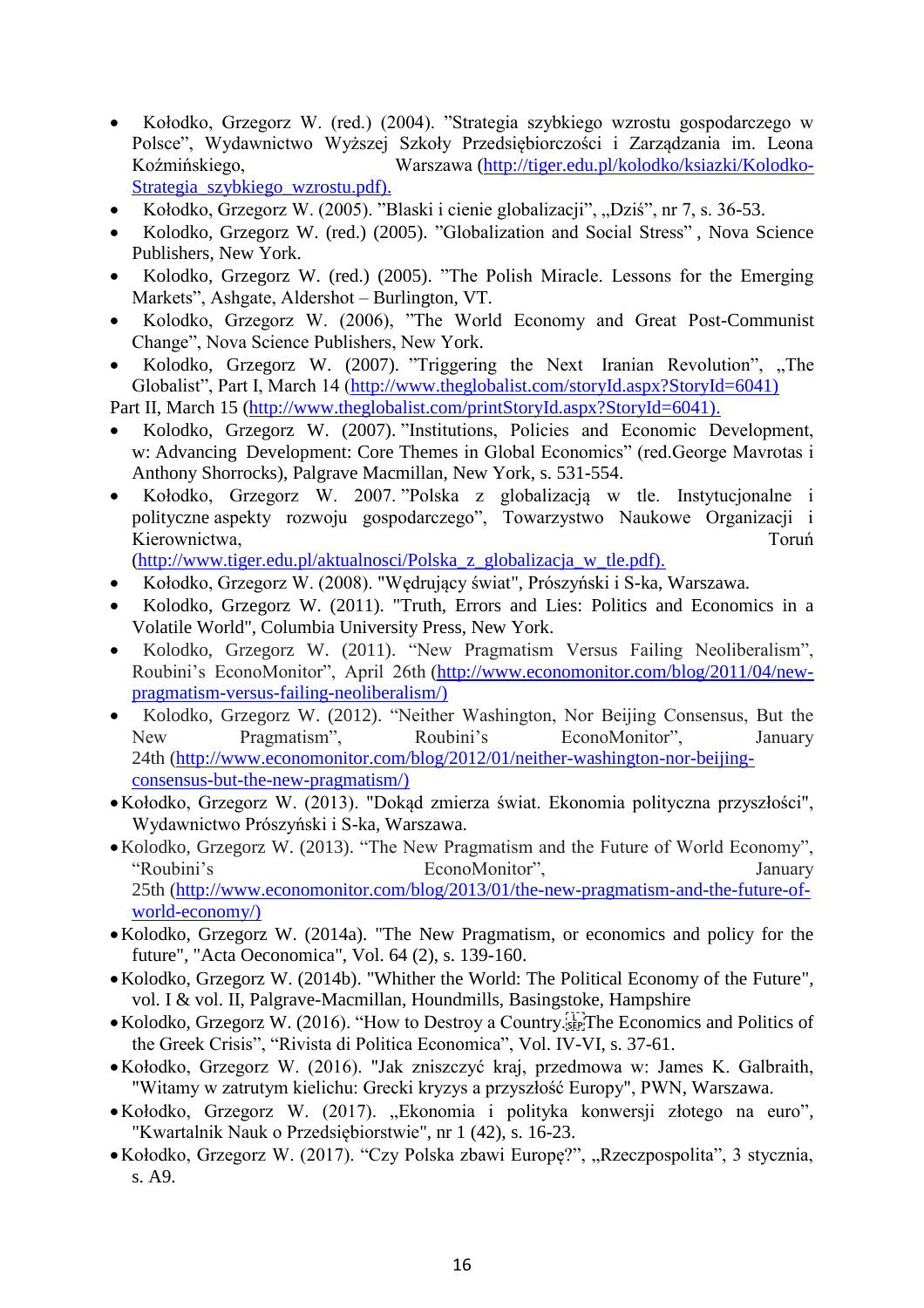- Kołodko, Grzegorz W. (2017). "Szok, terapia i co dalej", "Rzeczpospolita", 6 lutego, s. A11.
- Kołodko, Grzegorz W. (2017). "Jak zniszczyć kraj. Ekonomia i polityka greckiego kryzysu
(esej na marginesie książki Jamesa K. Galbraitha: *Welcome to the Poisoned Chalice.* Fight *Chalice.* The Destruction of Greece and the Future of Europe)", "Ekonomista", nr. 2, s. 203-223.
- Kołodko, Grzegorz W. (2017). "Ucieczka do przodu", "Rzeczpospolita", 4 maja, s. A10.
- Kołodko, Grzegorz W. (2017). "Strategiczny błąd", "Rzeczpospolita", 10 maja, s. A6.
- Kołodko, Grzegorz W. (2017). "Czy Chiny zbawią świat", "Rzeczpospolita", 16 maja, s. B4.
- Kołodko, Grzegorz W. (2017). "Coraz niższy szczyt", "Rzeczpospolita", 30 maja, s. A11.
- Kolodko, Grzegorz W. (2017). "Economics and Politics of the Currency Convergence: the Case of Poland", "Communist and Post-Communist Studies", Vol. 50, No. 3, s. 183- 194
- Kolodko, Grzegorz W. (2017). "Will China Save the World?", "Roubini EconoMonitor", May 24 [\(http://www.economonitor.com/blog/2017/05/will-china-save-the-world/\).](http://www.economonitor.com/blog/2017/05/will-china-save-the-world/))
- Kolodko, Grzegorz W. (2020), "China and the Future of Globalization: The Political Economy of China's Rise", Bloomsbury I.B. Tauris, London – New York – Oxford – New Delhi – Sydney.
- Kolodko, Grzegorz W. (2020). "After the Calamity: Economics and Politics in the Post-Pandemic World", "Polish Sociological Review", No. 2, s. 137-155 [\(http://polish](http://polish-sociological-review.eu/Issue-2-2020,8944)[sociological-review.eu/Issue-2-2020,8944\)](http://polish-sociological-review.eu/Issue-2-2020,8944)
- Kolodko, Grzegorz W. (2020), "Economics and Politics of Post-Communist Transition to Market and Democracy: The Lessons from Polish Experience", "Post-Communist Economies", Vol. 31, No. 3, s. 285-305 [\(https://doi.org/10.1080/14631377.2019.1694604\)](https://doi.org/10.1080/14631377.2019.1694604).
- Kolodko, Grzegorz W. (2020). "Pandemic: practical reactions and theoretical questions", "Kwartalnik Nauk o Przedsiębiorstwie", Nr 2 (55), s. 5-14
- Kolodko, Grzegorz W. (2020). "The Great Chinese Transformation: from the Third to the First World", "Acta Oeconomica", Vol. 70, Special Issue, s. 71-83 [\(https://akjournals.com/view/journals/032/70/S/article-p71.xml\)](https://akjournals.com/view/journals/032/70/S/article-p71.xml)
- "Chinism and the Future of the World", "Communist and Post-Communist Studies", Vol. 53, No. 4, s. 260-279 [\(https://doi.org/10.1525/j.postcomstud.2020.53.4.260\)](https://doi.org/10.1525/j.postcomstud.2020.53.4.260)
- Kolodko, Grzegorz W. (2020). "Od ekonomicznej teorii do politycznej praktyki", Wydawnictwa Poltext, Warszawa.
- Kołodko, Grzegorz W. i Andrzej K. Koźmiński. (2017). "Nowy pragmatyzm kontra nowy nacjonalizm", Wydawnictwo Prószyński i S-ka, Warszawa.
- Kołodko, Grzegorz i Jacek Tomkiewicz (2019), "Sprzeczności w systemie podatkowoskładkowym i ich przezwyciężanie", "Kwartalnik Nauk o Przedsiębiorstwie", Nr 4 (53).
- Kornai, János *(*1971). "Anti-Equilibrium. On Economic System Theory and the Task of Research", North Holland, Amsterdam.
- Kornai János (1980). "Economics of Shortage", North-Holland, Amsterdam.
- Kornai János (1985). "Niedobór w gospodarce", Państwowe Wydawnictwo Ekonomiczne, Warszawa.
- Kornai, János (1986). "The Soft Budget Constraints", "Kyklos", Vol. 39, No. 1, s. 3-30.
- Kornai, János (1990). "The Road to a Free Economy. Shifting from a Socialist System. The Example of Hungary", W. W. Norton and Company, London – New York.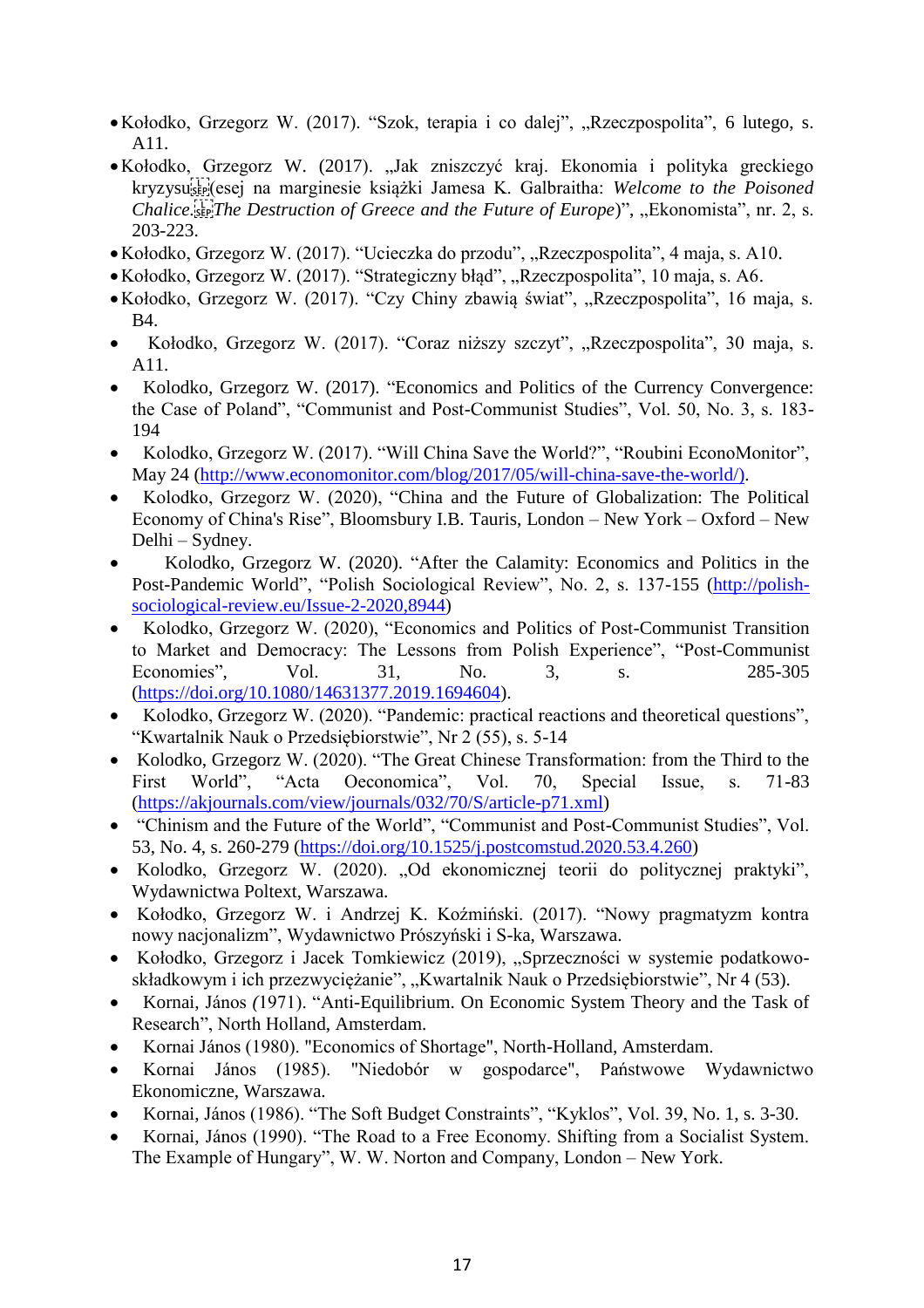- Kornai, János (1992). "The Socialist System: The Political Economy of Communism", Princeton University Press, Princeton, New Jersey.
- Kornai, János (2001). "The Role of the State in a Post-Socialist Economy", "Distinguished Lectures Series", No. 6, Leon Kozminski Academy of Entrepreneurship and Management (WSPiZ), Warsaw [\(www.tiger.edu.pl/publikacje/dist/kornai.pdf\).](http://www.tiger.edu.pl/publikacje/dist/kornai.pdf))
- Kornai, János (2006). "By Force of Thought. Irregular Memoirs of an Intellectual Journey", MIT Press, Cambridge, Mass. – London.
- Kornai *János* (2008). "From Socialism to Capitalism", Central European University Press, Budapest – New York.
- Kornai, János i *Yingyi* Qian *(2009). "*Market and Socialism: In the Light of the Experiences of China and Vietnam", Palgrave Macmillan, Houndmills, Basingstoke, Hampshire – New York.
- Kornai, Janos (2014). "Dynamism, Rivalry, and the Surplus Economy: Two Essays on the Nature of Capitalism", Oxford University Press, New York.
- Korolev, I. (red.) (2003). "World Economy: Global Tendencies for 100 years", Moscow, Economist.
- Kosikowski, Cezary (2011). "Naprawa finansów publicznych w Polsce (przyczyny, metodologia, kierunki i propozycje", Temida 2, Białystok.
- Kowalik, Tadeusz (2005). "Systemy gospodarcze. Efekty i defekty reform i zmian ustrojowych", Fundacja Innowacja, Warszawa.
- Kowalik, Tadeusz (2013). "O lepszy ład społeczno-gospodarczy", Polskie Towarzystwo Ekonomiczne i Instytut Nauk Ekonomicznych Polskiej Akademii Nauk, Warszawa.
- Kozłowski, Janusz Krzysztof (2005). "Wielka historia świata, t. 1: Świat przed "rewolucją" neolityczną", Fogra, Kraków.
- Kozłowski, Paweł (2003). "Perspektywy globalizacji", "Studia Europejskie", nr 1, s. 9-14.
- Kozłowski, Paweł (2021). "Spotkania z Andrzejem Walickim", Instytut Wydawniczy Książka i Prasa, Warszawa.
- Koźmiński, Andrzej K. (2005). "Zarządzanie w warunkach niepewności", Wydawnictwo Naukowe PWN, Warszawa.
- Koźmiński, Andrzej K. (2013). "Ograniczone przywództwo. Studium empiryczne", Poltext, Warszawa.
- Koźmiński, Andrzej K. (2016). "Wyobraźnia ekonomiczna", Poltext, Warszawa
- Koźmiński, Andrzej K. (2017). "Nowy pragmatyzm kontra nowy nacjonalizm", "Rzeczpospolita", 2 lutego, s. B9.
- Koźmiński, Andrzej K., Adam Noga, Katarzyna Piotrowska, Krzysztof Zagórski (2020). "The Balanced Development Index for Europe's OECD Countries, 1999-2017" Springer Briefs in Economics, Springer, Cham, Switzerland.
- Krastev, Ivan and Stephen Holmes (2020), "The Light That Failed: Why the West Is Losing the Fight for Democracy", Pegasus Books, New York – London.
- Krawczyk, Michał (red.) (2012). "Ekonomia eksperymentalna", Wolters Kluwer Polska, Warszawa
- Król, Marcin (2012). "Europa w obliczu końca", Wydawnictwo Czerwone i Czarne, Warszawa.
- Król, Marcin (2014), "Byliśmy głupi". Wywiad udzielony Grzegorzowi Sroczyńskiemu, "Gazeta Wyborcza – Magazyn", 8-9 lutego [\(https://wyborcza.pl/magazyn/1,124059,15414610,Bylismy\\_glupi.html;](https://wyborcza.pl/magazyn/1,124059,15414610,Bylismy_glupi.html) dostęp 22.05 2021).
- Król, Marcin (2015). "Byliśmy głupi", Wydawnictwo Czerwone i Czarne, Warszawa.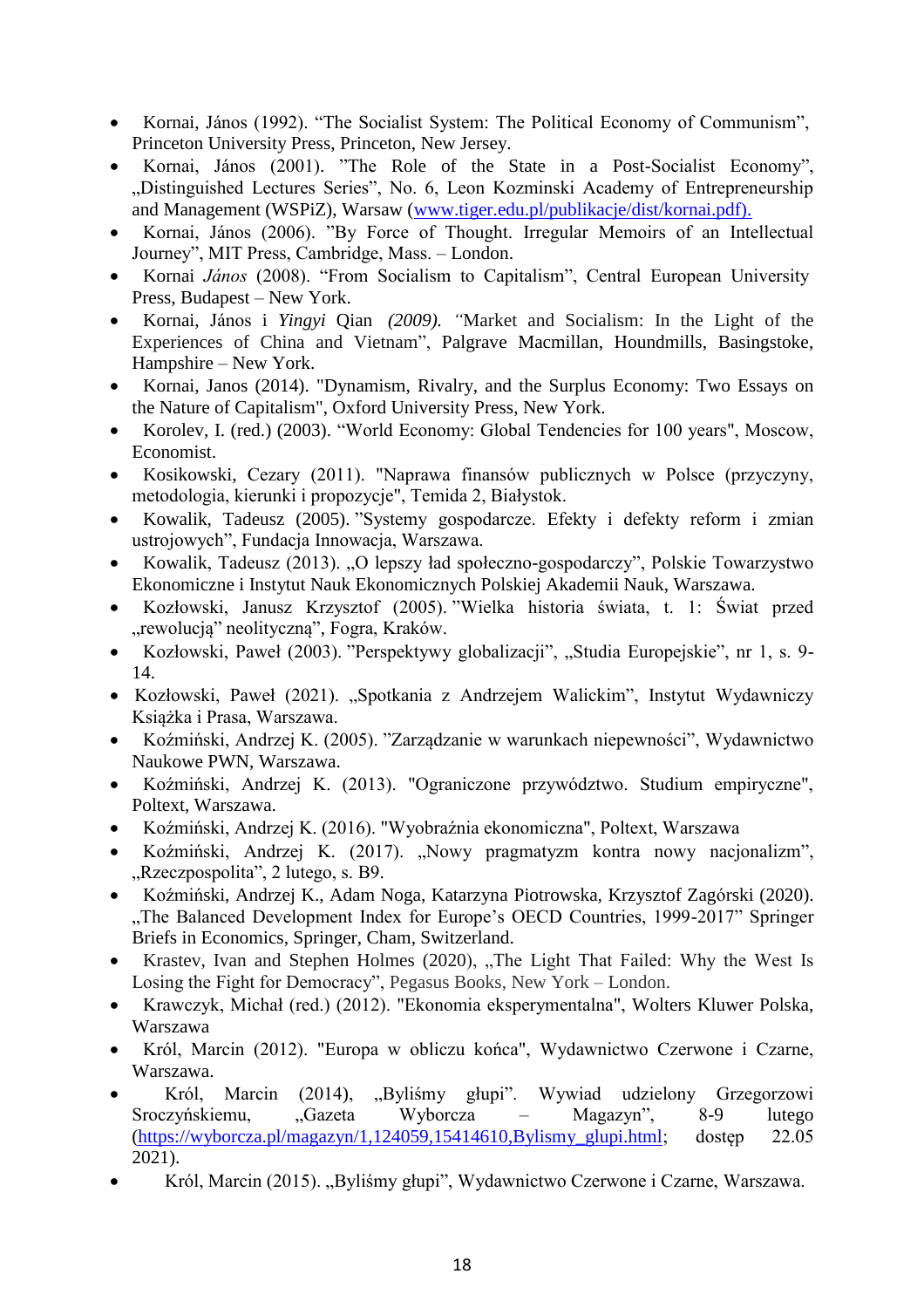- Krugman, Paul (2009). "The Conscience of a Liberal", W. W. Norton & Company, New York-London.
- Krugman, Paul (2013). "End This Depression Now!", W. W. Norton & Company, New York-London.
- Krugman, Paul (2020). "Arguing with Zombies: Economics, Politics, and the Fight for a Better Future", W. W. Norton and Company, New York.
- Kulowa, Małgorzata (2004). "Czesław Bobrowski mistrz ekonomii stosowanej", Wydawnictwo Uniwersytetu Warszawskiego, Warszawa.
- Kumor, Paweł i Jan Jacek Sztaudynger (2007). "Optymalne zróżnicowanie płac w Polsce – analiza ekonometryczna", "Ekonomista", nr 1.
- Kupchan, Charles A. (2012). "No One's World. The West, the Rising Rest, and the Coming Global Turn", Oxford University Press, New York
- Kuran, Timur (2011). "The Long Divergence: How Islamic Law Held Back the Middle East", Princeton University Press, Princeton.
- Kurz, Mordecai (2017). "On the Formation of Capital and Wealth: IT, Monopoly Power and Rising Inequality", "Research Paper", 17-016, Stanford Institute for Economic Policy Research [\(file:///C:/Users/gwk/Downloads/SSRN-id3014361.pdf;](https://kozminski-my.sharepoint.com/personal/kolodko_kozminski_edu_pl/Documents/Archiwizacja%2003.09.20/Downloads/SSRN-id3014361.pdf) dostęp 20.10.2019).
- Kuziemko, Ilyana i Eric Werker (2006). "How Much Is a Seat on the Security Council Worth? Foreign Aid and Bribery at the United Nations", "Journal of Political Economy", vol. 114, no. 3, s. 413-451.
- Kuzińska, Hanna (2006). "Jakie stawki podatkowe? ", "Olympus Czasopismo Naukowe", nr 2, s. 13-23.
- Landes, David S. (2005). "Bogactwo i nędza narodów", Muza, Warszawa.
- Lankov, Andrei (2013). "The Real North Korea. Life and Politics in the Failed Stalinist Utopia", Oxford University Press, New York.
- Lapierre, Dominique (1990)."Miasto Radości", Epoka, Warszawa.
- Laski, Kazimierz (1990)."The Stabilization Plan for Poland", "Wirtschaftspolitische Blätter", no. 5, s. 444-458.
- Lardy, Nicholas R. (2014). "Markets Over Mao: The Rise of Private Business in China", Peterson Institute of International Economies, Washington, DC.
- Lardy, Nicholas R. (2019). "The State Strikes Back: The End of Economic Reform in China?", Peterson Institute of International Economics, Washington, DC.
- Lavigne, Marie (1995). "The Economics of Transition. From Socialist Economy to Market Economy", Macmillan Press, Chatham, Kent.
- Layard, Richard (2005)."Happiness. Lessons from a New Science", Penguin Books, London.
- Le Carré, John (2002)."Wierny ogrodnik", Amber, Warszawa.
- Le Carré, John (2007). "Pieśń misji", Amber, Warszawa.
- Legrain, Philippe (2010). "Aftershock: Reshaping the World Economy After the Crisis", Little Brown, London.
- Legrain, Philippe (2020). "Them and Us: How immigrants and locals can thrive together", Oneworld, London.
- Leibovich, Mark (2013). "This Town: Two Parties and a Funeral Plus, Plenty of Valet Parking! - in America's Gilded Capital", *Blue Rider Press, New York.*
- Lenin, W. I. (1970). "Imperializm jako najwyższe stadium kapitalizmu", Książka i Wiedza, Warszawa [\(www.marxists.org/polski/lenin/1916/imperializm/index.htm\).](http://www.marxists.org/polski/lenin/1916/imperializm/index.htm))
- Lee, Kai-Fu (2018), "AI Superpowers: China, Silicon Valley, and the New World Order", Houghton – Mifflin – Harcourt, New York.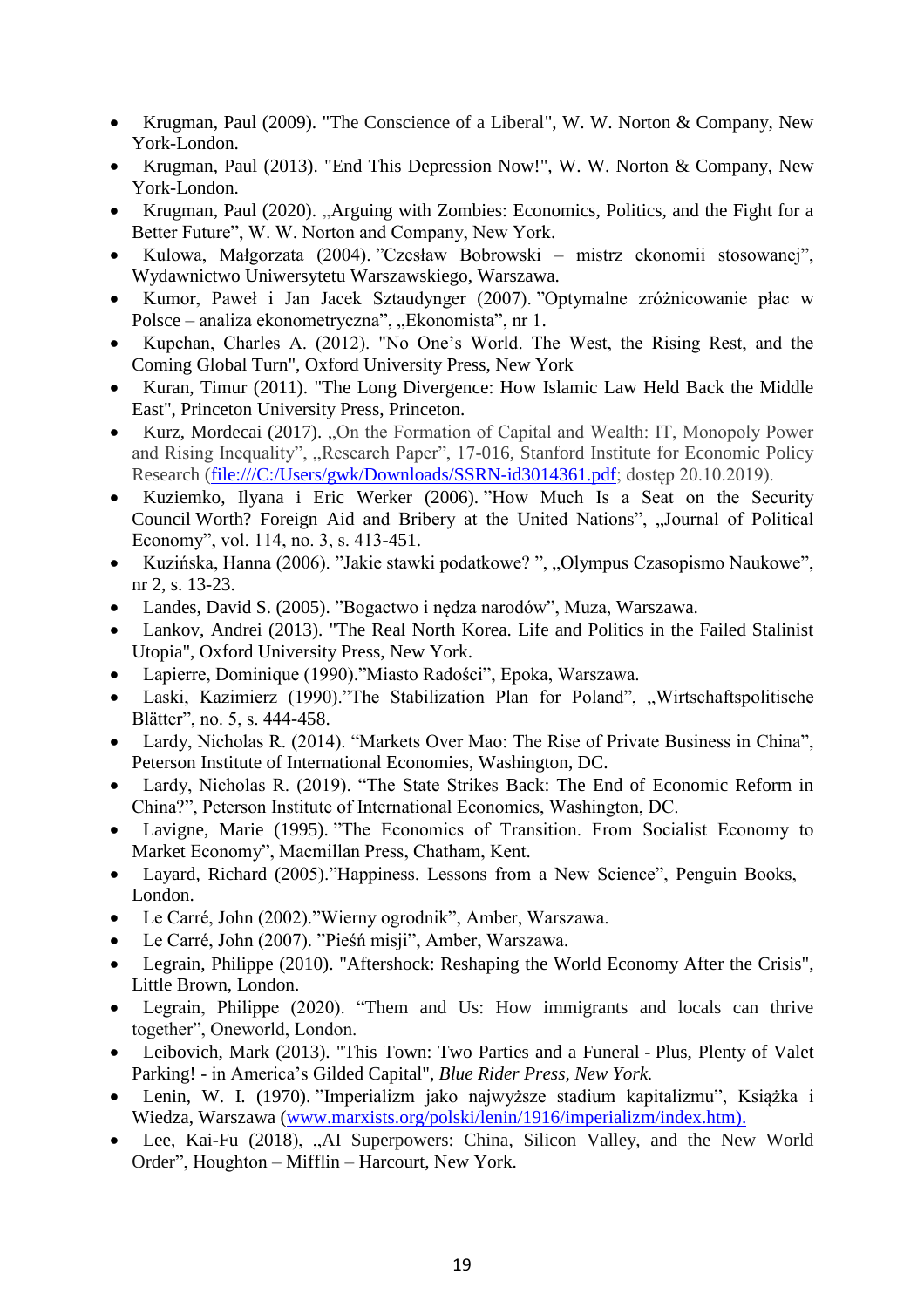- Lee, Kai-Fu (2019). "Inteligencja sztuczna, rewolucja prawdziwa", "Media Rodzina, Poznań.
- Leszczyński, Adam (2020). "Ludowa historia Polski", Wydawnictwo WAB, Warszawa.
- Lewis, Bernard (2002). "What Went Wrong? The Clash Between Islam and Modernity in the Middle East", Oxford University Press, New York.
- Liberska, Barbara (2002). "Współczesne procesy globalizacji gospodarki światowej, w: Globalizacja. Mechanizmy i wyzwania" (red. Barbara Liberska), Polskie Wydawnictwo Ekonomiczne, Warszawa.
- Lin, Justin Yifu (2004). "Lessons of China's Transition from a Planned to a Market Economy, "Distinguished Lectures Series", No. 16, Leon Kozminski Academy of Entrepreneurship and Management, Warsaw [\(www.tiger.edu.pl/publikacje/dist/lin.pdf\).](http://www.tiger.edu.pl/publikacje/dist/lin.pdf))
- Lin, Justin Yifu (2012). "Demystifying the Chinese Economy", Cambridge University Press, Cambridge.
- Lin, Justin Yifu (2012). "New Structural Economics: A Framework for Rethinking Development and Policy", The World Bank, Washington DC.
- Lin, Yifu Justin (2013). "Against the Consensus. Reflections on the Great Recession", Cambridge University Press, New York.
- Loewenstein, George, Daniel Read i Roy F. Baumeister (red.) (2003). "Time and Decision. Economic and Psychological Perspectives on Intertemporal Choice", Russell Sage Foundation, New York.
- Lomborg, Bjørn (2001). "The Skeptical Environmentalist: Measuring the Real State of the World", Cambridge University Press, Cambridge.
- Lott, John R. i Kevin A. Hassett (2004). "Is Newspaper Coverage of Economic Events Politically Biased?", Social Science Research Network [\(http://papers.ssrn.com/sol3/papers.cfm?abstract\\_id=588453\).](http://papers.ssrn.com/sol3/papers.cfm?abstract_id=588453))
- Lovell, Julia (2020). "Maoism: A Global History", Vintage Books, New York.
- Lucas, Robert E. (1988). "On the Mechanics of Economic Development", "Journal of Monetary Economics", vol. 22, no. 1, s. 3-42.
- Lucas, Robert E. (2004). "The Industrial Revolution: Past and Future", "2003 Annual Report Essay", The Federal Reserve Bank of Minneapolis, Minneapolis
- Łukaszewicz, Aleksander (2001), Grzegorz W. Kołodko (2001). "Globalizacja a perspektywy rozwoju krajów posocjalistycznych", Towarzystwo Naukowe Organizacji i Kierownictwa, Toruń 2001, s. 235", w: Recenzje i omówienia, "Ekonomista", nr 6, s. 841-843.
- Maçães, Bruno (2018). "Belt and Road: A Chinese World Order", Hurts, London.
- MacGregor, Neil (2010). "A history of the world in 100 objects", Allen Lane, London.
- Maddison, Angus (2001). "The World Economy: A Millennial Perspective", OECD, Paris.
- Maddison, Angus (2003). "The World Economy: Historical Statistics", OECD, Paris.
- Maddison, Angus (2008). "The West and the Rest in the World Economy: Maddisonian nad Malthusian interpretations", "World Economics", Vol. 9, No. 4, October-December [\(http://www.relooney.info/00\\_New\\_2733.pdf\).](http://www.relooney.info/00_New_2733.pdf))
- Malinowski, Grzegorz (2013). "Prowzrostowe przedziały nierówności w OECD", "Kwartalnik Nauk o Przedsiębiorstwie", nr 2 (27) – kwiecień-czerwiec, s. 26-39.
- Malinowski, Grzegorz (2016). "Nierówności i wzrost gospodarczy: sojusznicy czy wrogowie", PWN, Warszawa.
- Man, John (2004). "Genghis Khan. Life, Death and Resurrection", Bantam Books, London.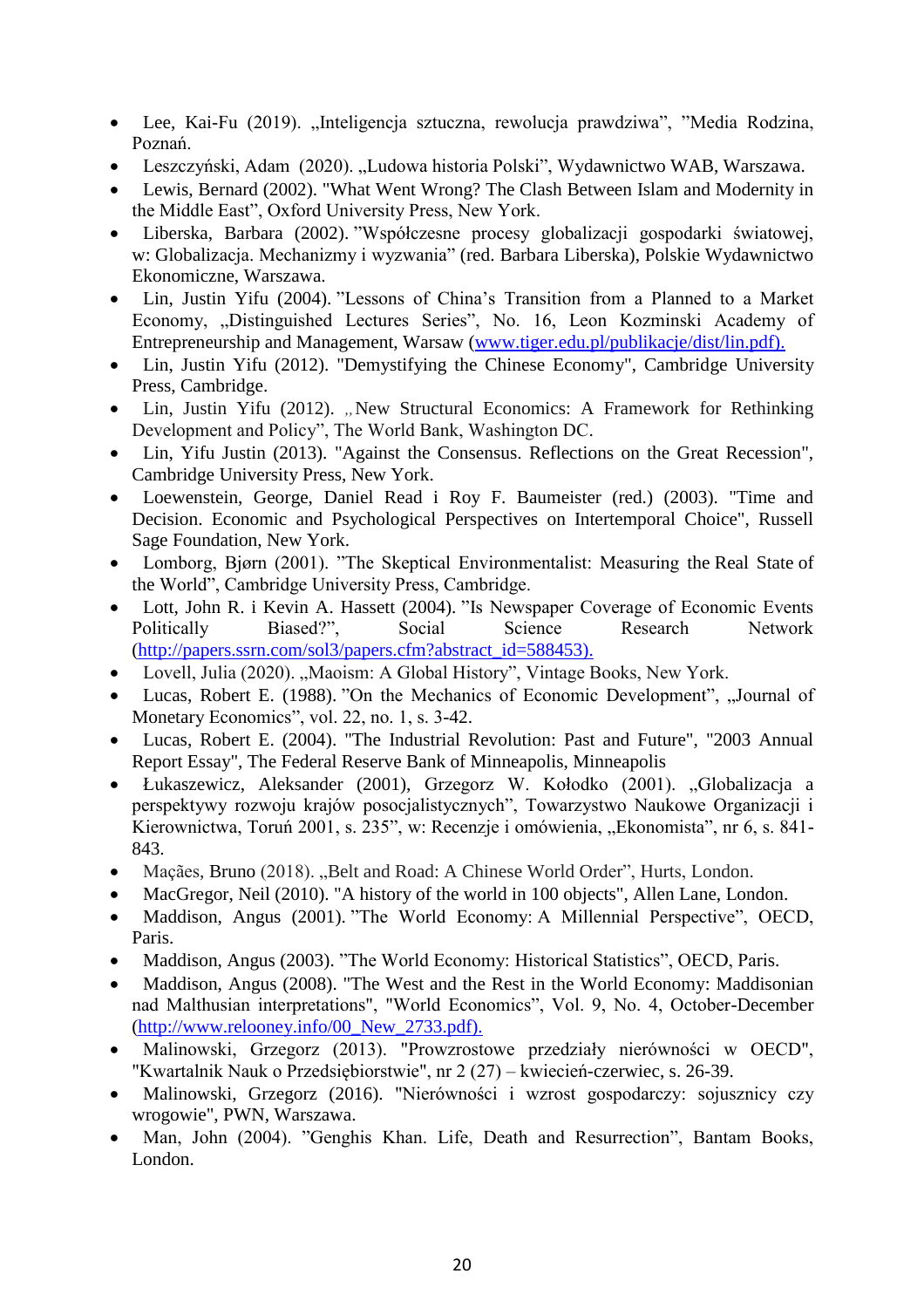- [Marinov,](https://www.routledge.com/search?author=Marin%20A%20Marinov) Marin A and [Svetla T Marinova](https://www.routledge.com/search?author=Svetla%20T%20Marinova) (2021). "Covid-19 and International Business: Change of Era", Routledge, London – New York.
- Mao Tse-tung (1958). Drugie przemówienie na zjeździe KPCH, 17 maja (za: "Mao and Terror", World Future Fund [\(http://www.worldfuturefund.org/wffmaster/Reading/Quotes/maoterror.htm\).](http://www.worldfuturefund.org/wffmaster/Reading/Quotes/maoterror.htm))
- Marche, Stephen (2022), "The Next Civil War: Dispatches from American Future", Avid Reader Press, New York.
- Markiewicz, Władysław (2016). "Sto lat przeciw głupocie. Rozmowa z przyjaciółmi Pawłem Kozłowskim i Jerzym Słabickim", Universitas, Warszawa.
- Marks, Karol i Fryderyk Engels (1962). "Manifest komunistyczny", w: Dzieła, t. 4, Książka i Wiedza, Warszawa [\(www.filozofia.uw.edu.pl/skfm/publikacje/marks](http://www.filozofia.uw.edu.pl/skfm/publikacje/marks-engels01.pdf))[engels01.pdf\).](http://www.filozofia.uw.edu.pl/skfm/publikacje/marks-engels01.pdf))
- Marks, Nic, Saamah Abdallah, Andrew Simms i Sam Thompson (2006). "The Happy Planet Index", New Economics Foundation, London.
- Matysiak, Andrzej (2015). "Podstawy teoretyczne i metodologiczne nowego pragmatyzmu", "Ekonomista", nr 2, s. 263-270.
- Mau, Vladimir (2018). "Russia's Economy in an Epoch of Turbulence: Crises and Lessons, Routledge, New York.
- Mavrotas George i Shorrocks Anthony (2007). "Advancing Development: Core Themes in Global Economics", Palgrave Macmillan, New York.
- Mayor, Federico, Jerome Bindem, Jean-Yves Le Saux i Ragnar Gudmundsson (2004). "Przyszłość świata", Fundacja Studiów Edukacyjnych, Warszawa.
- Mazowiecki, Tadeusz (2013). "Rok 1989 i lata następne", Prószyński i S-ka, Warszawa.
- Mączyńska, Elżbieta (2016). "Inkluzywność jako cecha przyszłego ładu społecznogospodarczego", w: Maciej Bałtowski (red.) (2016). "Ekonomia przyszłości: wokół nowego pragmatyzmu Grzegorza W. Kołodko", Wydawnictwo Naukowe PWN, Warszawa.
- Mączyńska, Elżbieta (red.) (2019). "Ekonomia i polityka. Wokół teorii Grzegorza W. Kołodko", Wydawnictwo Naukowe PWN, Warszawa.
- Mączyńska, Elżbieta, Piotr Pysz (red.) (2020). "Społeczna Gospodarka Rynkowa i integracja europejska w czasach dziejowego przełomu", Polskie Towarzystwo Ekonomiczne, Warszawa. [http://www.pte.pl/pliki/2/1/SGR\\_2020.pdf](http://www.pte.pl/pliki/2/1/SGR_2020.pdf)
- McCallum, Jamie K. (2020). "Worked Over: How Round-the-Clock Work Is Killing the [American Dream"](https://www.amazon.com/Worked-Over-Round-Clock-American/dp/1541618343/ref=sr_1_1?dchild=1&keywords=worked+over&qid=1612808439&s=books&sr=1-1), Basic Books, New York.
- McCarthy, Cormick (2007). "The Road", Vintage International, New York.
- McGregor, James (2012). "No Ancient Wisdom, No Followers: The Challenges of Chinese Authoritarian Capitalism", Prospecta Press, Westport, CT.
- McLean, Bethany i Joe Nocera (2010). "All The Devils Are Here: The Hidden History of the Financial Crisis", Portfolio, New York.
- Meadows Donella H., Jorgen Randers i Dennis Meadows (2004). "The Limits to Growth: The 30-year Update", Earthscan, London – Sterling, Va.
- Mercier, Hugo i Dan Sperber (2017). "The Enigma of Reason: A New Theory of Human Understanding", Harvard University Press, Cambridge, Mass.
- Mihályi, Péter and Szelenyi, Ivan (2020). "The Two Forms of Modern Capitalism: Liberal and Illiberal states. A Criticism of the Varieties of Capitalism Paradigm", "Comparative Sociology", 19: 155-175.
- Milanovic, Branko (2011). "The Haves and the Have-Nots: A Brief and Idiosyncratic History of Global Inequality", Basic Books, New York.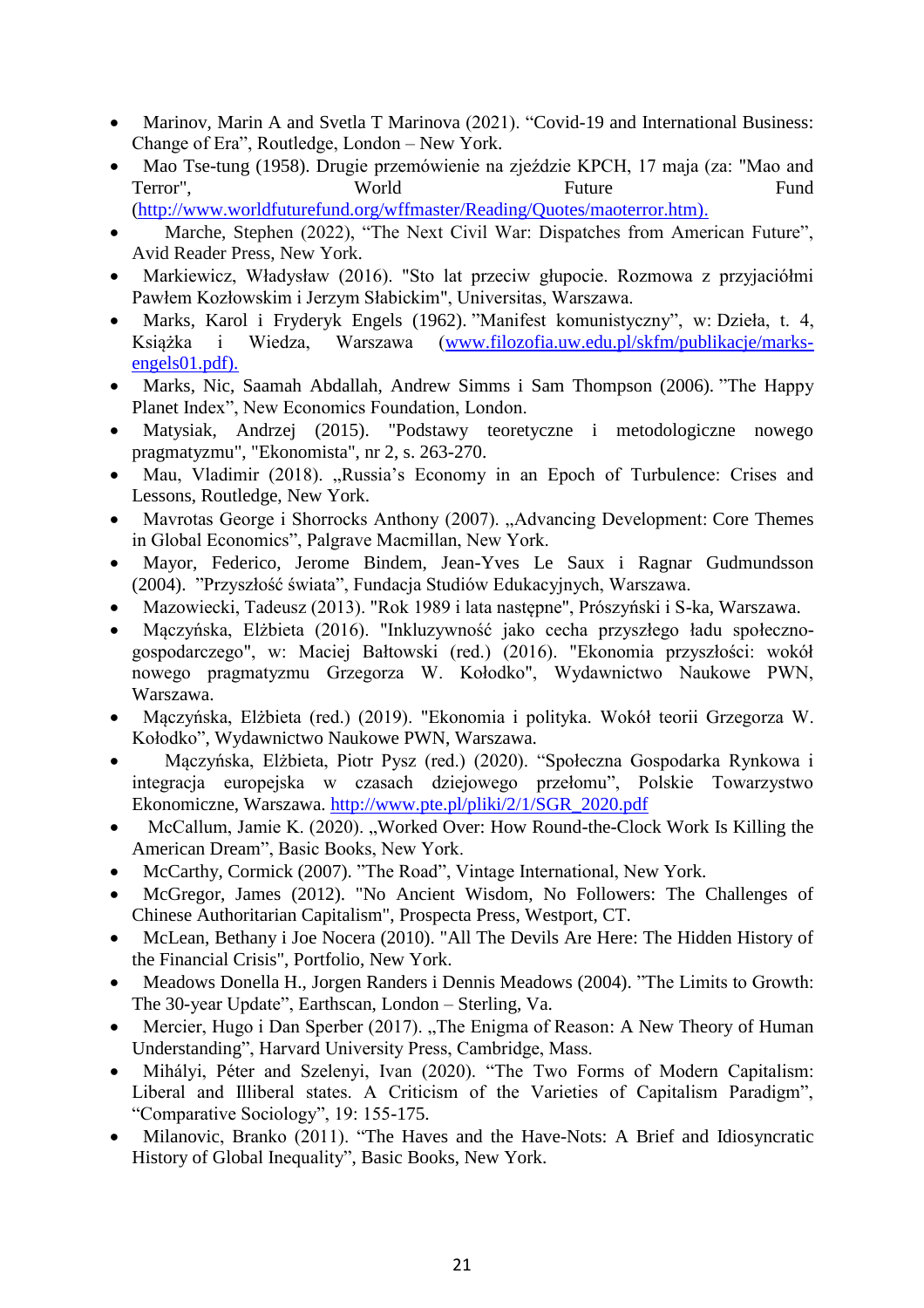- Milanovic, Branko (2016). "Global Inequality for the Age of Globalization", The Belknap Press of Harvard University Press, Cambridge, Massachusetts-London, England.
- Milanovic, Branko (2019). "Capitalism, Alone: The Future of the System That Rules the World", The Belknap Press of Harvard University Press, Cambridge, Massachusetts-London, England.
- Mishra, Pankaj (2012). "From the Ruins of Empire: The Revolt Against the West and the Remaking of Asia", Farrar, Straus and Giroux, New York.
- Miszewski, Maciej (2012). "Polska transformacja gospodarcza i jej uwarunkowania", Wydawnictwo Uniwersytetu Ekonomicznego w Katowicach, Katowice.
- Miszewski, Maciej (2021). "Perspektywa globalna i jej implikacje w kontekście wielowymiarowego kryzysu społeczno-gospodarczego", "Ekonomista", Nr 5, s. 604-623.
- Modzelewski, Karol (2014). "Zajeździmy kobyłę historii. Wyznania poobijanego jeźdźca", Iskry, Warszawa.
- Montaigne, Michel de (1975). "Próby", Państwowy Instytut Wydawniczy, Warszawa.
- Moody, Andrew (2017). "Prescient author now rules the roost", "China Daily", November 17, s. 20
- Morawski, Witold (red.) (2012). "Powiązania zewnętrzne. Modernizacja Polski", Wolters Kluwer Polska, Warszawa.
- More, (Morus) Thomas (1993). "Utopia", Daimonion, Lublin.
- Morris, Ian (2010). "Why the West Rules for Now: The Patterns of History and What They Reveal about the Future", Profile Books, London.
- Mundell, Robert A. (1968). "International Economics", Macmillan, New York, zwłaszcza rozdział 12, "A Theory of Optimum Currency Areas", s. 117-186 [\(http://www.columbia.edu/~ram15/ie/ie-12.html\).](http://www.columbia.edu/~ram15/ie/ie-12.html))
- Mundell, Robert A. (2000). "The International Financial Architecture. The Euro Zone And Its Enlargement In Eastern Europe", "Distinguished Lectures Series", No. 1, Leon Kozminski Academy of Entrepreneurship and Management, Warsaw [\(http://www.tiger.edu.pl/publikacje/dist/mundell.pdf\).](http://www.tiger.edu.pl/publikacje/dist/mundell.pdf))
- Mundell, Robert A. (2003). "The International Monetary System and the Case for a World Currency", No. 12, Leon Kozminski Academy of Entrepreneurship and Management, Warsaw [\(http://www.tiger.edu.pl/publikacje/dist/mundell2.pdf\).](http://www.tiger.edu.pl/publikacje/dist/mundell2.pdf))
- Neumann, Roderick P., [Patricia L. Price](https://www.amazon.com/s/ref=dp_byline_sr_book_2?ie=UTF8&field-author=Patricia+L.+Price&text=Patricia+L.+Price&sort=relevancerank&search-alias=books) (2018). "Contemporary Human Geography: [Culture, Globalization, Landscape"](https://www.amazon.com/Contemporary-Human-Geography-Globalization-Landscape/dp/1319059813/ref=sr_1_1?crid=1I6ZPMR1JDS0O&keywords=cultures+of+globalization&qid=1585420597&s=books&sprefix=culture+globalizat%2Cstripbooks-intl-ship%2C276&sr=1-1), ??
- Nisbett, Richard E. (2003). "The Geography of Thought. How Asians and Westerners Think Differently… and Why", Free Press, New York.
- Nkrumah, Kwame (1965). "Neo-Colonialism, The Last Stage of Imperialism", Thomas Nelson & Sons, London [\(www.marxists.org/subject/africa/nkrumah/neo](http://www.marxists.org/subject/africa/nkrumah/neo-colonialism/index.htm))[colonialism/index.htm\).](http://www.marxists.org/subject/africa/nkrumah/neo-colonialism/index.htm))
- Norberg, Johan (2003). "In Defense of Global Capitalism", Cato Institute, Washington, D.C.
- North, Douglass C. (2005). "Understanding the Process of Economic Change", Princeton University Press, Princeton and Oxford.
- Nowak-Far, Artur (2007). "Pakt stabilności i wzrostu", C. H. Beck, Warszawa.
- [Nowrasteh,](https://www.amazon.com/Alex-Nowrasteh/e/B00R07CPR2/ref=dp_byline_cont_book_1) Alex (2020). "Wretched Refuse?", Cambridge University Press, Cambridge, UK, and New York.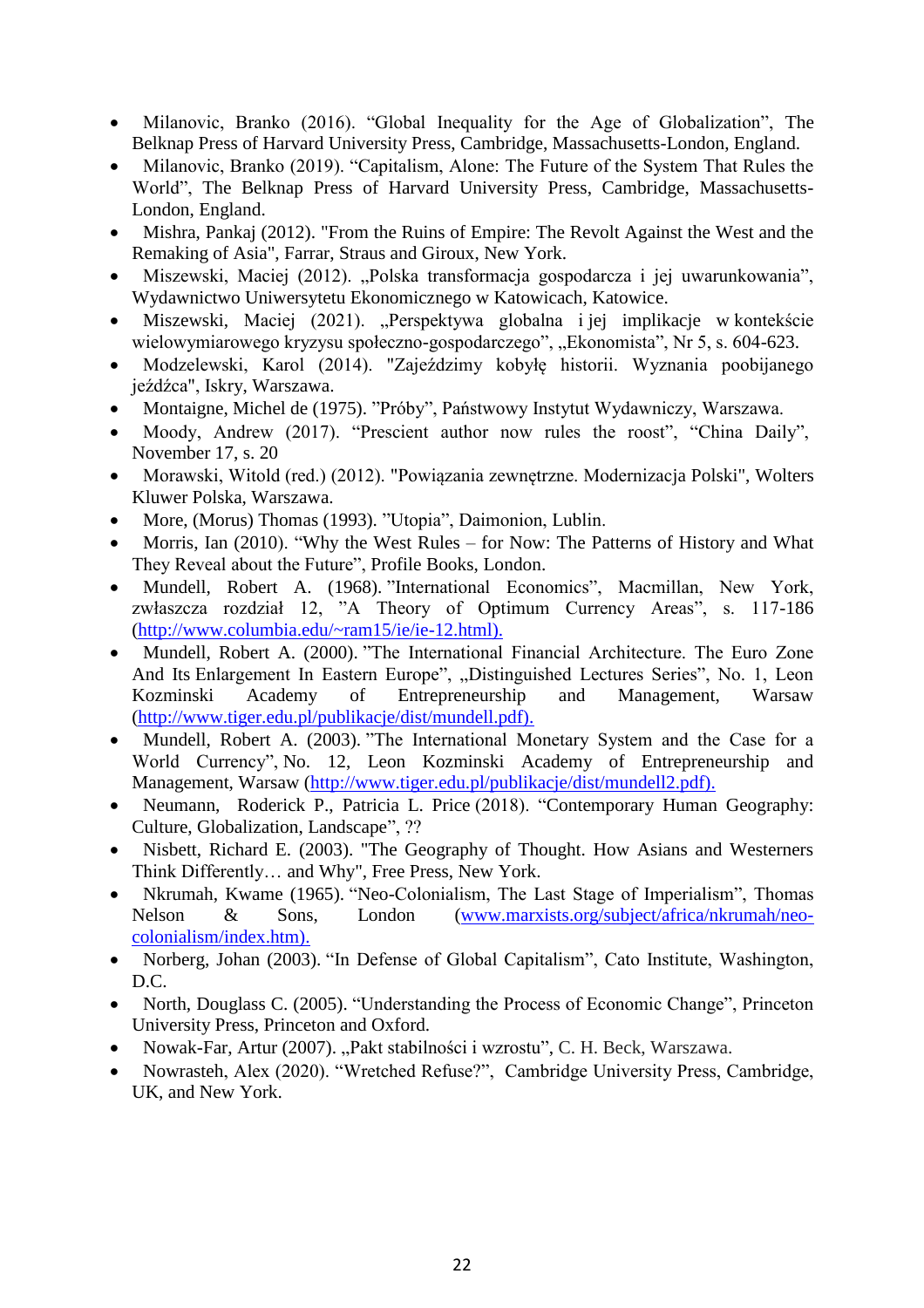- Nurse, Paul (2020). "What Is Life?", David Fickling Books, Oxford.
- Nurse, Paul (2020). "Czym jest życie? Biologia w pięciu krokach", Wydawncitwo Marginesy, Warszawa.
- Nuti, Domenico Mario (1986). "Hidden and Repressed Inflation in Soviet-Type Economies: Definitions, Measurements and Stabilization", "Contributions to Political Economy", Vol. 5, s. 37-82.
- Nuti, Mario D. (1990). "Crisis, Reform, and Stabilization in Central Eastern Europe: Prospects and Western Response", w: La Grande Europa, la Nuova Europa: Opportunità e Rischi, "Monte dei Paschi di Siena".
- Nuti D. Mario (2011), "Types of socialism and capitalism", teaching materials, La Sapienza University, Rome (mimeo).
- Nuti, D. Mario (2018). "Kornai: Shortage versus Surplus Economies", "Acta Oeconomica", Vol. 68 (1), s. 85–98.
- Nuti, D. Mario (2018). "The Rise and Fall of Socialism", DOC Research Institute, Berlin (https://doc-research.org/2018/05/rise and fall of socialism/; access 09.05.2020).
- Obbema, Fokke (2015). "China and the West: Hope and Fear in the Age of Asia", I.B. Tauris, London – New York.
- OECD (2005). "OECD Economic Surveys: China", Vol. 13 (September), Organization for Economic Co-operation and Development, Paris [\(http://homepage.ntu.edu.tw/~lbh/ref/OECD/42.pdf\).](http://homepage.ntu.edu.tw/~lbh/ref/OECD/42.pdf))
- O'Neill, Jim (2012). "The Growth Map. Economic Opportunity in the BRICs and Beyond", Portfolio / Penguin, London.
- Obama, Barack (2007). "Dreams from My Father: A Story of Race and Inheritance", Crown Publishers, New York.
- OECD (2011). "How's Life" Measuring Well-Being", OECD Better Life Initiative, OECD, Paris.
- Opara, Stefan (2009). "Tyrania złudzeń. Studia z filozofii polityki", Warszawskie Wydawnictwo Literackie Muza SA, Warszawa.
- Oreskes, Naomi, i Erik M. Conway (2010). "Merchants of Doubt: How a Handful of Scientists Obscured the Truth on Issues from Tobacco Smoke to Global Warming", Bloomsbury, London.
- Orłowski, Witold M. (2007). "Wiek chaosu. Alternatywne dzieje XX wieku", Open Wydawnictwo Naukowe i Literackie, Warszawa.
- Orłowski, Witold M. (2011). "Świat do przeróbki. Spekulanci, bankruci, giganci i ich rywale", Agora SA, Warszawa.
- Orłowski, Witold M. (2015). "Czy Polska dogoni Niemcy?", Wydawnictwo Naukowe PWN, Warszawa.
- Ormerod, Paul (1997). "The Death of Economics", John Wiley & Sons, Inc., New York.
- Ostrovsky, Arkady (2015). "The Invention of Russia: The Journey from Gorbachev's Freedom to Putin's War", Atlantic.
- Pach, Janina, Katarzyna Kowalska i Paulina Szyja (2016). "Ekonomia umiaru realna perspektywa? Nowy paradygmat Grzegorza W. Kołodko", PWN, Warszawa.
- Pajestka, Józef (1983). "Prolegomena globalnej racjonalności człowieka", Państwowe Wydawnictwo Ekonomiczne, Warszawa.
- Pamuk, Orhan (2006). "Śnieg", Wydawnictwo Literackie, Kraków.
- Panek, Emil (2000). "Ekonomia matematyczna", Akademia Ekonomiczna w Poznaniu, Poznań.
- Patey, Luke (2021). "How China Loses: The Pushback against Chinese Global Ambitions", Oxford University Press, New York.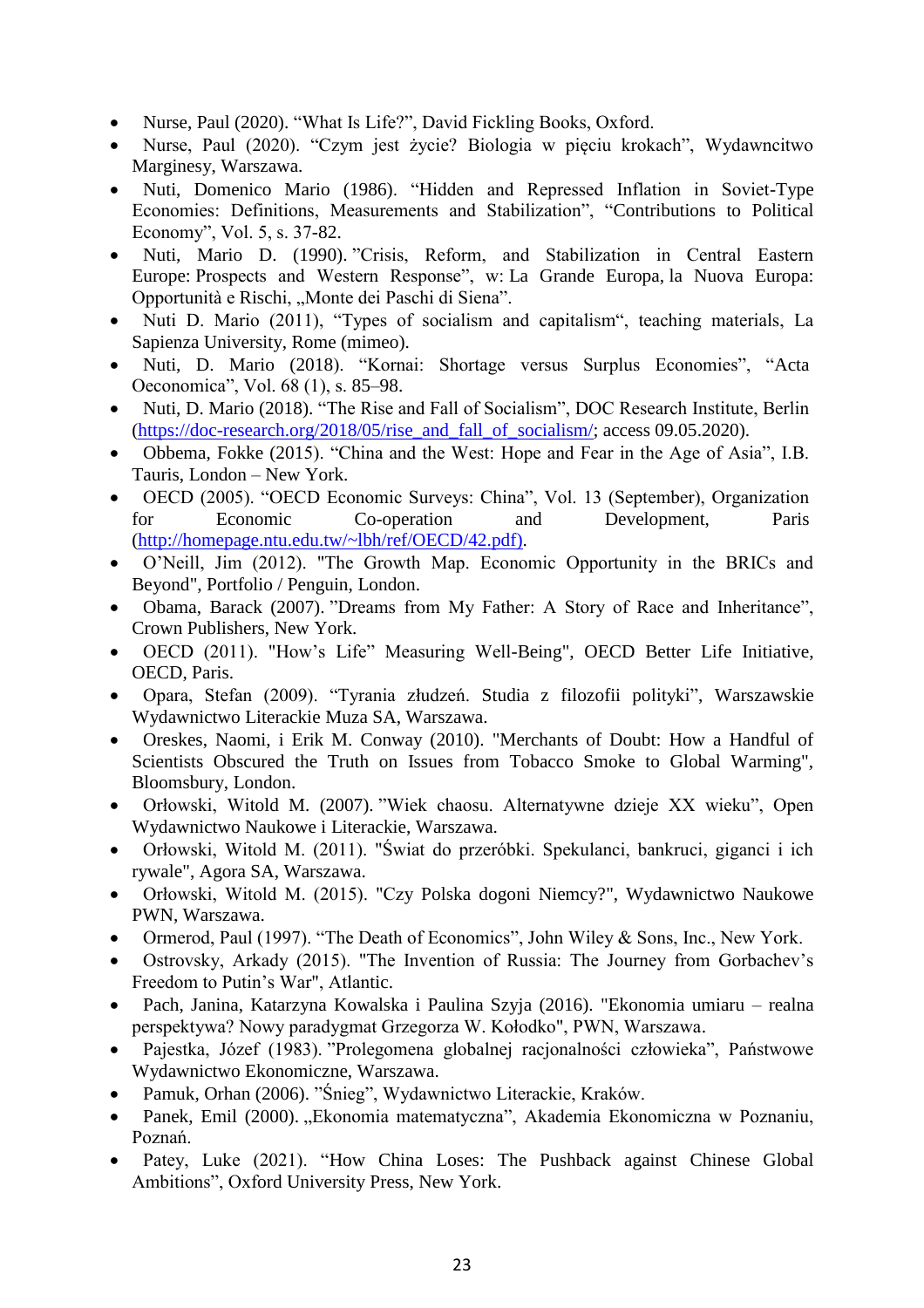- Parekh, Bhikhu (2013). "Is Islam a Threat to Europe's Multicultural Democracies?", w: Krzysztof [Michalski](http://books.openedition.org/author?name=michalski+krzysztof) (red.), "Religion in the New Europe", Central European University Press, Budapest, s. 111-121.
- Pei, Minxin (2016). "China's Crony Capitalism: The Dynamics of Regime Decay", Harvard University Press, Cambridge, Massachusetts – London.
- Perkins, John (2004). "Confessions of an Economic Hit Man", Berret-Koehler Publishers, San Francisco.
- Phelps, Edmund S. (1972). "Inflation Policy and Unemployment Theory", W. W. Norton, New York.
- Phelps, Edmund S. (2013). "Mass Flourishing: How Grassroots Innovation Created Jobs, Challenge, and Change", Princeton University Press, New York.
- Phelps, Edmund, Raicho Bojilov, Hian Teck Hoon, Gylfi Zoega (2020). "Dynamism: The Values That Drive Innovation, Job Satisfaction, and Economic Growth, Harvard University Press, Cambridge, Massachusetts, London, England.
- Phillips, Alban W. (1958). "The relationship between unemployment and the rate of change of money wages in the United Kingdom  $1861-1957$ ", "Economica", vol. 25 (100), s. 283-299.
- Phillipson, Nicholas (2010). "Adam Smith: An Enlightened Life", Yale University Press, New Haven.
- Piasecki, Ryszard (2003). "Rozwój gospodarczy a globalizacja", Polskie Wydawnictwo Ekonomiczne, Warszawa.
- Pieterse, Jan Nederveen (2019). "Globalization and Culture", Rowman & Littlefield, London.
- Piątkowski, Marcin (red.) (2003). "Nowa gospodarka" a transformacja", Wydawnictwo Wyższej Szkoły Przedsiębiorczości i Zarządzania im. Leona Koźmińskiego, Warszawa.
- Piątkowski, Marcin (2019). "Europejski lider wzrostu. Polska droga od ekonomicznych peryferii do gospodarczego sukcesu", Wydawnictwo Poltext, Warszawa.
- Piatkowski, Marcin (2018). "Europe's Growth Champion: Insights from the Economic Rise of Poland", Oxford University Press, Oxford – New York.
- Picht, Georg (1981). "Odwaga utopii", Państwowy Instytut Wydawniczy, Warszawa.
- Pielke, Roger A. (2007). "Gdy naukowcy upolityczniają naukę", "Państwo i Rynek", nr 1.
- Pietrewicz, Jerzy Witold (2011). "Ochrona środowiska w warunkach globalizacji", Oficyna Wydawnicza Szkoła Główna Handlowa w Warszawie, Warszawa.
- Piketty, Thomas (2014). "Capital in the Twenty-First Century", The Belknap Press of Harvard University Press, Cambridge, Massachusetts – London, England.
- Platon, (1999). "Rzeczpospolita", Politeia, Warszawa.
- Plebaniak, Piotr (2020). "Chiny. Zrozumieć imperium", Wydawnictwo Defence24, Warszawa.
- Podkaminer, Leon (1993). "The Monetary Policy and Its Effects", in: Leszek Zienkowski (ed.), "Polish Economy in 1990-1992", ZBSE, Polish Academy of Sciences and Central Statistical Office, Warsaw.
- Podkaminer, Leon (1992a). "Polityka pieniężna i jej efekty", w: Leszek Zienkowski (rd.), "Gospodarka Polski w latach 1990-1992, Zakład Badań Społeczno-Ekonomicznych Głównego Urzędu Statystycznego i Polskiej Akademii Nauk, Warszawa, s. 45-55.
- Podkaminer, Leon (1992b). "Macroeconomic Policy for the Transitional Reforms in the Centrally-Planned Economies", in: János M. Kovács and Marton Tardos (ed.), "Reform and Transformation in Eastern Europe: Soviet-type economics on the threshold of change", Routledge, London and New York, p. 263-282.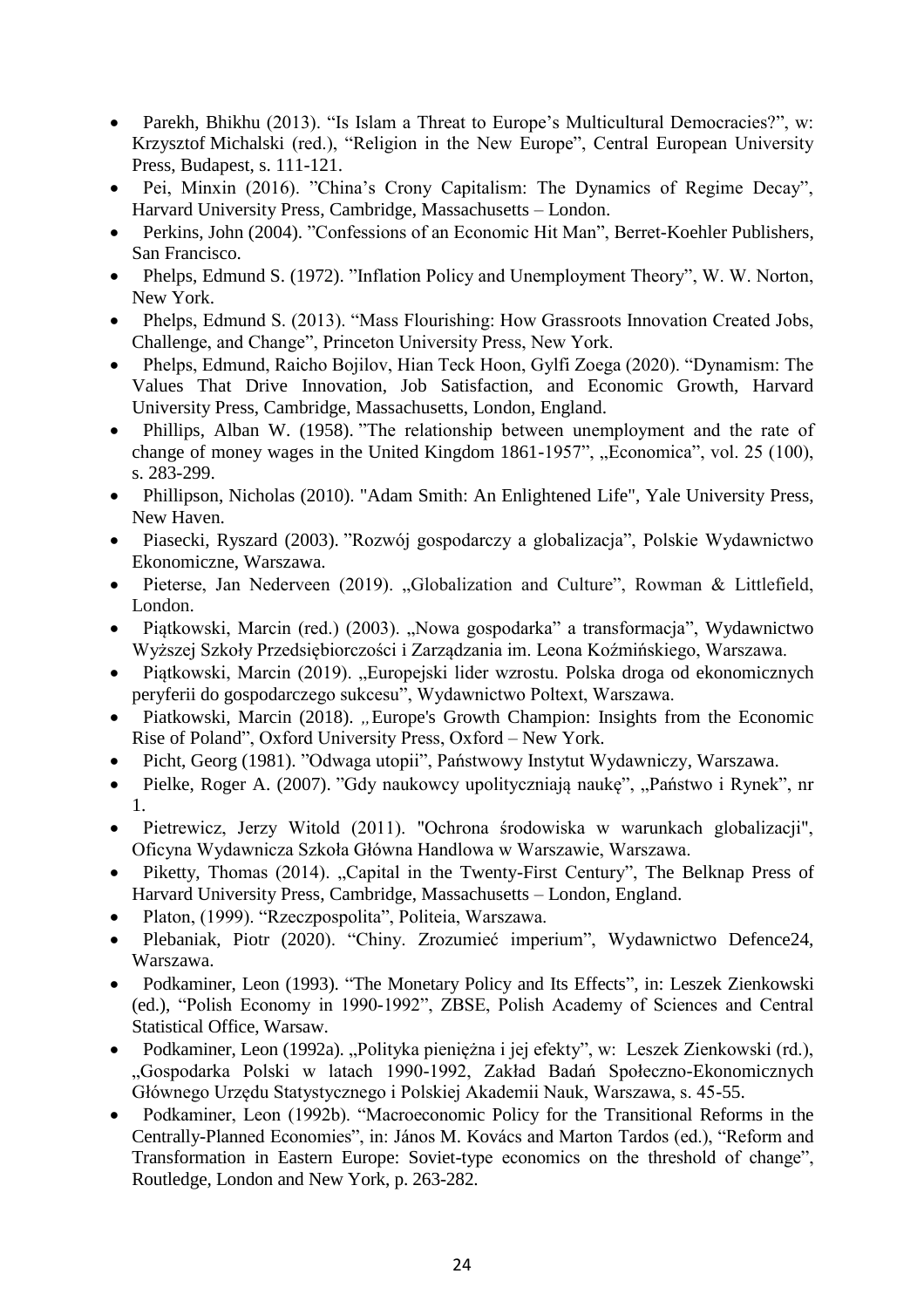- Podkaminer, Leon (2017). "Czy globalizacja jest dobra, a nowy nacjonalizm zły", "Rzeczpospolita", 15 lutego, s. B12.
- Podkaminer, Leon (2021). *Gdyby nie Kołodko*, "Przegląd", Nr 11, 8 marzec, s. 41.
- Pohorille, Maksymilian (1975). "Spożycie zbiorowe i świadczenia społeczne", Państwowe Wydawnictwo Ekonomiczne, Warszawa.
- Pohorille, Maksymilian (1978). "Preferencje konsumentów a postulowany wzorzec spożycia", Państwowe Wydawnictwo Naukowe, Warszawa.
- Popov, Vladimir (2006). "Shock Therapy Versus Gradualism Reconsidered: Lessons From Transition Economies After 15 Years Of Reforms", "TIGER Working Paper Series", No. 82, Leon Kozminski Academy of Entrepreneurship and Management, Warsaw [\(http://www.tiger.edu.pl/publikacje/TWPNo82.pdf\).](http://www.tiger.edu.pl/publikacje/TWPNo82.pdf))
- Popov, Vladimir (2011). "Strategija Ekonomiczeskogo Razwitija", Wysszaja Szkoła Ekonomiki, Moskwa.
- Popov, Vladimir (2014), *Mixed Fortunes: An Economic History of China, Russia, and the West*, New York, Oxford University Press.
- Porter-Szücs, Brian (2014). "Poland in the Modern World: Beyond Martyrdom", Wiley Blackwell, Chichester, West Sussex, UK.
- Porter-Szücs, Brian (2021). "Całkiem zwyczajny kraj. Historia Polski bez martyrologii", Wydawnictwo Filtry, Warszawa.
- Posner, Richard A. (2009). "A Failure of Capitalism: The Crisis of '08 and the Descent into Depression", Harvard University Press, Cambridge, Massachusetts, and London, England.
- Postuła, Marta (2007). "W tyglu naszych finansów. Transformacja i reformy finansów publicznych w Polsce w dwudziestoleciu 1989-2008", Wydawnictwo Wyższej Szkoły Przedsiębiorczości i Zarządzania im. Leona Koźmińskiego, Warszawa.
- Poznanski, Kazimierz (1996). "Poland's Protracted Transition. Institutional Change and Economic Growth", Cambridge University Press, Cambridge.
- Prescott, Edward C. (2006). "Nobel Lecture: The Transformation of Macroeconomic Policy and Research", "Journal of Political Economy", vol. 114, issue 2, s. 203-235.
- Prestowitz, Clyde (2010). "The Betrayal of American Prosperity: Free Market Delusions, America's Decline, and How We Must Compete in the Post-Dollar Era", Free Press, New York.
- Putnam, Palmer C. (1954). "Energy in the Future", Macmillan, London.
- Radden Keefe, Patrick (2022). "Do stay for tea", "The New Yorker", March 28, p. 74- 79.
- Rajan, Raghuram (2010). "Fault Lines: How Hidden Fractures Still Threaten the World Economy", Princeton University, Princeton and Oxford.
- Randers, Jorgen (2012). "2052: A Global Forecast for the Next Forty Years", Chelsea Green Publishing, White River Junction, Vermont.
- Ratajczak, Marek (2012). "Finansyzacja gospodarki", "Ekonomista", nr 3, s. 281-302.
- Reykowski, Janusz (2020). "Disenchantment with democracy A psychological perspective", New York: Oxford University Press.
- Reykowski, Janusz (2019). "Rozczarowanie demokracją. Perpsektywa psychologiczna", Sopot: Smak Słowa.
- Reymont, Władysław (1899). "Ziemia obiecana", Gebethner i Wolff, Warszawa.
- Reynolds, Andrew (2004). "Introduction", w: Victor Erofeyev, "Life with an idiot", Penguin Books, London.
- Riabczuk, Mykoła (2007). "Ukraina: zderzenie cywilizacji", "Gazeta Wyborcza", 11 kwietnia [\(http://serwisy.gazeta.pl/swiat/1,34181,4047316.html\).](http://serwisy.gazeta.pl/swiat/1,34181,4047316.html))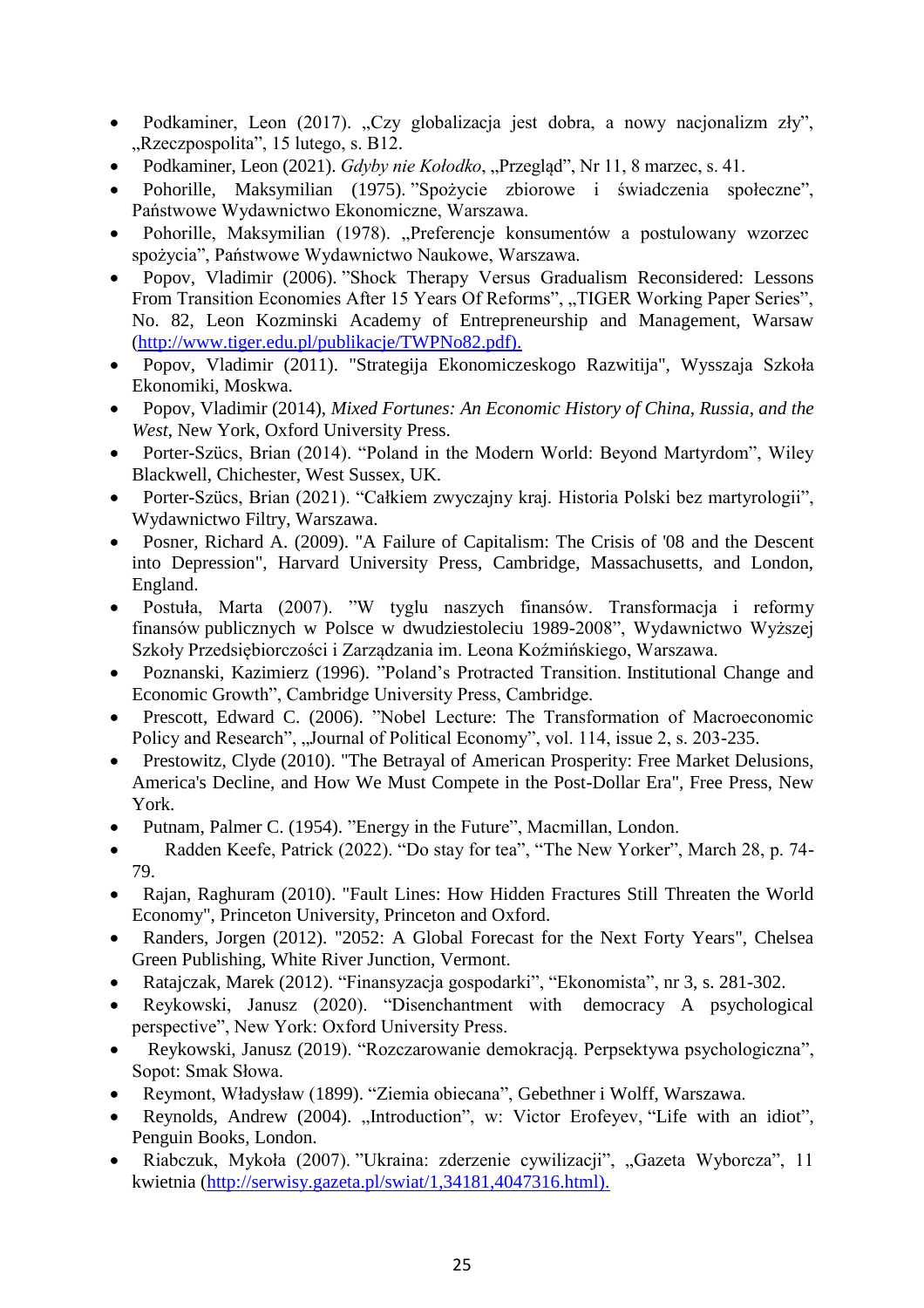- Ricardo, David (1929). *Zasady ekonomji politycznej i podatkowania*, Nakład Gebethnera i Wolffa, Kraków.
- Richta, Radovan (1971). Cywilizacja na rozdrożu", Książka i Wiedza, Warszawa.
- Ridley, Matt (2010). "The Rational Optimist: How Prosperity Evolves", Harper-Collins, New York.
- Rifkin, Jeremy (1995). "The End of Work: The Decline of the Global Labor Force and the Dawn of the Post-Market Era", Putman Book, New York.
- Ringen, Stein (2016). "The Perfect Dictatorship: China in the 21st Century", Hong Kong University Press, Hong Kong.
- Rodrik, Dani (2005). "Rethinking Growth Strategies", w: WIDER Perspectives on Global Development, Palgrave Macmillan in association with the United Nations University – World Institute for Development Economics Research, Houndmills, Hampshire – New York, NY, s. 201-223.
- Rodrik, Dani (2007). "Let A Thousand Growth Models Bloom", [\(http://www.project](http://www.project-syndicate.org/commentary/rodrik6))[syndicate.org/commentary/rodrik6\).](http://www.project-syndicate.org/commentary/rodrik6))
- Rodrik, Dani (2011). "The Globalization Paradox: Democracy and the Future of the World Economy"**,** W. W. Norton, New York and London.
- Rodrik, Dani (2015). "Economics Rules: The Rights and Wrongs of the Dismal", W. W. Norton & Company, New York
- Rodrik, Dani (2015). "Economics Rules: Why Economics Works, When It Fails, and How To Tell The Difference", Oxford University Press, Oxford.
- Romer, Paul (1986)."Increasing Returns and Long-Run Growth", "Journal of Political Economy", vol. 94, no. 5, s. 1002-1037.
- Rosati, Dariusz K. (1991). *The Polish Road to Capitalism: A Critical Appraisal of the Balcerowicz Plan*, "Thames Papers in Political Economy", School of Social Sciences, Thames Polytechnic, London.
- Rosling, Hans, Ola Rosling, Anna Rosling Ronnlund (2018), "Factfulness: Ten Reasons We're Wrong About the World – and Why Things Are Better than You Think", Flatiron Book, New York.
- Rothkopf, David (2008). "Superclass. The Global Power Elite and the World They Are Making", Farrar, Straus and Giroux, New York.
- Rothkopf, David (2010). "Superklasa. Kto rządzi światem?", Prószyński i S-ka, Warszawa.
- Rothschild, Emma (2001). "Economic Sentiments: Adam Smith, Condorcet and the Enlightenment", Harvard University Press, Cambridge, Mass., 2001.
- Roubini, Nouriel and Stephen Mihm (2010). "Crisis Economics. A Crash Course in the Future of Finance", The Penguin Press, New York.
- Roubini, Nouriel i Stephen Mihm, "Ekonomia kryzysu", Oficyna WoltersKluwer, Warszawa 2011.
- Rushdie, Salman (1992). "Szatańskie wersety", Rebis, Poznań.
- Rzeczpospolita (1989). "Zarys programu gospodarczego rządu", "Rzeczpospolita", 22 października.
- Sachs, Jeffrey D. (2006). "Koniec z nędzą. Zadanie dla naszego pokolenia", Wydawnictwo Naukowe PWN, Warszawa.
- Sadowski, Zdzisław (2011). "Przez ciekawe czasy. Rozmowy z Pawłem Kozłowskim o życiu, ludziach i zdarzeniach", Polskie Towarzystwo Ekonomiczne – Instytut Nauk Ekonomicznych Polskiej Akademii Nauk, Warszawa.
- Sagan, Carl (1978). "The Dragons of Eden: Speculations on the Evolution of Human Intelligence", Ballantine Books, New York.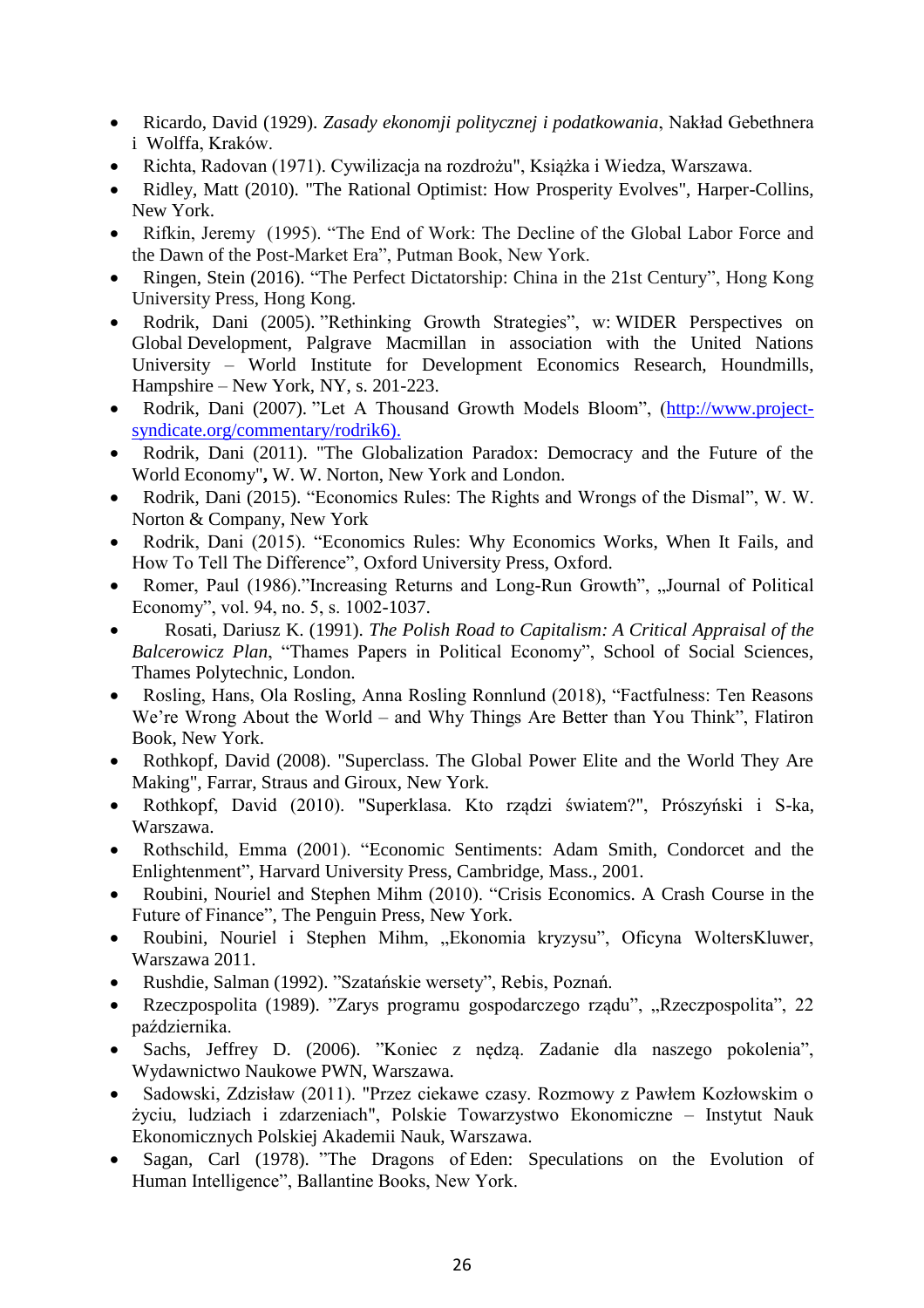- Saleci, Renata (2010). "Choice", Profile, London.
- Saunders, Doug (2012). "The Myth of the Muslim Tide: Do Immigrants Threaten the West? ", Vintage Books, New York.
- Sater, David (1998). "The Rise of the Russian Criminal State", "Prism" (Jamestown Foundation, Washington, D.C.), wrzesień.
- Schelling, Thomas C. (1984). "Choice and Consequence. Perspectives of an Errant Economist", Harvard University Press, Cambridge, Massachusetts and London.
- Schulz, Kathryn (2010). "Being Wrong: Adventures in the Margin of Error", Ecco Harper-Collins, New York.
- Schumpeter, Joseph A. (2009). "Capitalism, Socialism and Democracy", Wydawnictwo Naukowe PWN, Warszawa.
- [Schwab,](https://www.wiley.com/en-us/search?pq=%7Crelevance%7Cauthor%3AKlaus+Schwab) Klaus, Peter [Vanham \(2021\). "](https://www.wiley.com/en-us/search?pq=%7Crelevance%7Cauthor%3APeter+Vanham)Stakeholder Capitalism: A Global Economy that Works for Progress, People and Planet", Wiley. Hoboken, New Jersay.
- Seabrook, John (2007). "Swing for Apocalypse", "The New Yorker", 27 sierpnia.
- Seck, Diery (2020). "Financing Africa's Development: Paths to Sustainable Economic Growth", Springer, Cham, Switzerland.
- Sedlacek, Tomas (2012). "Ekonomia dobra i zła. W poszukiwaniu istoty ekonomii od Gilgameszaa do Wall Street", Wydawnictwo Studio Emka, Warszawa.
- Sen, Amartya (2000). "Development as Freedom", Alfred A. Knopf, New York.
- Seroczyńska, Małgorzata (2004). "Eutanazja i wspomagane samobójstwo na świecie. Studium prawnoporównawcze", Univeristas, Warszawa.
- Shambaugh, David (2016). "China's Future", Polity Press, Cambridge, UK-Malden, MD.
- Sharma, Ruchir (2012). "Breakout Nations. In Pursuit of the Next Economic Miracles", W. W. Norton & Company, New York.
- Shaxson, Nicholas (2012). "Treasure Islands: Uncovering the Damage of Offshore Banking and Tax Havens", St. Martin Press, New York.
- Shepard, Walter J. (1935). *Democracy in Transition*, "American Political Science Review", 29.
- Shermer, Michael (1993). "The Chaos of History: On a Chaotic Model that Represents the Role of Contingency and Necessity in Historical Sequences, "Nonlinear Science", vol. 2, no. 4, s. 1-13.
- Shermer, Michael (1997). "Why People Believe Weird Things: Pseudoscience, Superstitions, and Other Confusions of Our Time", W. H. Freeman, New York.
- Simon, Hermann (2009)."Hidden Champions of the Twenty-First Century: The Success Strategies of Unknown World Market Leaders", Springer, Dordrecht-Heilderbereg-London-New York.
- Skidelsky, Robert (2009). "Keynes: The Return of the Master", Perseus Books, New York.
- Skidelsky, Robert (2020). "What's Wrong with Economics? A Primer for the Perplexed", Yale University Press, New Haven and London.
- Slezkine, Yuri (2017). "The House of Government: A Saga of the Russian Revolution", Princeton University Press, Princeton and Oxford.
- Sloman, Steven i Philip Fernbach (2017). "The Knowledge Illusion. Why We Never Think Alone", Riverhead Books, New York.
- Smith, Adam (1954). "Badania nad naturą i przyczynami bogactwa narodów", Państwowe Wydawnictwo Naukowe, Warszawa (wyd. II, Wydawnictwo Naukowe PWN, Warszawa 2007).
- Smith, Adam (1989). "Teoria uczuć moralnych", Państwowe Wydawnictwo Naukowe, Warszawa.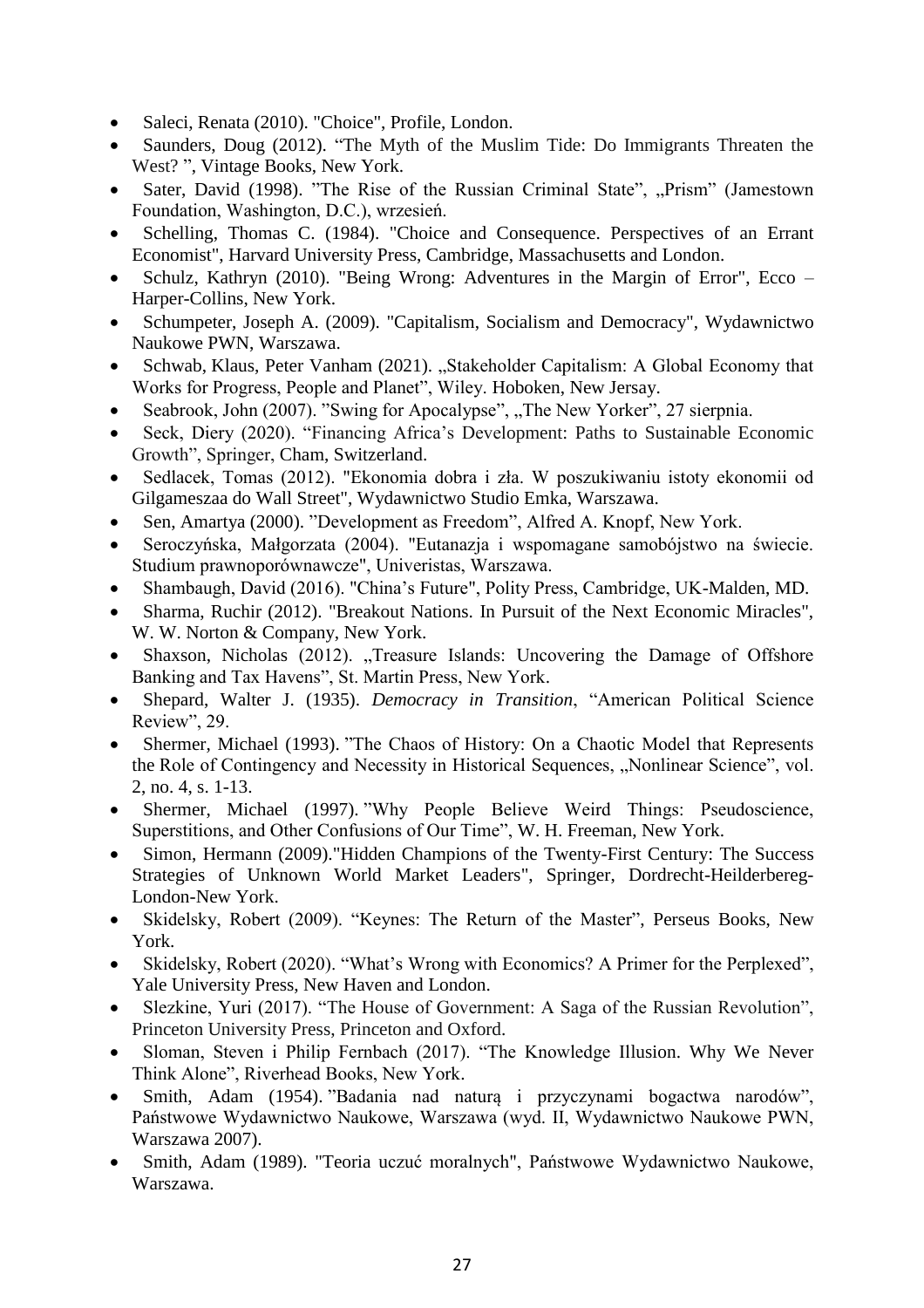- Smith, Adam (2007). "Badania nad naturą i przyczynami bogactwa narodów", Państwowe Wydawnictwo Naukowe PWN, Warszawa.
- Smith, Vernon L. (2000). "Bargaining and Market Behavior: Essays in Experimental Economics", Cambridge University Press, Cambridge, UK.
- Snyder,Timothy (2018). "The Road to Unfreedom: Russia, Europe, America", Tim Dugan Book, New York
- Sobczak, Tomasz (2012). "Ekonomiści czytani, ale nie słuchani", Wydawnictwo Key Text, Warszawa.
- Sopoćko, Andrzej (2015). "Mit pieniądza. Świat realny wobec iluzji polityki pieniężnej", PWN, Warszawa
- Spence, Michael (2011). "The Next Convergence: The Future of Economic Growth in a Multispeed World", Farrar, Straus and Giroux, New York.
- Staniszkis, Jadwiga (2003). "Władza globalizacji", Wydawnictwo Naukowe Scholar, Warszawa.
- Steger, Manfred B. (2002). "Globalism. The New Market Ideology", Rowman & Littlefield Publishers, Lanham – Boulder – New York – Oxford.
- Stiglitz, Joesph E. i Linda J. Bilmes (2008). "The Three Trillion Dollar War: The True Cost of the Iraq Conflict", W. W. Norton & Company, New York.
- Stiglitz, Joseph E. (2004). " Globalizacja", Wydawnictwo Naukowe PWN, Warszawa.
- Stiglitz, Joseph E. (2007). "Making Globalization Work", W. W. Norton & Company, New York – London.
- Stiglitz, Joseph E. (2010). "Freefall: America, Free Markets, and the Sinking of the World Economy", W. W. Norton & Company, New York.
- Stiglitz, Joseph E. (2016). "Rewriting the Rules of the American Economy: An Agenda for Growth and Shared Prosperity", W. W. Norton & Company, New York – London.
- Stiglitz, Joseph E. (2019). "People, Power, and Profits: Progressive Capitalism for an Age of Discontent", W.W. Norton, New York – London.
- Stipp, David (2010). "The Youth Pill: Scientists at the Brink of an Anti-Ageing Revolution", Current, New York.
- Subramanian, Arvind i Martin Kessler (2012). "The Renminbi Bloc Is Here: Asia Down, Rest of the World to Go?", "Working Paper", 12-19, Peterson Institute for International Economics, Washington, DC, October [\(http://www.iie.com/publications/interstitial.cfm?ResearchID=2241\).](http://www.iie.com/publications/interstitial.cfm?ResearchID=2241))
- Suchodolski, Bogdan (1981). "Wstęp", w: Georg Picht, "Odwaga utopii", Państwowy Instytut Wydawniczy, Warszawa.
- Sumner, Andrew (2012). "Where the World's Poor Live? A New Update", IDS Working Paper, Volume 2012, No 303, Institute of Development Studies, Brighton (June) [\(http://www.ids.ac.uk/files/dmfile/Wp393.pdf\).](http://www.ids.ac.uk/files/dmfile/Wp393.pdf))
- Sunkara, Bhaskar (2019). "The Socialist Manifesto. By", Basic Books. (socjalizm)
- Suskind, Ron (2011). "Confidence Men. Wall Street, Washington, and the Education of a President", Harper, New York.
- Sutcliffe, Bob (2007). "Postscript to the article "World Inequality and Globalization" ("Oxford Review of Economic Policy", Spring 2004), April [\(http://siteresources.worldbank.org/INTDECINEQ/Resources/PSBSutcliffe.pdf\)](http://siteresources.worldbank.org/INTDECINEQ/Resources/PSBSutcliffe.pdf))
- [Suzman,](https://www.amazon.com/James-Suzman/e/B074HFFQ93/ref=dp_byline_cont_book_1) James (2021). "Work: A Deep History, from the Stone Age to the Age of Robots", Penguin Press, New York.
- Szewczak, Janusz (2011). "Zielona wyspa czy ruchome piaski. Prawda o polskiej gospodarce", Zysk i S-ka Wydawnictwo, Poznań.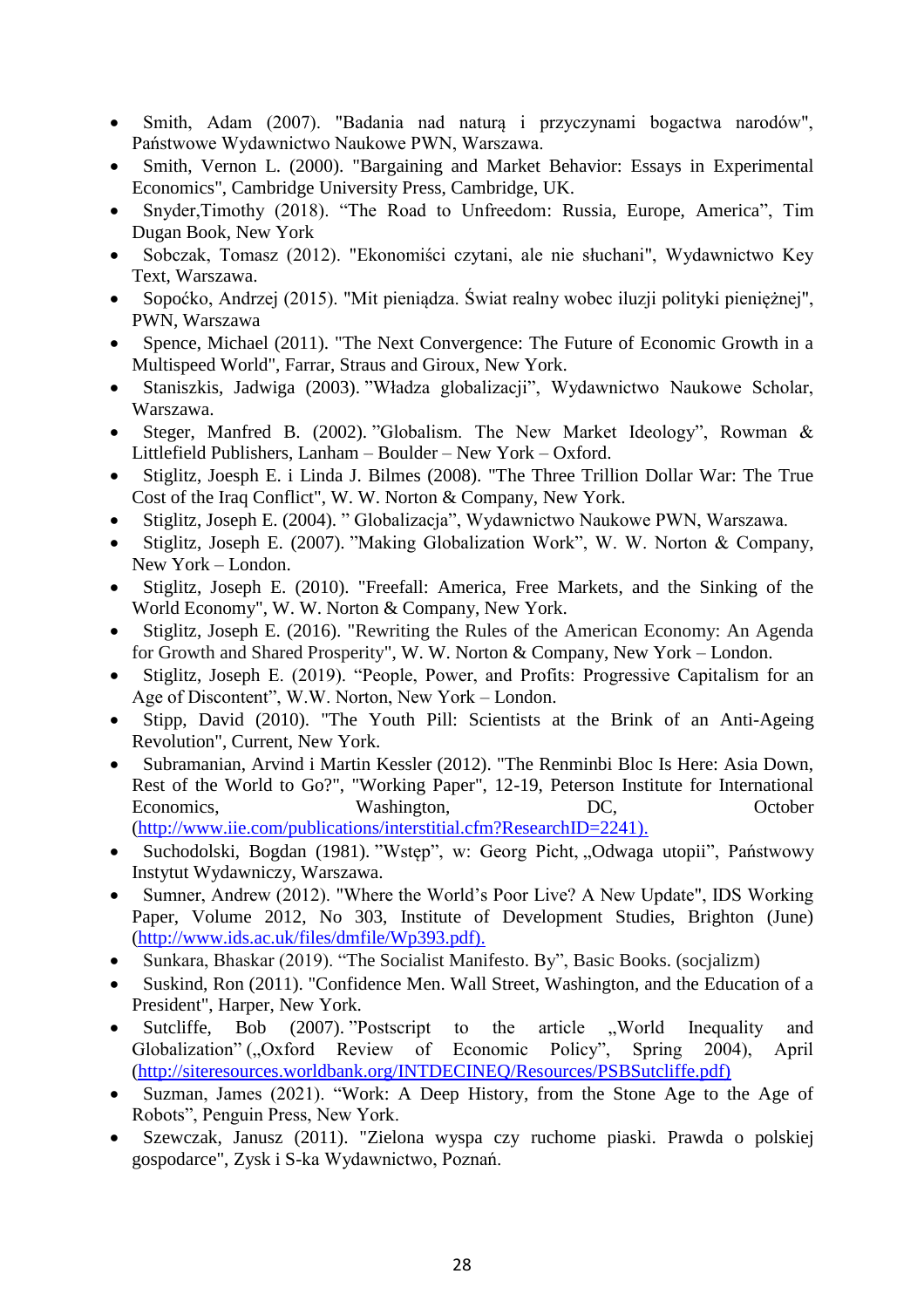- Sztompka, Piotr (2007). "Zaufanie. Fundament społeczeństwa", Wydawnictwo Znak, Kraków.
- Sztompka, Piotr (2016). "Kapitał społeczny", Wydawnictwo Znak, Kraków.
- Sztompka, Piotr (2019). "O pojęciu kultury raz jeszcze", "Studia Socjologiczne", nr 1 (232), s. 7-23.
- Sztompka, Piotr (2021), "Zaufanie i ryzyko w czasach zarazy", "Nauka", Nr 1, s. 1-12.
- Szumowski, Władysław (2005). "Filozofia medycyny", Daimonion.
- Szymański, Władysław (2004). "Interesy i sprzeczności globalizacji. Wprowadzenie do ekonomii ery globalizacji", Difin, Warszawa.
- Szymański, Władysław (2007). "Czy globalizacja musi być irracjonalna?", Szkoła Główna Handlowa w Warszawie – Oficyna Wydawnicza, Warszawa.
- Szymański, Władysław (2011). "Niepewność i niestabilność gospodarcza. Gwałtowny wzrost i co dalej?", Difin, Warszawa.
- Szymański, Władysław (2019). "Era autodestrukcji. Świat, kapitalizm, demokracja wobec zagrożeń", Difin, Warszawa.
- Szymborska, Wisława (2002). "Chwila", Znak, Kraków.
- Talbott, Strobe (2009). "The Great Experiment. The Story of Ancient Empires, Modern States, and The Quest for a Global Nation", Simon & Schuster, New York - London - Toronto - Sydney 2008.
- Taleb, Nassim Nicholas (2004). "Fooled by Randomness. The Hidden Role of Chance in Life and in the Markets", Thomson – Texere, New York.
- Tanzi, Vito (2011). "Government versus Markets. The Changing Economic Role of the State", Cambridge University Press, New York.
- Tanzi, Vito (2013). "Dollars, Euros, and Debts. How We Got into the Fiscal Crisis and How We Get Out of It", Palgrave Macmillan, New York.
- Tanzi, Vito i Ludger Schuknecht (1995). "The Growth of Government and the Reform of the State in Industrial Countries", "IMF Working Papers", 95/130, Washington, DC
- Targowski, Andrzej (1971). "Informatyka klucz do dobrobytu", Państwowy Instytut Wydawniczy, Warszawa.
- Thaler, Richard H. (2016). Misbehaving: The Making of Behavioral Economics", W. W. Norton Company, New York
- Thaler, Richard H., Cass R. Sunstein (2009). "Nudge: Improving Decissions About Health, Wealth, and Happiness", Penguin Books, London.
- The New Press (2000). "Global Capitalism" (red. Will Hutton i Anthony Giddens), The New Press, New York.
- Therborn, Goran (2013). "The Killing Fields of Inequality", Polity Press, Cambridge, UK.
- Therborn, Goran (2015). "Nierówność, która zabija. Jak globalny wzrost nierówności niszczy życie milionów i jak z tym walczyć", PWN, Warszawa.
- Thornhill, Randy i Corey L. Fincher (2007). "What is the relevance of attachment and life history to political values?", "Evolution and Human Behavior", vol. 28, issue 4, s. 215-222.
- Thurman, Chris (1998). "Kłamstwa, w które wierzymy", Wydawnictwo "Akuracik", Warszawa.
- Thurow, Lester (1999). "Przyszłość kapitalizmu", Wydawnictwo Dolnośląskie, Wrocław.
- Tinbergen, Jan (1956). *"Economic Policy: Principles and Design",* North Holland Publishing Company, Amsterdam.
- Tirole, Jean (2017). "Economics of the Common Good", Princeton University Press, Princeton, New Jersey.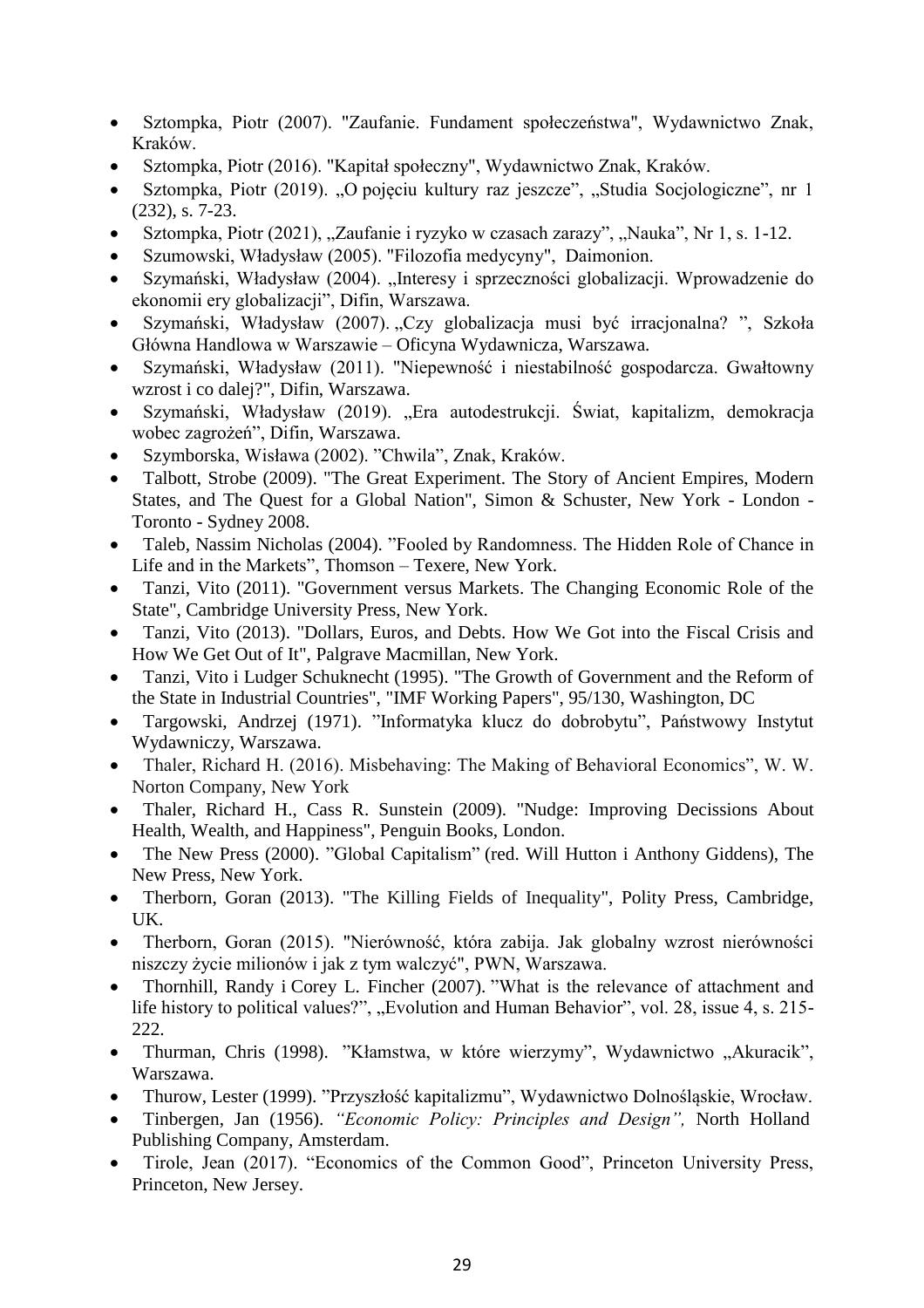- Tomkiewicz, Jacek (2005). "Polityka fiskalna a proces formowania się kapitału w gospodarkach posocjalistycznych", w: Finanse publiczne a wzrost gospodarczy (red. Jacek Tomkiewicz), Wydawnictwo Wyższej Szkoły Przedsiębiorczości i Zarządzania im. Leona Koźmińskiego, Warszawa, s. 113-144.
- Tomkiewicz, Jacek (2017). "Czy jesteśmy skazani na nowy nacjonalizm?", "Rzeczpospolita", 17 lutego, s. B9.
- Tomkiewicz, Jacek (2017). "Dynamika i struktura dochodów w warunkach globalizacji", Wydawnictwo Naukowe PWN, Warszawa.
- Tooze, Adam (2021). "Shutdown: How Covid Shook the World's Economy", [Penguin](https://www.barnesandnoble.com/s/%22Penguin+Publishing+Group%22?Ntk=Publisher&Ns=P_Sales_Rank&Ntx=mode+matchall)  [Publishing Group,](https://www.barnesandnoble.com/s/%22Penguin+Publishing+Group%22?Ntk=Publisher&Ns=P_Sales_Rank&Ntx=mode+matchall) NewYork.
- Torben, Iversen and David Soskice (2019). "Democracy and Prosperity: Reinventing Capitalism through a Turbulent Century", Princeton University Press, Princeton, NJ
- Tratner, Michael (2021). "Love and Money", Routledge, London and New York.
- Turner, Adair (2012). "Securitisation, Shadow Banking, and the Value of Financial Innovation", "The Rostov Lecture on International Affairs", School of Advanced International Studies (SAIS), John Hopkins University, Washington, DC, 19th April [\(http://www.fsa.gov.uk/static/pubs/speeches/0419-at.pdf\).](http://www.fsa.gov.uk/static/pubs/speeches/0419-at.pdf))
- Twarowska, Sylwia (2016). "Nowy Pragmatyzm jako fundament polityki rozwoju społeczno-gospodarczego", "Kwartalnik Nauk o Przedsiębiorstwie", nr 2 (39), s. 39-45.
- Twarowska, Sylwia (2017). "Pragmatyzm wygra a nacjonalizmem", "Rzeczpospolita", 7 kwietnia, s. B9.
- Uhlig, Helmut (1986). ["Die Seidenstrasse. Antike Weltkultur zwischen China und Rom"](https://www.amazon.de/Seidenstrasse-Antike-Weltkultur-zwischen-China/dp/B0038YEVGY/ref=sr_1_2?dchild=1&keywords=Die+Seidenstra%C3%9Fe+Helmut+Uhlig&qid=1589488554&s=books&sr=1-2), Lübbe, Bergisch Gladbach.
- UN (2007). "Development Goals Report 2007. Statistical Annex", United Nations, New York. Zob. też stosowne dane dostępne pod linkiem [http://mdgs.un.org/unsd/mdg/Resources/Static/Data/UNSD%20MDG%20Report%](http://mdgs.un.org/unsd/mdg/Resources/Static/Data/UNSD%20MDG%20Report%202006%20Statistical%20Annex%20r15.pdf)) [202006%20Statistical%20Annex%20r15.pdf\).](http://mdgs.un.org/unsd/mdg/Resources/Static/Data/UNSD%20MDG%20Report%202006%20Statistical%20Annex%20r15.pdf))
- UN (2003)."Indicators for Monitoring the Millennium Development Goals. Definitions, Rationale, Concepts, and Sources", United Nations, New York [\(http://mdgs.un.org/unsd/mdg/Resources/Attach/Indicators/HandbookEnglish.pdf\).](http://mdgs.un.org/unsd/mdg/Resources/Attach/Indicators/HandbookEnglish.pdf))
- UN (2004). "World Population to 2300", United Nations, New York [\(http://www.un.org/esa/population/publications/longrange2/WorldPop2300final.pdf\).](http://www.un.org/esa/population/publications/longrange2/WorldPop2300final.pdf))
- UN (2010) "World Population Prospects: The 2010 Revision ", United Nations, New York.
- UN (2011). "The Millennium Development Goals Report 2011", United Nations, New York.
- UN (2012a). "Ageing in the 21st Century: A Celebration and a Challenge", United Nations Population Fund and HelpAge International, New York [\(http://www.unfpa.org/public/op/edit/home/publications/pid/11584\).](http://www.unfpa.org/public/op/edit/home/publications/pid/11584))
- UN (2012b). "Inclusive Wealth Report 2012. Measuring progress toward sustainability", UNU IHDP and UNEP, Cambridge University Press, New York [\(www.ihdp.unu.edu/article/iwr\).](http://www.ihdp.unu.edu/article/iwr))
- UNDP (2011). "Human Development Report 2011: Sustainability and Equity A Better Future for All", United Nations Development Programme (UNDP), New York.
- US Congress (2007). "Crude Oil: Uncertainty about Future Oil Supply Makes It Important to Develop a Strategy for Addressing a Peak and Decline in Oil Production", US Government Accountability Office, US Congress (GAO-07-283), luty. [http://www.gao.gov/new.items/d07283.pdf\).](http://www.gao.gov/new.items/d07283.pdf))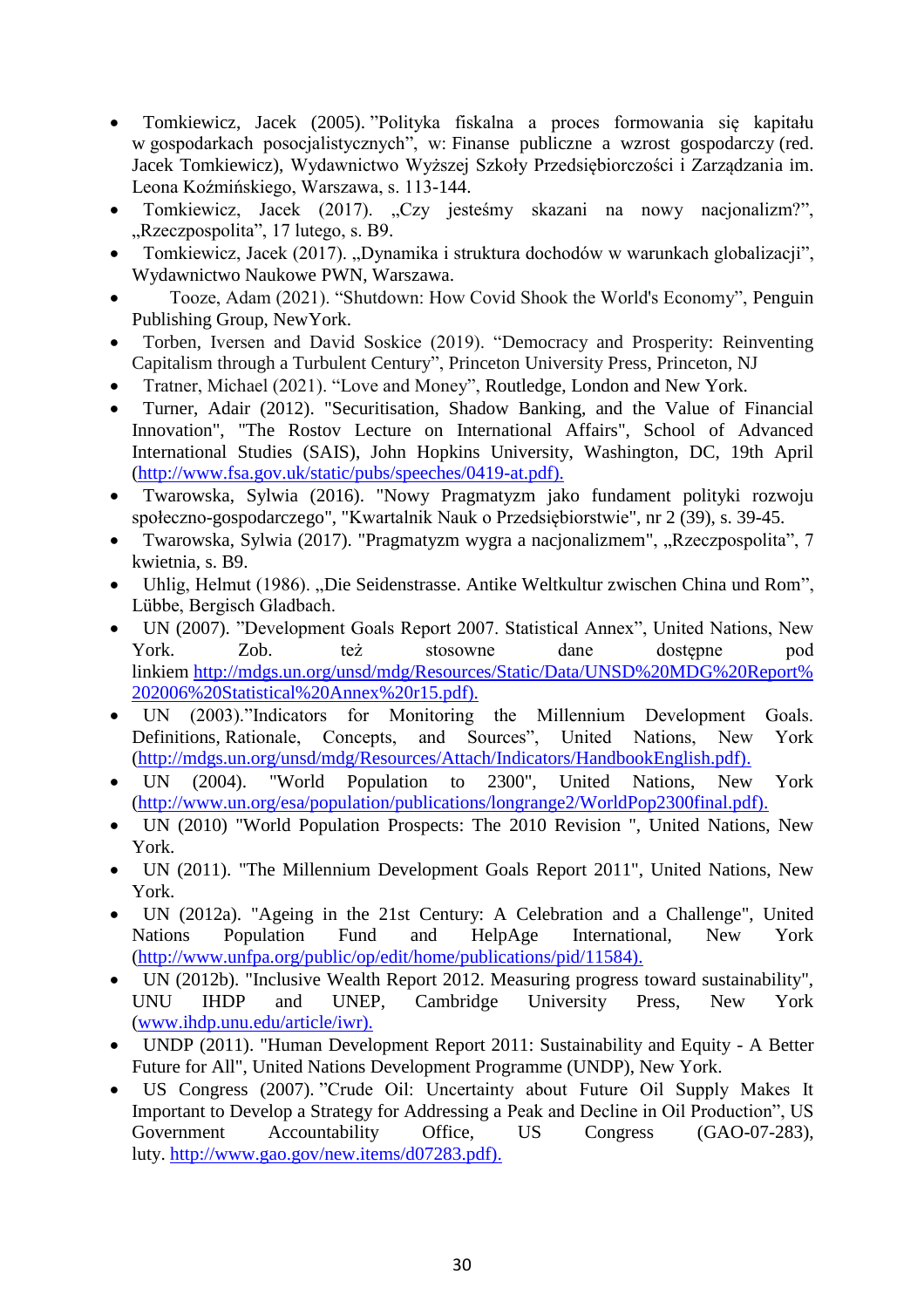- Varoufakis, Yanis (2015). "The Global Minotaur: America, Europe and the Future of the Global Economy", Zed Books, London.
- Varoufakis, Yanis (2015). "Globalny Minotaur. Ameryka, Europa I przyszłość światowej gospodarki", PWN, Warszawa.
- Vito, Tanzi, Ke-young Chu i Sanjeev Gupta (red.) (1999). "Economic Policy and Equity", International Monetary Fund, Washington, D.C.
- Vogel, Ezra (2013). "Deng Xiaoping and the Transformation of China", The Belknap Press for Harvard University Press, Cambridge, Massachusetts and London.
- Vohra, Ranbir (1999). "China's Path to Modernization: A Historical Review from 1800 to the Present", Prentice Hall, Upper Saddle River, NJ.
- Wallace-Wells, David (2019), "The Uninhabitable Earth: Life After Warming", Tim Duggan Book, New York.
- Walicki, Andrzej (1991). "From Stalinism to Post-Communist Pluralism: The Case of Poland", ["New Left Review", I/185](https://newleftreview.org/I/185) (January-February)
- Walicki, Andrzej (1995). "Marxism and the Leap to the Kingdom of Freedom: The Rise and Fall of the Communist Utopia", Stanford University Press, Stanford.
- Walicki, Andrzej (2013). "Od projektu komunistycznego do neoliberalnej utopii", Universitas – Polska Akademia Nauk, Kraków.
- Wapshott, Nicholas (2013). "Keynes kontra Hayek. Spór, który zdefiniował współczesną ekonomię", Wydawnictwo Studio Emka, Warszawa.
- [Watts,](https://www.amazon.com/s/ref=dp_byline_sr_book_1?ie=UTF8&text=Edward+J.+Watts&search-alias=books&field-author=Edward+J.+Watts&sort=relevancerank) Edward J. (2018), "Mortal Republic: How Rome Fell into Tyranny", Basic Books, New York.
- Weber, Max (1994). "Etyka protestancka a duch kapitalizmu", Wydawnictwo "Test", Lublin.
- Weber, Isabella M. (2021). "How China Escaped Shock Therapy: The Market Reform Debate" Routledge, Abigdon, Oxon.
- Weber, Max (2002). "The Protestants Ethic and the Spirit of Capitalism", Penguin Books, New York and London (first published in 1905).
- Wedel, Janine R. (1998). "The Harvard Boys Do Russia", "The Nation", June  $1<sup>st</sup>$ , s. 11-16.
- Wedel, Janine R. (1998). "Collision and Collusion: The Strange Case of Western Aid to Eastern Europe 1989-1998", St. Martin's Press, New York.
- Wheen, Francis (2004). "How Mumbo Jumbo Conquered the World. A Short History of Modern Delusions", Public Affairs, New York.
- Wheen, Francis (2006). "Jak brednie podbiły świat", Muza, Warszawa.
- White, Adrian (2007). "World Map of Happiness", "Psych Talk", March.
- WHO (2007). "The world health report 2007. A safer future: global public health security in the 21st century", World Health Organization, WHO Press, Geneva [\(http://www.who.int/whr/2007/whr07\\_en.pdf\).](http://www.who.int/whr/2007/whr07_en.pdf))
- Wiatr, Jerzy J. (1999). "Socjologia wielkiej przemiany", Krajowa Agencja Promocyjna, Warszawa.
- Wiatr, Jerzy J. (2019). "New Authoritarianism: Challenges to Democracy in the  $21<sup>st</sup>$ Century", Verlag Barbara Budrich, Opladen – Berlin – Toronto.
- Wiatr, Jerzy J. (2021). "Political Leadership: Between Democracy and Authoritarianism", Verlag Barbara Budrich, Opladen – Berlin – Toronto.
- WIDER (2005). "WIDER Perspectives on Global Development", Palgrave Macmillan in association with the United Nations University – World Institute for Development Economics Research, Houndmills, Hampshire – New York, NY.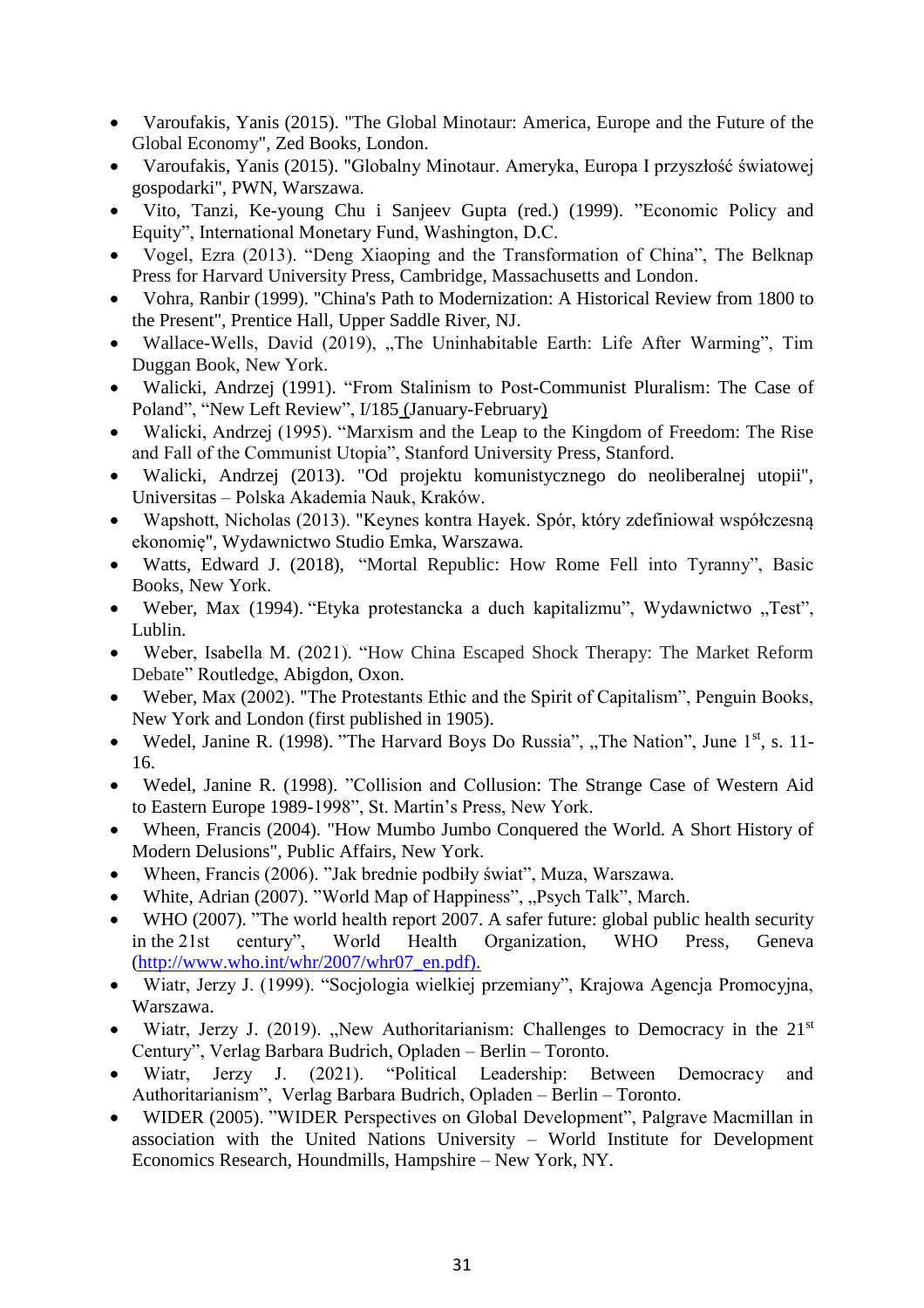- Wiktor, Zbigniew i Mieczysław Rakowski (2012). "Rozwój i prognozy przyszłości Chin w zmieniającym się świecie", Wydawnictwo Adam Marszałek, Toruń.
- Wilkin, Jerzy (2016). "Instytucjonalne i kulturowe podstawy gospodarowania. Humanistyczna perspektywa ekonomii", Wydawnictwo Scholar, Warszawa.
- Wilkin, Jerzy, Aneta Kargol-Wasiluk, Marian Zalesko (2019). "Równowaga instytucjonalna – fundament równowagi gospodarcze", "Ekonomista", Nr 6, s. 659-679.
- Wilkinson, Richard and Kate Picket (2009). "The Spirit Level why more equal societies almost always do better", Penguin, London.
- Wilkinson, Richard and Kate Picket (2011). "Duch równości. Tam gdzie panuje równość, wszystkim żyje się lepiej", Wydawnictwo Czarna Owca, Warszawa.
- Williamson, John (2005 ). "Differing Interpretations of the Washington Consensus", "Distinguished Lectures Series", No. 17, Leon Kozminski Academy of Entrepreneurship and Management, Warsaw [\(http://www.tiger.edu.pl/publikacje/dist/williamson.pdf\).](http://www.tiger.edu.pl/publikacje/dist/williamson.pdf))
- Witkowski, Tomasz (2002). "Psychologia kłamstwa. Motywy, strategie, narzędzia", Unus, Wałbrzych.
- Wnuk-Lipiński, Edmund (2004). "Świat międzyepoki. Globalizacja demokracja państwo narodowe", Wydawnictwo ZNAK – Instytut Studiów Politycznych PAN, Kraków.
- Wolf, Martin (2004). "Why Globalization Works", Yale University Press, New Haven and London.
- Wolf, Martin (2014). "The Shifts and the Shocks", Allen Lane, London.
- World Bank (1977). "The State in a Changing World", Published for the World Bank by Oxford University Press, Washington, D.C.
- World Bank (2002). "Globalization, Growth and Poverty: Building an Inclusive World Economy", World Bank, Washington, D.C.
- World Bank (2006)."Development and the Next Generation. World Development Report 2007", The World Bank, Washington, D.C.
- World Bank (2020), "Trading for Development in the Age of Global Values Chains. World Development Report 2007", The World Bank, Washington, D.C.
- Woźniak, Michał Gabriel (2004). "Wzrost gospodarczy. Podstawy teoretyczne", Wydawnictwo Akademii Ekonomicznej w Krakowie, Kraków.
- Woźniak, Michał G. (2011). "Gospodarka Polski 1990-2011". Tom 1, "Transformacja", Wydawnictwo Naukowe PWN, Warszawa.
- Woźniak, Michał G. (2012). "Gospodarka Polski 1990–2011". Tom 2, "Modernizacja", Wydawnictwo Naukowe PWN, Warszawa.
- Woźniak, Michał G. (2013). "Gospodarka Polski 1990–2011". Tom 3, "Droga do spójności społeczno-ekonomicznej", Wydawnictwo Naukowe PWN, Warszawa.
- Xi Jinping (2017). "China's socialist democracy the most effective", "Xinhua reports on President Xi's report at the 19th Party Congress this morning", Xinhua, October 18<sup>th</sup>.
- Xinzhen, Lan (2017). "Setting the Course", "China Today", November, s. 22-25.
- Yun-han Chu and Yongnian Zheng (2021). "The Decline of the Western-Centric World and the Emerging New Global Order", Routledge, London and New York.
- Zacher, Lech W. (2003). "Spór o globalizację. Eseje o przyszłości świata", Komitet Prognoz "Polska 2000 Plus" przy Prezydium PAN, Warszawa.
- Zacher, Lech W. (2006). "Gry o przyszłe światy", Polska Akademia Nauk Komitet Prognoz "Polska 2000 Plus", Warszawa.
- Zacher, Lech W. (2007). "Transformacje społeczeństw od informacji do wiedzy", C. H. Beck, Warszawa.